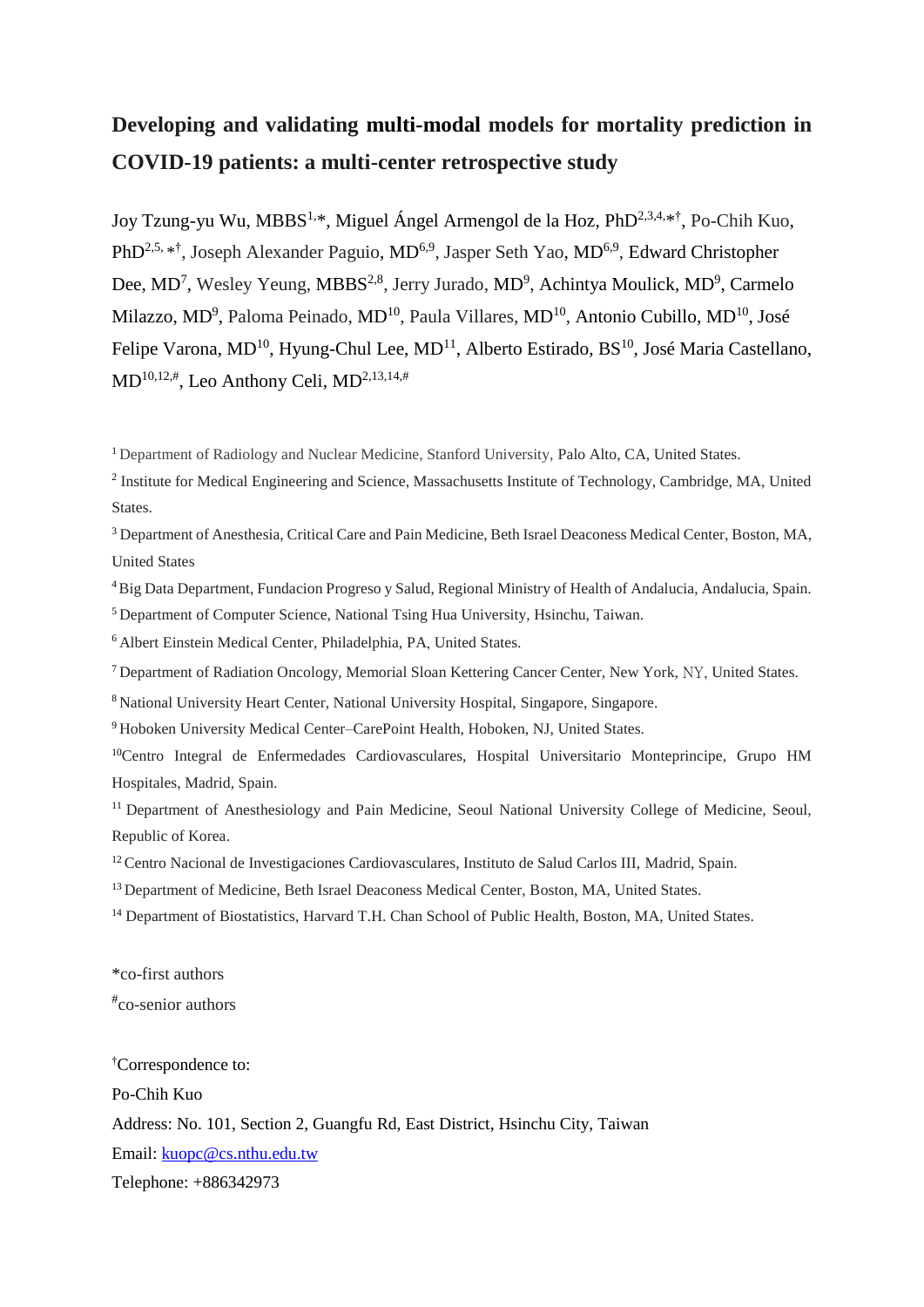## Miguel Ángel Armengol de la Hoz Email: [maarmeng@mit.edu](mailto:maarmeng@mit.edu)

The work was originated from Institute for Medical Engineering and Science, Massachusetts Institute of Technology, Cambridge, MA, United States.

Manuscript Type: Original Research

Word Count for Text: 3399

Data sharing statement: We have made the code and other resources to reproduce our model training process available to the research community. The authors provided open access to all their data extraction, filtering, data wrangling, modeling, figures and tables, code, and queries on [https://github.com/theonesp/multimodal\\_mortality\\_covid](https://github.com/theonesp/multimodal_mortality_covid) . The de-identified version of Madrid COVID Data Saves Lives repository can be requested at [https://www.hmhospitales.com/coronavirus/covid-data-save-lives/english-version.](https://www.hmhospitales.com/coronavirus/covid-data-save-lives/english-version) The associated datasets in this study can be accessed through the respective application processes of the hospitals involved.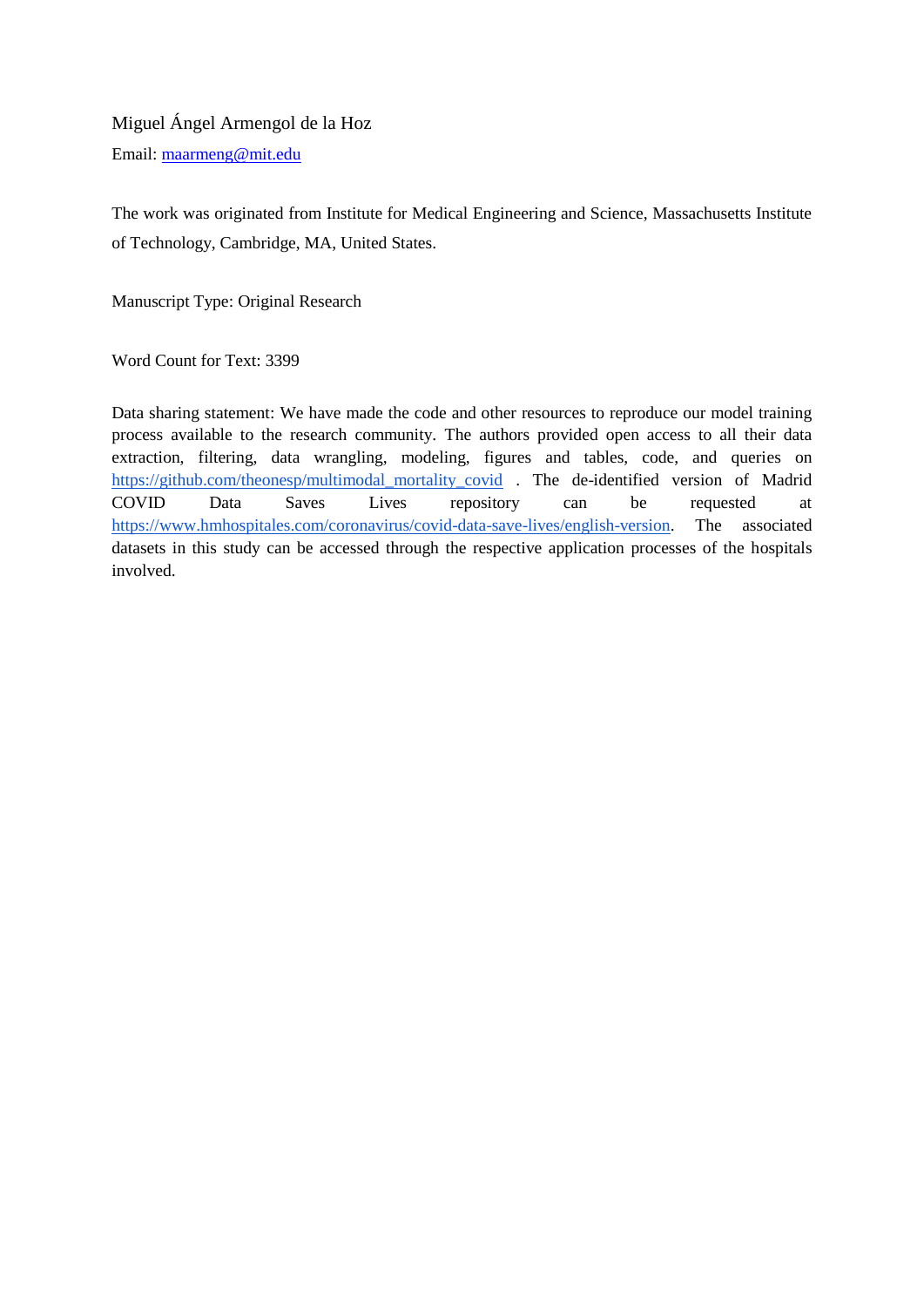# **Abstract**

### **Background**

The unprecedented global crisis brought about by the COVID-19 pandemic has sparked numerous efforts to create predictive models for the detection and prognostication of SARS-CoV-2 infections with the goal of helping health systems allocate resources. Machine learning models, in particular, hold promise for their ability to leverage patient clinical information and medical images for prediction. However, most of the published COVID-19 prediction models thus far have little clinical utility due to methodological flaws and lack of appropriate validation.

#### **Purpose**

In this paper, we describe our methodology to develop and validate multi-modal models for COVID-19 mortality prediction using multi-center patient data.

#### **Materials and Methods**

The models for COVID-19 mortality prediction were developed using retrospective data from Madrid, Spain (N=2547) and were externally validated in patient cohorts from a community hospital in New Jersey, USA (N=242) and an academic center in Seoul, Republic of Korea (N=336). The models we developed performed differently across various clinical settings, underscoring the need for a guided strategy when employing machine learning for clinical decision-making.

#### **Results**

We demonstrated that using features from both the structured electronic health records and chest X-ray imaging data resulted in better 30-day-mortality prediction performance across all three datasets (areas under the receiver operating characteristic curves: 0.85 (95% confidence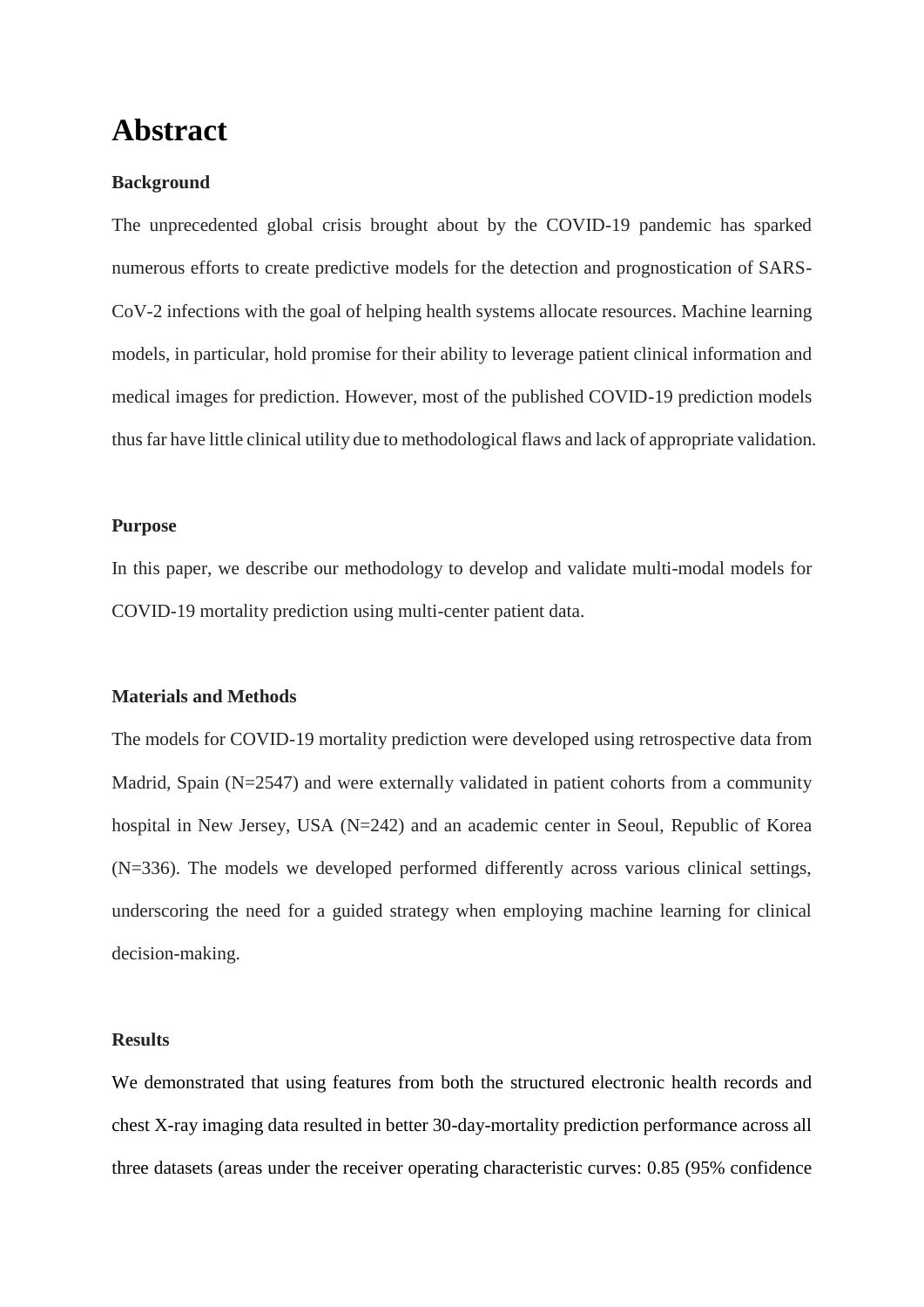interval: 0.83–0.87), 0.76 (0.70–0.82), and 0.95 (0.92–0.98)). We discuss the rationale for the decisions made at every step in developing the models and have made our code available to the research community.

### **Conclusion**

We employed the best machine learning practices for clinical model development. Our goal is to create a toolkit that would assist investigators and organizations in building multi-modal models for prediction, classification and/or optimization.

# **Introduction**

Beginning as an outbreak of an unknown viral pneumonia in Wuhan, China, the coronavirus disease 2019 (COVID-19) pandemic has sparked numerous efforts to create predictive models. In particular, machine learning methods hold great promise because they provide the opportunity to combine and use features from multiple modalities available in electronic health records (EHR), such as imaging and structured clinical data, for downstream prediction tasks. At present, there are hundreds of papers in preprint servers and medical journals employing machine learning methodologies in an attempt to bridge the gaps in the diagnosis, triage, and management of COVID-19; eight of them have integrated both radiological and clinical data.<sup>1–</sup> 8

However, most of these studies were found to have little clinical utility, producing a credibility crisis in the realm of artificial intelligence in healthcare. A recent review by Roberts et al. found that, after screening more than 400 machine learning models using various risk and bias assessment tools, none of the evaluated machine learning models had sufficiently fulfilled all of the following: (1) documentation of reproducible methods, (2) adherence to best practices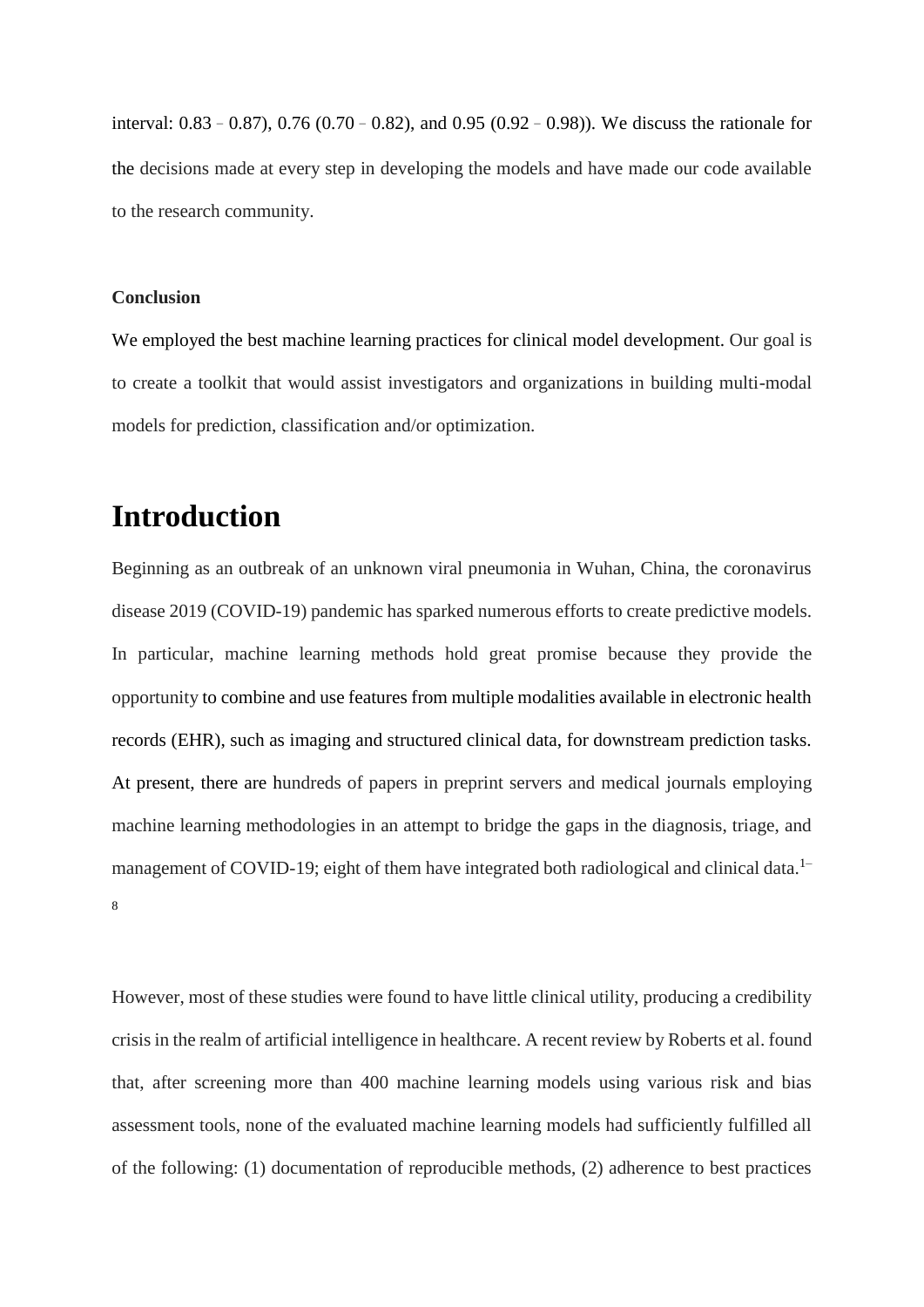in the development of a model, and (3) external validation that could justify claims of applicability.<sup>9</sup>

Furthermore, the question remains as to how useful these predictive models actually are to other institutions to which these models were not customized.<sup>10</sup> While machine learning models offer the potential for a more accurate prediction of clinical outcomes within a specific context, these models were usually trained using data from a single institution and are unable to identify differences in contexts when employed in other settings.<sup>11</sup> This problem raises the need for validation not just in the neighboring center, but in other types of centers, states, or even countries, where patient demographics, standards of care, institutional policies may largely differ. In addition, these models need to be constantly updated because the contexts in which these models were trained and approved for use may be significantly different when used at present day.<sup>12–15</sup> Finally, beyond concerns about the reproducibility and generalizability of machine learning models is the issue of the lack of explainability, in which models may draw spurious associations between confounding imaging features and the outcome of interest.<sup>12,16</sup> DeGrave et al. attempted to assess the trustworthiness of recently published machine learning models for COVID-19 by using explainable AI technology to determine which regions of chest X-rays (CXR) these models used to predict outcomes.<sup>12</sup> Surprisingly, they found that in addition to highlighting lung regions, the evaluated models used laterality marks, CXR text markers, and other features that provide no pathologic basis for distinguishing between COVID-positive and COVID-negative studies.<sup>12</sup> In other words, it was discovered that these models used shortcuts, further underscoring concerns about their applicability.

Therefore, we believe that some of the ways investigators can address the questions surrounding the credibility of a machine learning model are (1) to state the clinical context,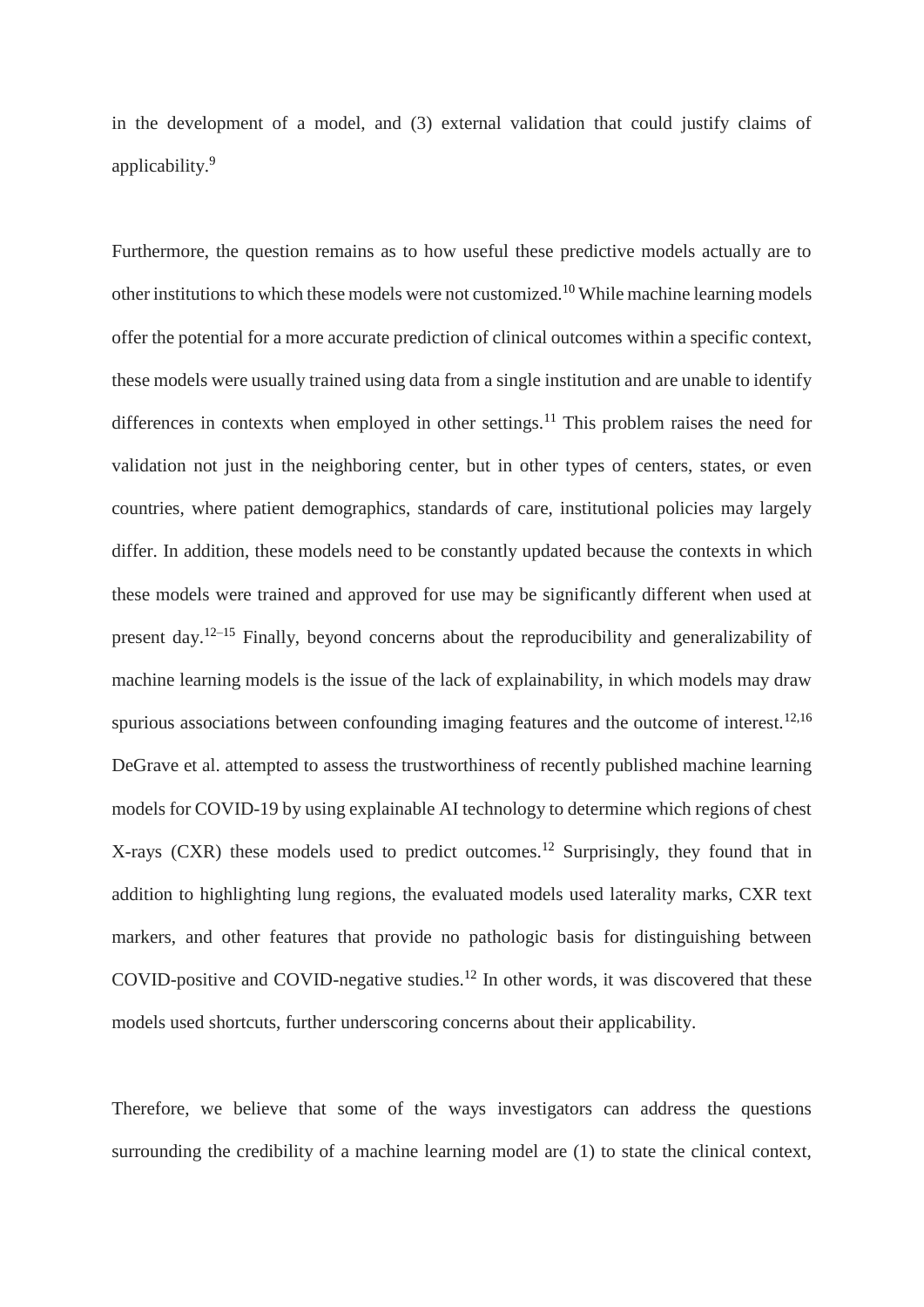which include patient demographics, geography, and timeframe, of the training and testing datasets that were used (2) to provide the resources for other centers to create or fine-tune models specific to their contexts, (3) to be explicit about the appropriate level of the model's generalizability based on results of external validation studies, (4) to explore strategies that either build in and/or evaluate the explainability of models, and (5) to externally validate the performance of the model on different subpopulations of the sample and explore the fairness of the model in underrepresented patient groups.

In our case, we present our efforts to develop three machine learning models for predicting 30 day mortality among hospitalized patients with COVID-19: (1) a structured EHR-based model, (2) a CXR-based model, and (3) an EHR-CXR fusion model. All three models were developed using a multi-center dataset from Madrid, Spain. We aim to investigate how the performance of each of these models differed when validated on two external unseen single-center datasets from different countries (U.S.A. and Republic of Korea). In addition, we will flag and detail why certain modeling design decisions were made, including the difficulties and trade-offs of these decision-making processes. The Checklist for Artificial Intelligence in Medical Imaging<sup>17</sup> is used to report our study designs and findings. We have made the code and other resources to reproduce our model training process available to the research community. We hope our work would serve as a toolkit that future investigators could use, adapt and retrain models using data from their own institutions. Ultimately, our goal is to provide other institutions the opportunity to leverage machine learning technology to predict the mortality of their patients with COVID-19 and customize these models to meet their individual institution's needs.

# **Methods**

**Study objectives**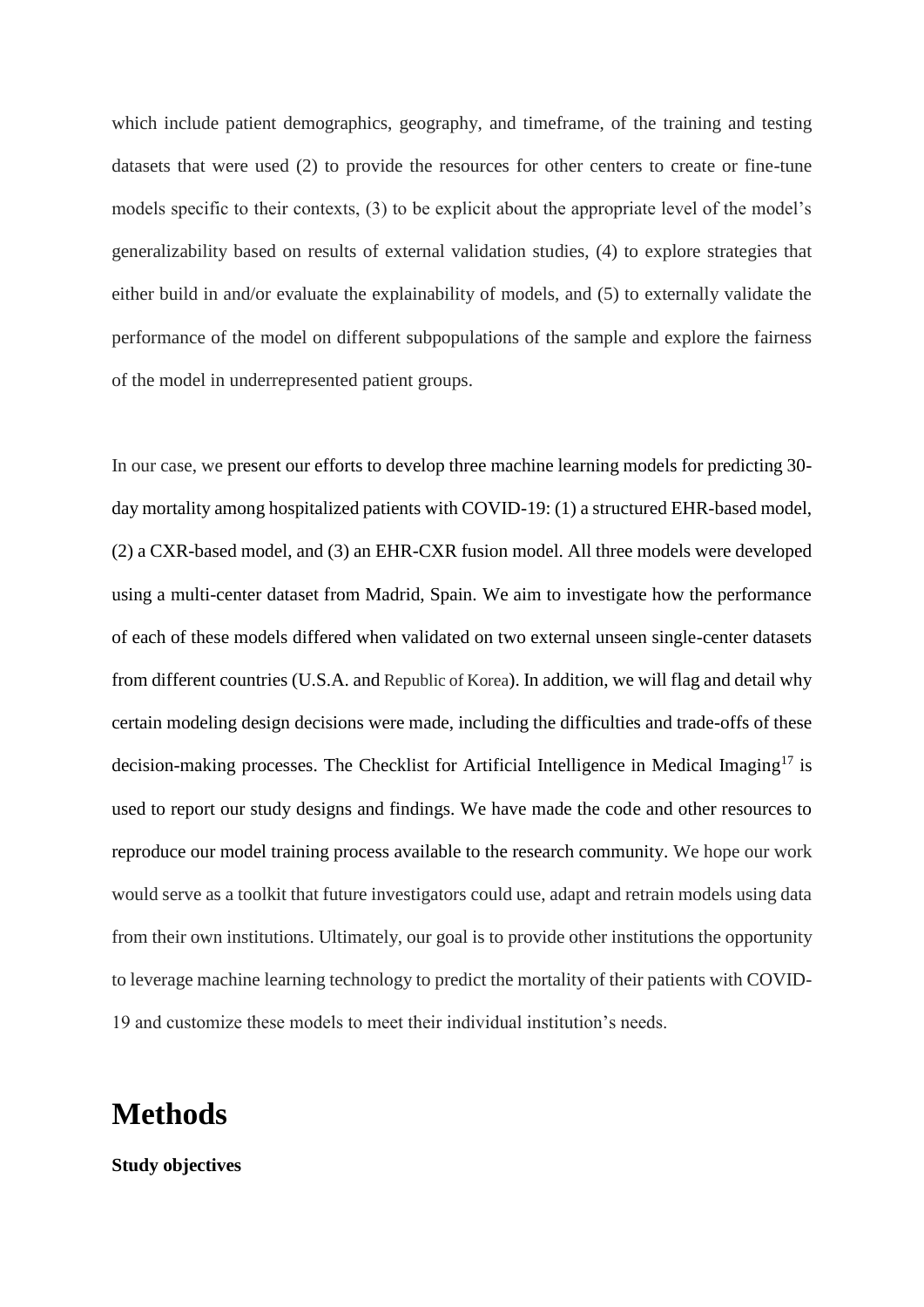We used retrospective data from Hospitales de Madrid to build three machine learning models that taking input from 1) only structured EHR data, 2) the first CXR image, and 3) both the EHR data and CXR image for predicting COVID-19 patient's mortality at 30 days from hospital admission, as illustrated in Figure 1. Our aims are: 1) To investigate if modeling with features from both EHR and CXR image data result in improved mortality prediction performance. 2) To investigate if modeling with features from both EHR and CXR image data result in more consistent model performance on external test sets (from Hoboken, New Jersey, U.S.A. and Seoul, Republic of Korea).

#### **Datasets**

Three datasets of patients with confirmed SARS-CoV-2 infection from three different countries were used in our study (see details under Case definition). The hospital mortality outcomes came from the source EHRs.<sup>18,19</sup> Table 1 documents the number of patients included and/or excluded for different reasons. We used the dataset from Hospitales de Madrid (HM), a network of 17 hospitals in Madrid, Spain, for all model training and hyperparameter tuning experiments. The dataset is accessible via credentialed and HIPAA-compliant approvals from [https://www.hmhospitales.com/coronavirus/covid-data-save-lives/english-version.](https://www.hmhospitales.com/coronavirus/covid-data-save-lives/english-version) External datasets from Hoboken University Medical Center (HUMC), USA and Seoul National University Hospital (SNUH), Republic of Korea were used for validating and evaluating the trained models. Table 2 describes the basic clinical characteristics of patients in each of the three different datasets. For more detailed patient clinical characteristics, please see Supplementary Table 1. Case Definitions and Ethical Statements are described in the supplementary materials.

#### **Data preprocessing**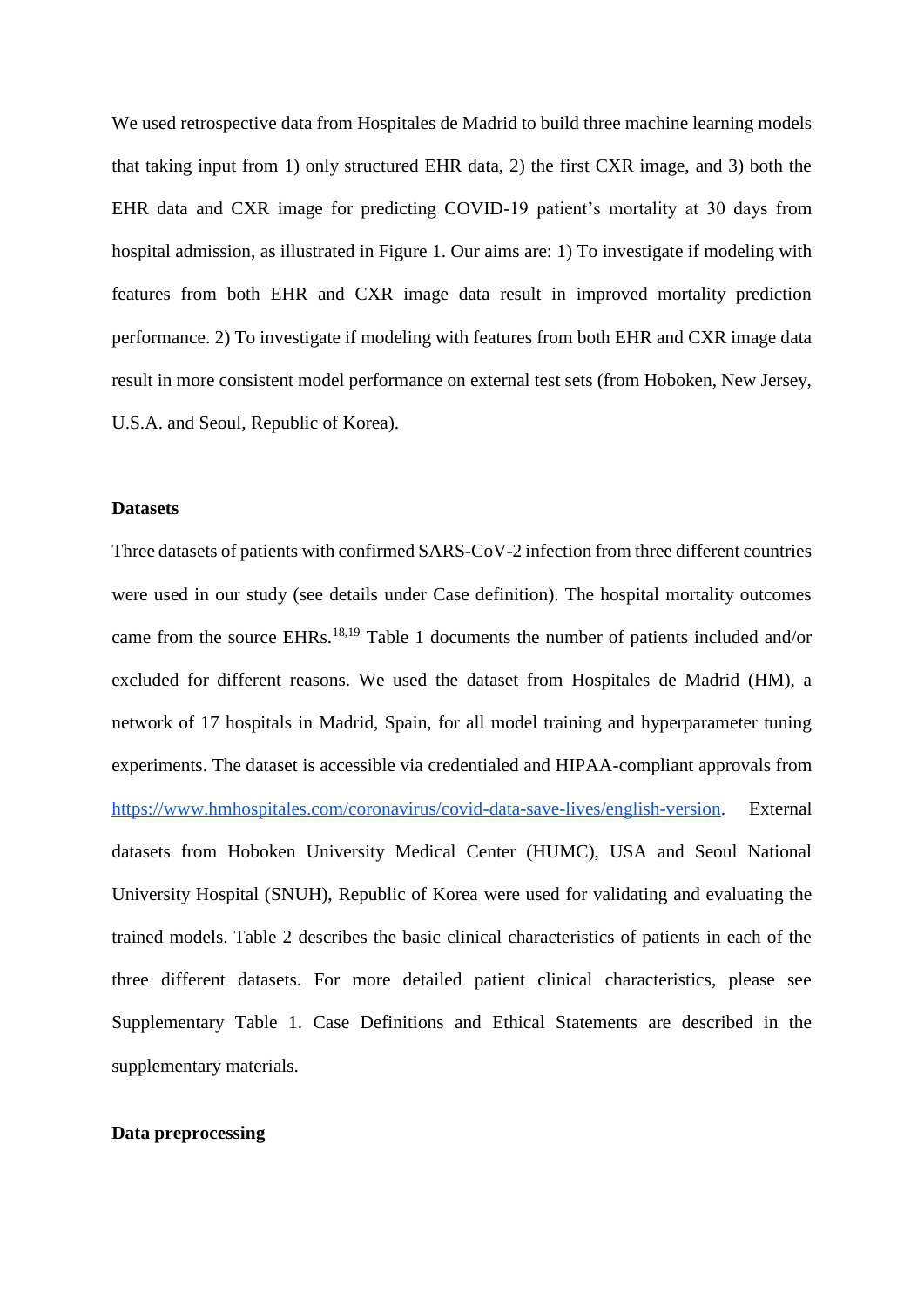We included both comorbidities and lab EHR variables for the EHR-based and the EHR-CXR fusion models. Variables (categorical) included for comorbidities are: diabetes, hyperlipidemia (HLD), hypertension (HTN), ischemic heart disease (IHD), chronic kidney disease, chronic obstructive pulmonary disease (COPD), asthma, cancer, chronic liver disease, stroke, congestive heart failure (CHF), and dementia. Lab variables (numeric) include: LDH, hemoglobin, MCV, neutrophil percentage, mean neutrophil, lymphocyte percentage, mean lymphocyte, mean leukocyte, mean platelet volume, mean platelet, CRP, MCH, AST, ALT, APTT, D-dimer, prothrombin activity, INR, glucose, sodium, potassium, BUN, and creatinine (See supplementary materials for the details of EHR data preprocessing). Images were included and excluded as per Table 1.

#### **Training and model picking**

Four different types of machine learning were tried in a tuning setting to select for the best EHR-based model. The CXR-based model building including 5 steps: 1) Online (real-time) image augmentation during training. 2) Online CXR feature extraction. 3) Mortality classification layers 4) Optimization settings 5) Hyperparameter tuning and model selection, as described in supplementary. For the fusion model, we took a late fusion approach that uses the output probability from the CXR model as a feature along with the EHR features for the 30-day mortality classification.

#### **Statistical analysis**

In all three datasets, we reported the point estimates and 95% confidence interval (95% CI) of the reported validation metrics: areas under the receiver operating characteristic curves (AUROC), sensitivity, specificity, positive predictive value (PPV), negative predictive value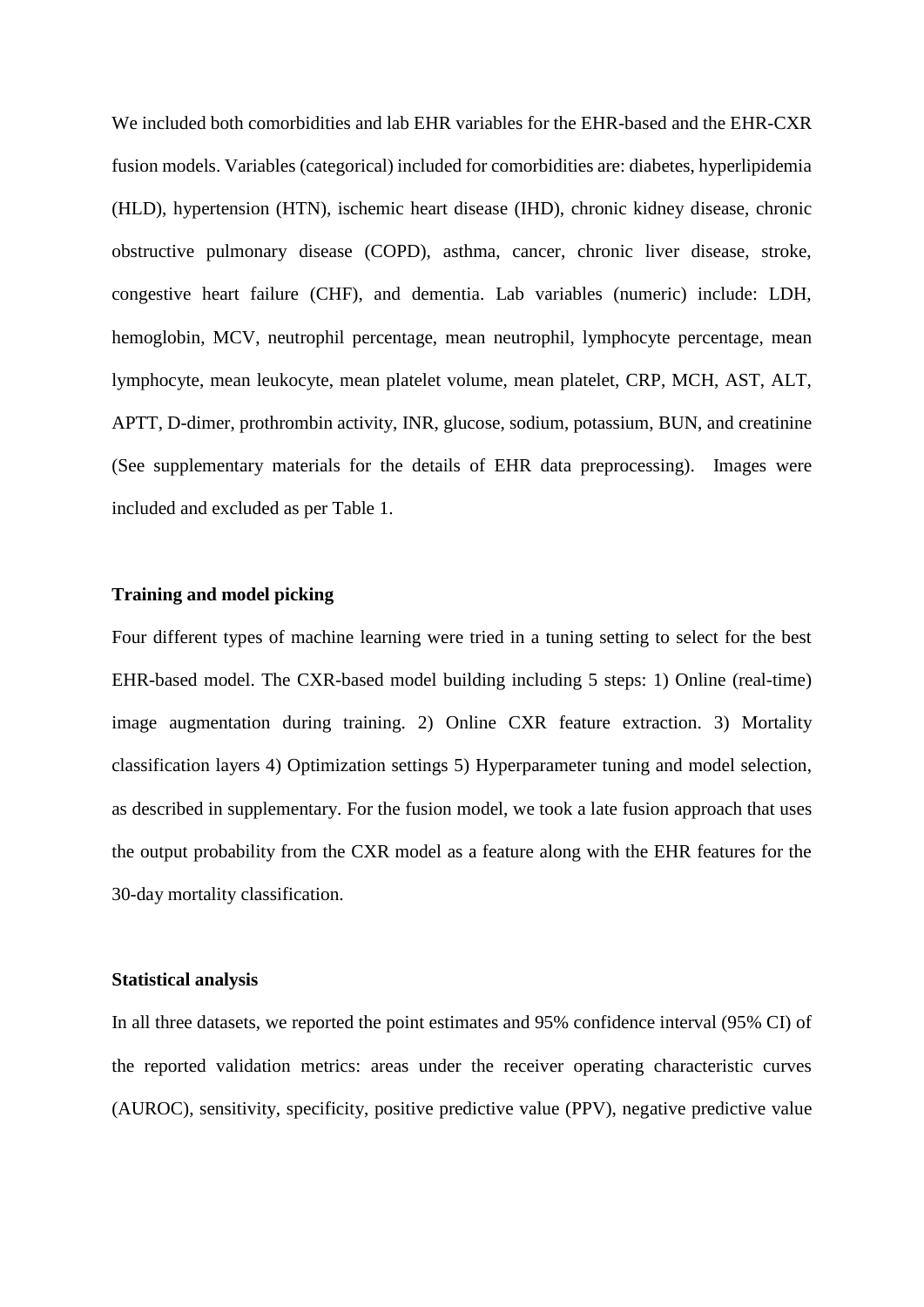(NPV), F1-score, and accuracy. 95% CIs were computed by bootstrapping the scores of the predictions 1000 times.

### **Model evaluation**

Internal validation was performed by averaging the results across the 4 folds using the best hyperparameters for the final models using the Madrid dataset. External validation using the Hoboken and Seoul datasets were respectively performed by two in-house Hoboken physicians and a data scientist, all of whom were uninvolved in model tuning.

Specifically, validation of the Hoboken dataset was performed by clinicians of the community hospital (JAP and JSY) who had the appropriate credentials to access patient health information. To accomplish this task, the necessary code was developed by an external team of data scientists. This code is made available (Supplementary Table 6) to allow future researchers to replicate our methodology that allows inter-institutional collaboration while complying with data governance standards and protecting sensitive patient information.

#### **Evaluating model fairness**

A more complete analysis of biases in our models is not within the scope of our study, particularly since the datasets came from countries with completely different ethnic makeup. However, as a baseline, performance results for male and female are reported separately on all three datasets to explore how the models' performance differ between the gender strata.

#### **Evaluating model explainability**

We used SHapley Additive exPlanations  $(SHAP)^{20}$  to show the feature importance in our EHRbased and fusion model.<sup>20</sup> The SHAP method estimates differences between models with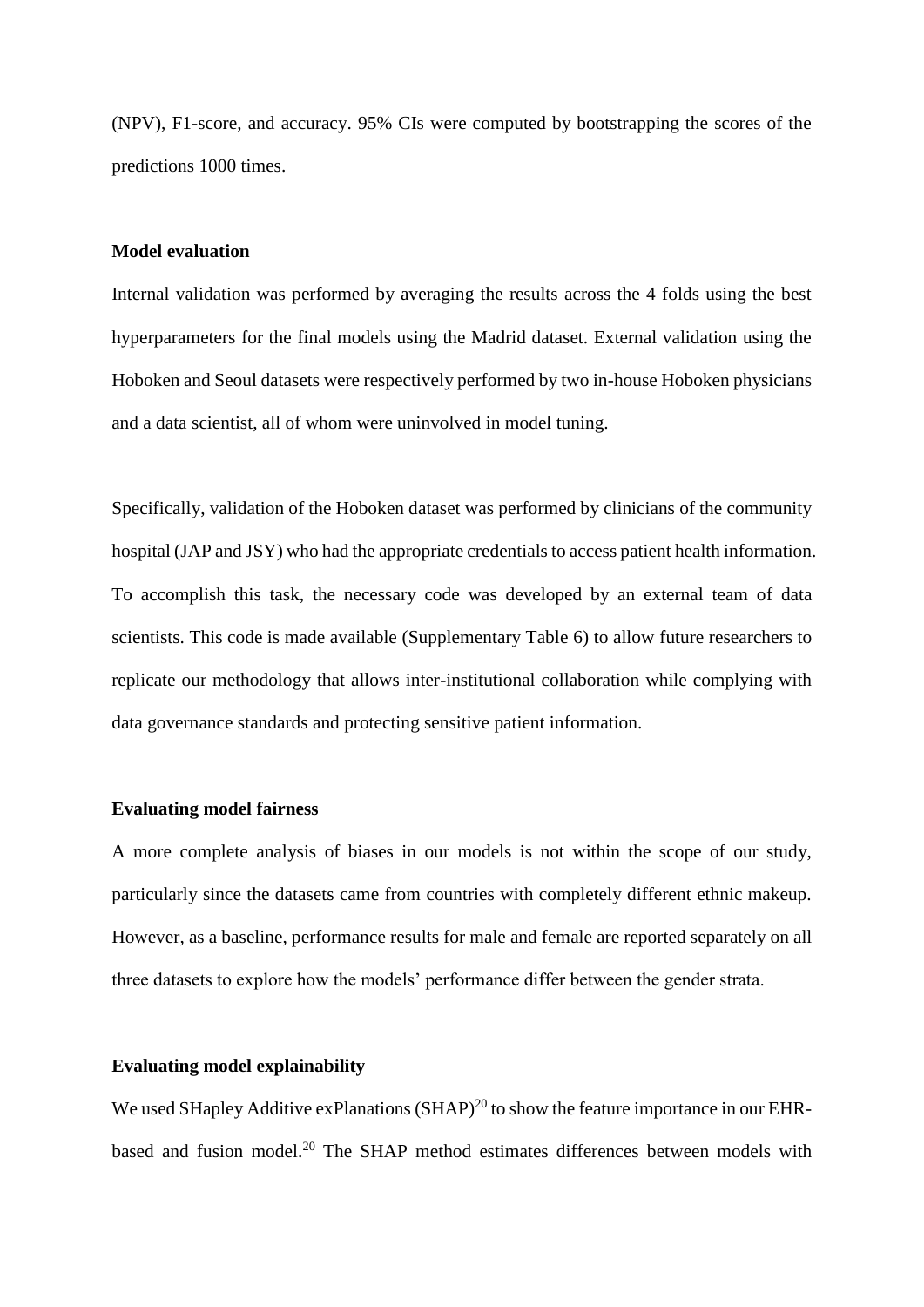different feature subsets and calculates SHAP values representing the importance of each feature to overall model predictions. The features with larger absolute SHAP values are supposed to contribute more to the prediction. A more positive SHAP value for a feature corresponds to a higher model predicted likelihood. For the fusion model, the SHAP analysis helps to show whether the CXR model's prediction is important for the final morality prediction. For evaluating the explainability of the CXR model's prediction, we visualize where on the image the model attended to most by using Grad-CAM.<sup>21</sup> Grad-CAM computes the gradient of the prediction scores of the features generated by convolutional layers to reveal which locations in the image are most important.

### **Design decisions and reasons**

We listed all the decisions and reasons of the methodology in the supplementary materials.

#### **Data sharing**

We have made the code and other resources to reproduce our model training process available to the research community. The associated datasets in this study can be accessed through the respective application processes of the hospitals involved.

# **Results**

### **Internal validation**

Table 3 shows the results of internal validation for mortality prediction in COVID-19 patients. The models were trained and validated on the Madrid dataset using 4-fold cross validation. The respective F1-score (95% Confidence interval) of the EHR-based, CXR-based, and fusion models were 0.36 (95% CI 0.32-0.41), 0.37 (0.33-0.41), and 0.40 (0.36-0.45). Figure 3 (A)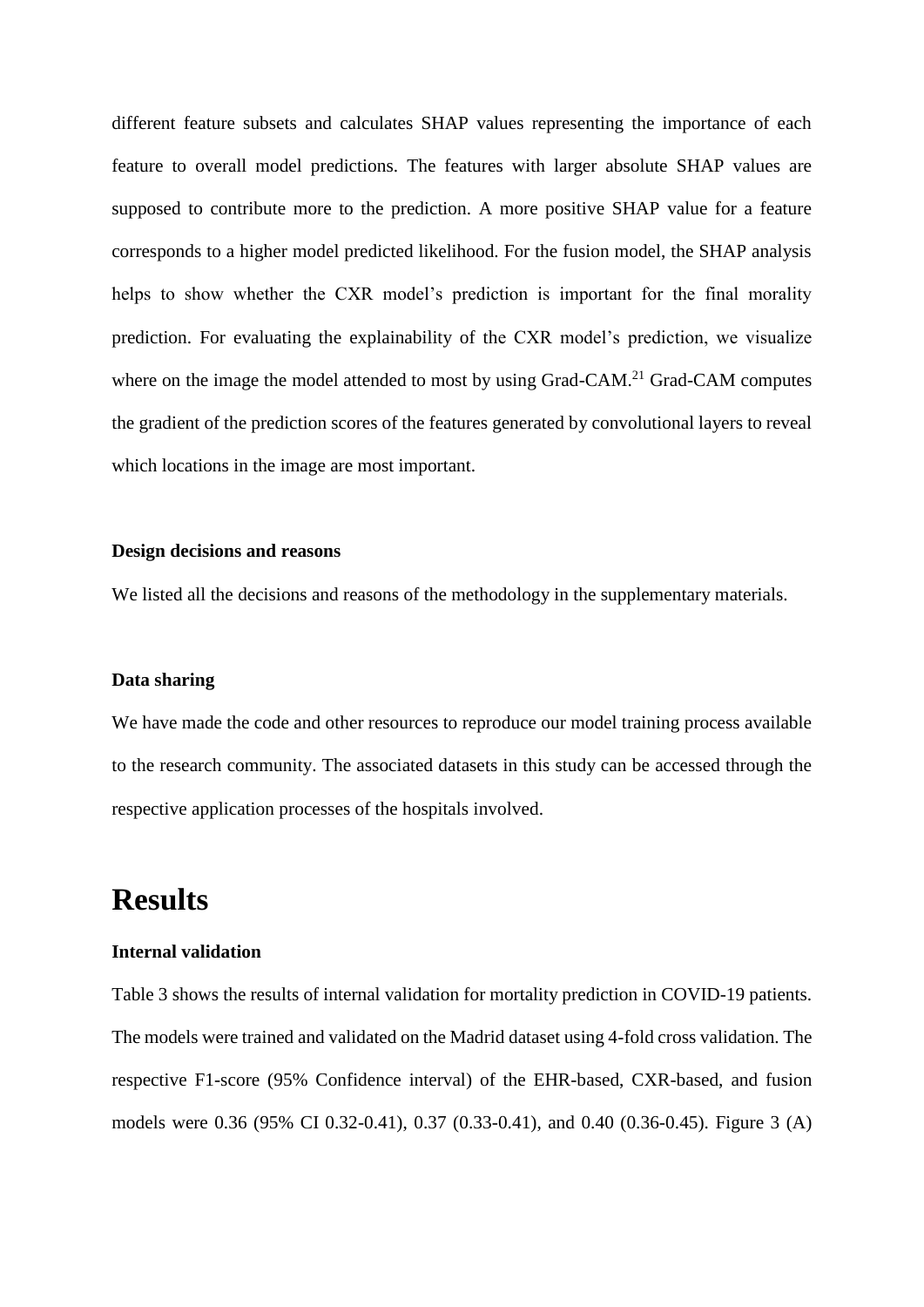shows the ROC curves obtained from EHR-based (orange), CXR-based (green), and fusion models (blue) for internal validation on Madrid datasets.

#### **External testing**

Table 4 shows the results of external testing for mortality prediction using all the Madrid dataset for model development and Hoboken and Seoul datasets for external testing. In the external testing on the Hoboken dataset, the F1-score (95% CI) of the EHR-based, CXR-based, and fusion models were 0.66 (0.59-0.73), 0.64 (0.57-0.70), and 0.69 (0.62-0.76), respectively. In the external testing on the Seoul dataset, the respective F1-score (95%CI) of the EHR-based, CXR-based, and fusion models were 0.15(0.04–0.28), 0.13 (0.03-0.25), and 0.21 (0.06-0.38). The ROC curves for external testing on Hoboken and Seoul datasets are illustrated in Figure 3 (B) and (C), respectively.

#### **Explainability analysis**

Figure 4 and 5 show the impact of features on the EHR-based and fusion models' prediction, respectively. Figure 5 shows the CXR model's prediction and the patient age were two features with highest mean absolute SHapley Additive exPlanations (SHAP)<sup>20</sup> value for predicting 30day mortality. Figure 6 shows the mean Gradient-weighted Class Activation Mapping (Grad- $CAM)^{21}$  heatmap obtained by averaging the heatmaps with prediction probability larger than 0.6 for the expired patients in the Madrid dataset. CXR regions with high levels of importance in the model prediction (represented in red or yellow) were located within the lung zones. In particular, the lung parenchyma and mediastinal structures were the primary focus of the algorithm for mortality prediction.

#### **Fairness analysis**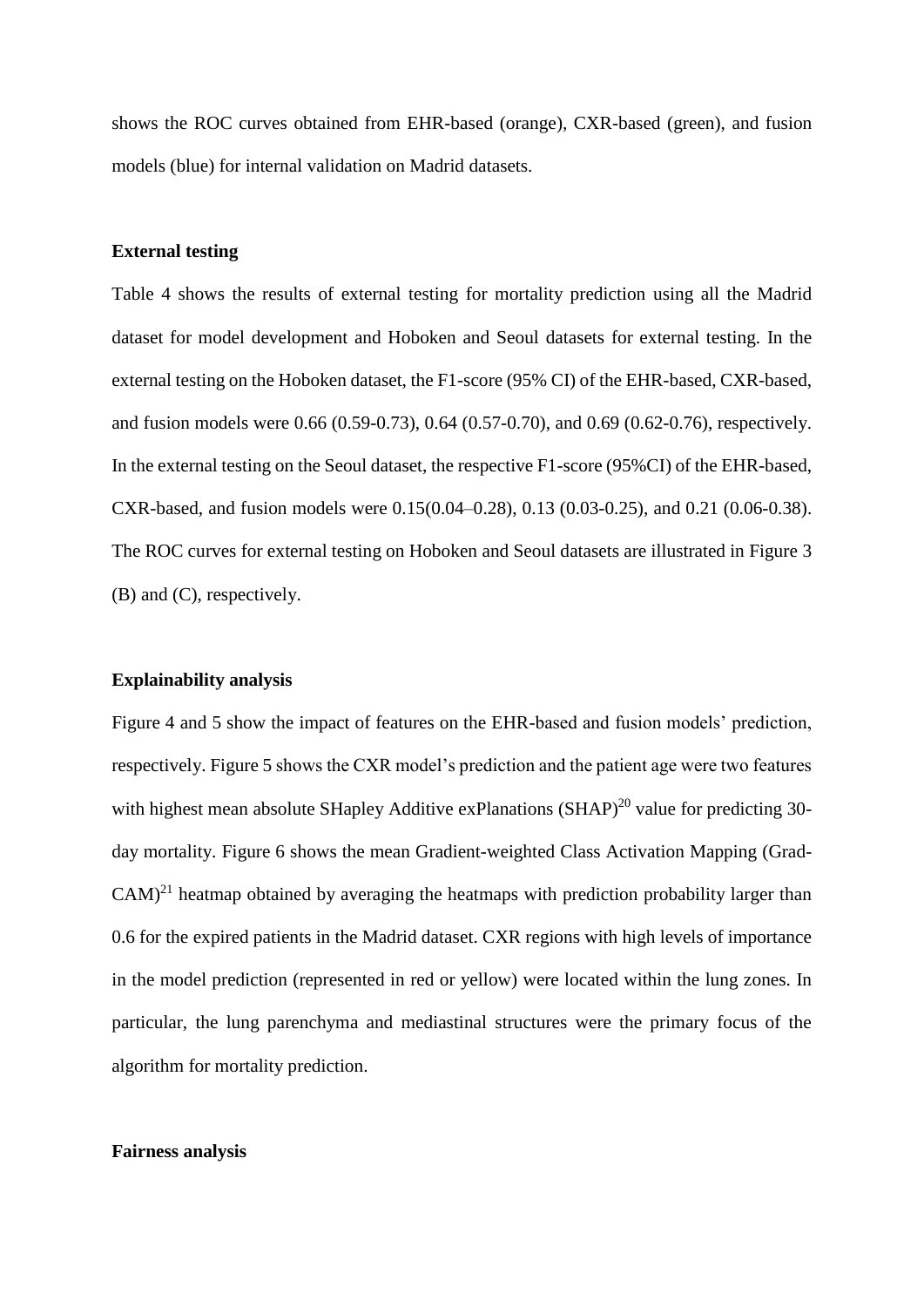Supplementary Table 5 shows the difference of model performance between female vs male patients across all three datasets. All the expired cases in the Seoul dataset are male.

# **Discussion**

Our findings demonstrate differences in the performance of our predictive models across different institutions, clinical settings, and populations. Previous studies have demonstrated that predictive models tend not to perform well outside the institution and setting that it was trained in, while also losing their accuracy over time due to underlying clinical data drift.<sup>22–24</sup> In this paper, we trained three models (EHR-based, CXR-based and fusion) by optimizing their F1-scores for 30-day-mortality prediction from hospital admission for confirmed COVID-19 patients. On internal validation (Madrid) and testing on two external datasets (Hoboken and Seoul), point estimates of the F1-score of the fusion model consistently outperformed the EHRbased and the CXR-based models. These findings are not statistically significant at 95% CI, which can be expected in the context of small numbers of mortality events in all the datasets. We reported all metrics for transparent reporting on our models' performance. Reporting just AUROC and/or accuracy can give a falsely higher sense of model performance for imbalanced datasets.

On evaluating the changes in F1-scores between the results on the Madrid dataset and the two external test sets, we see expected significantly drops in F1-scores for all three models when they are tested on the Seoul dataset (statistically significant). However, we see unexpectedly higher F1-scores from all three models for the Hoboken dataset (statistically significant). Possible explanations for these findings include 1) the surge in COVID-19 cases during this period in the Greater New York Metropolitan area, which includes Hoboken, NJ, that led to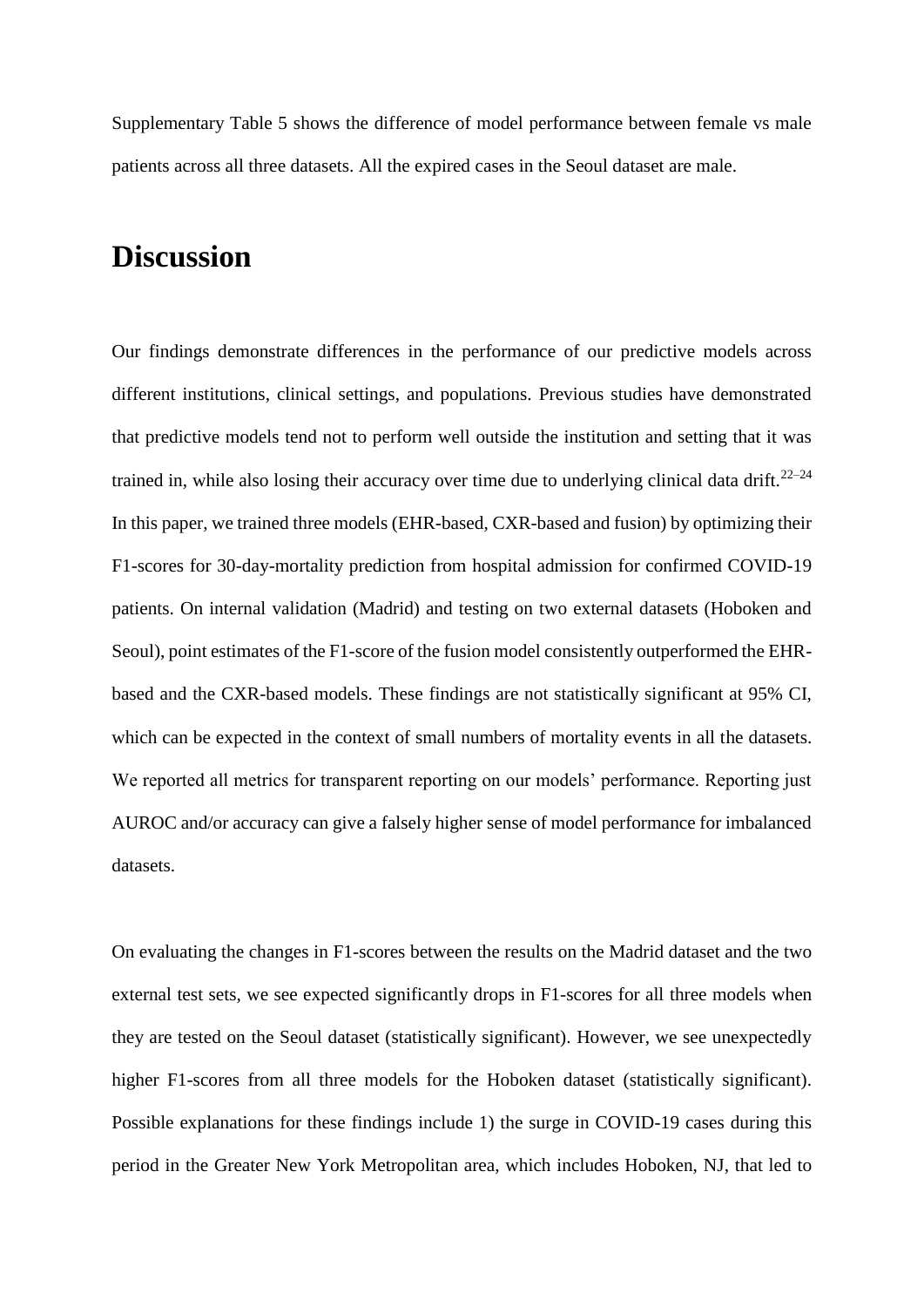higher mortality rates in the hospital (more likely), and 2) the pre-trained 'teacher' CXR models used in the development of our CXR model were trained on CXR images from the United States (possible). Both factors would make Hoboken an easier evaluation dataset than the both the Madrid and Seoul datasets. For the former factor, F1-scores would naturally be higher if the target prevalence is higher in a dataset. For the latter factor, since deep learning models are brittle to small changes in machine type and calibration, changes in geography (a different country with likely more different machines and calibration protocols) alone may affect model's feature extraction suitability for the same task -- i.e. it is possible that the CXR models extract better features from Hoboken CXRs as the images were taken in similar US setting.

Our findings further highlight the need for a guided strategy with the use of predictive models as clinical decision support tools. This is particularly important for machine learning models because, unlike traditional statistically based models (e.g., multivariate regression models which have deterministic performance on the same data), the state-of-the-art machine learning models, though powerful, are often built with many design decisions during their development. Changes in any parameters, optimizing target(s) (e.g., accuracy, AUROC, and F1-score), or even just different GPUs or TPUs for training, could result in different performance. As such, performance reported in any paper is really a snapshot. Furthermore, institutional and temporal data variation can also change the performance of these models. Ultimately, performance of predictive models, like most medical tests, are sensitive to changes in disease severity, prevalence and distribution in a patient population.

Therefore, we reinforce the previously reported recommendation that institutions should reassess models on local datasets.<sup>15,25</sup> They should also consider fine tuning their own predictive models and to learn what works best for their local patient populations. Training a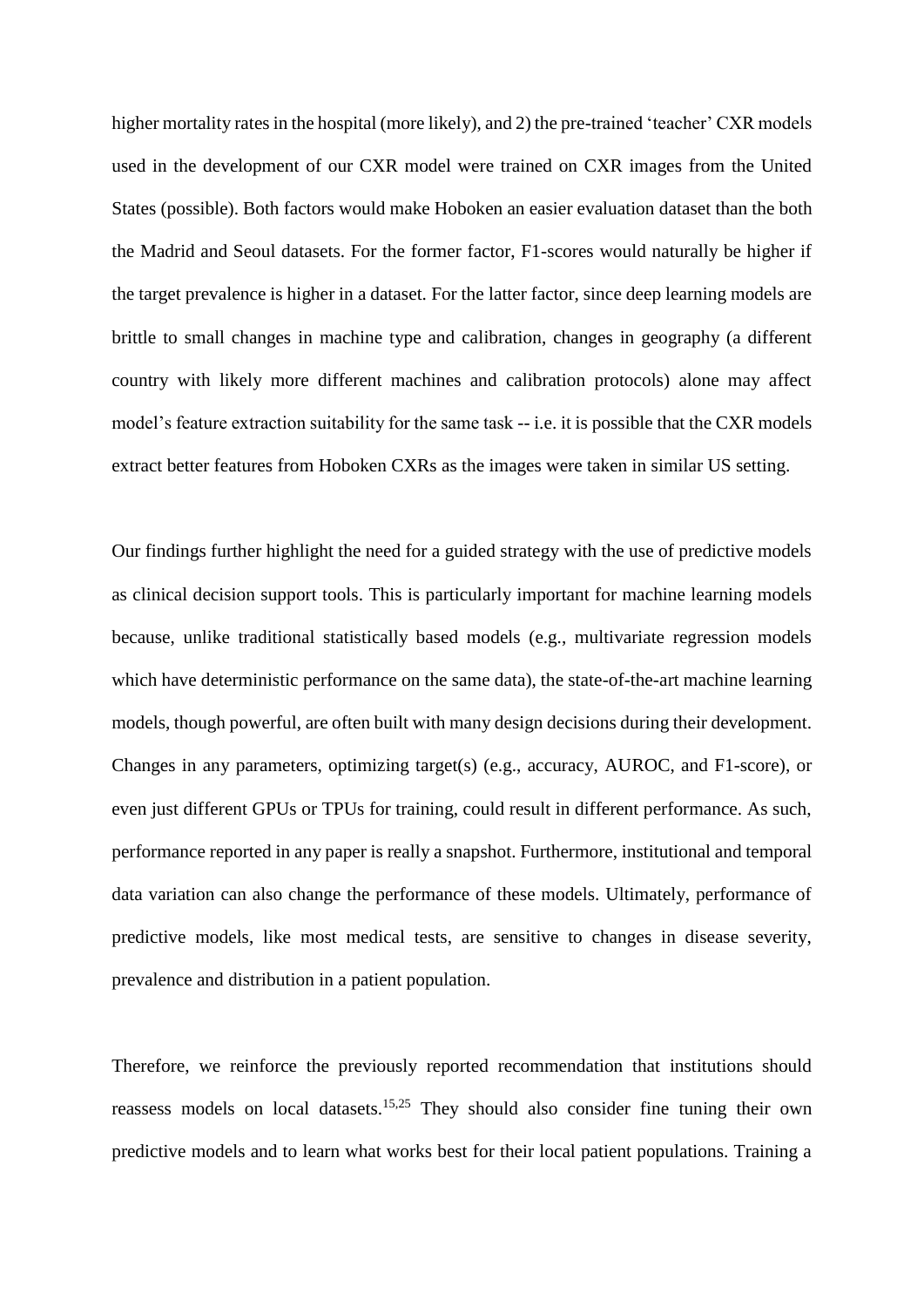predictive model to prioritize a high positive predictive value may mitigate the risk of incorrectly predicting an outcome—in this case, mortality—among patients who would have otherwise survived or have not met the outcome. Prioritization of sensitivity may allow clinicians to triage as many severely ill patients to advanced care facilities. Ultimately, locally tested predictive models can become tools that help institutions address their individual needs, either to appropriately distribute limited resources or to help detect and manage severely ill patients early. To facilitate this and for reproducibility, we have open sourced our data preprocessing and training code for re-use by other research groups and institutions.

Multiple groups have suggested best practices and regulations in the development and use of artificial intelligence and predictive modeling that address pertinent concerns.15,25 Much of these recommendations have to do with reproducibility, quality of data being used, and the intended function of artificial intelligence programs.<sup>33</sup> However, the complexity of applying machine learning models in clinical settings goes beyond reproducibility and generalizability. Deep learning's advantage of not needing to engineer predictive features for model building can be offset by the disadvantage of its lack of explainability. Models may draw spurious associations between confounding tabular or imaging features and the outcome of interest.<sup>12,16</sup> For example, a prior study has shown that AI has a predilection for detecting imaging features other than signals of pathology as shortcuts for predicting COVID-19 outcomes.<sup>12</sup> Unlike linear models, weights in deep learning models have no intrinsic significance on their own that can be interpreted clinically outside the model. Despite this, in the imaging space, researchers have used methods, such as Grad-CAM, to post analyze the 'explainability' of deep learning imaging models by examining where on the image the trained model 'attended' to most for prediction. However, these analyses are often qualitative in nature for publication purposes, which we argue is insufficiently rigorous for most clinical applications.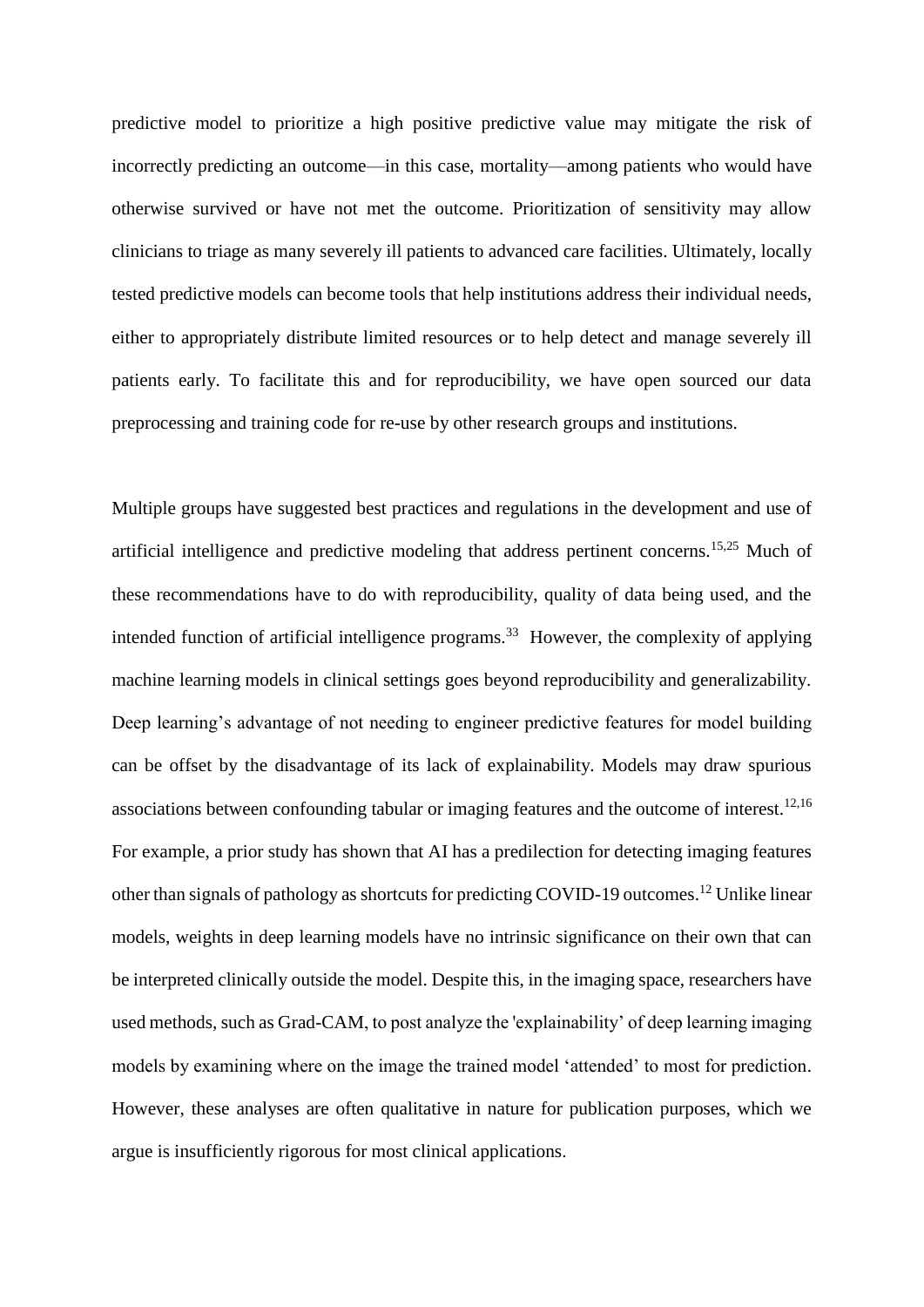Therefore, for imaging feature explainability, we not only presented heatmaps from posttraining Grad-CAM analysis of the CXR model, but also specifically used anatomical bounding box augmentation to teach our CXR model to focus on lungs and mediastinum regions for prediction during the training stage. Choices for both tuning with or without anatomy augmentation was used and the best model had utilized the anatomical regional augmentation approach. As shown in Grad-CAM analysis, our CXR model does focus on the clinically important lungs and mediastinum CXR regions for prediction. This gives our clinicians more confidence for the model's prediction.

Lastly, we took a late fusion approach to model features from the EHR data and the CXR image so that we could easily assess how much the prediction depended on different data sources via SHAP plots. Previous machine learning models have also used similar techniques to elucidate the explainability of their models.12,28 In our case, the fusion model placed the most weight on patient age and CXR features, further supporting that including both clinical and imaging data improves downstream model performance.

This study is limited by its retrospective nature, imbalanced and small evaluation datasets, and merits further research. The models trained also need the exact same input features at inference and some institutions may not routinely collect all the required input variables. In addition, as with many published AI models, fairness as an operationalized outcome has not been incorporated in our models.<sup>25</sup> We did, however, assess for differences in the models' performance separately for male and female on the Madrid and the Hoboken dataset (no female deaths in the Seoul dataset), which showed no statistically significant differences on 95% CI analysis except the EHR-based model on the Madrid dataset. In general, evaluating differences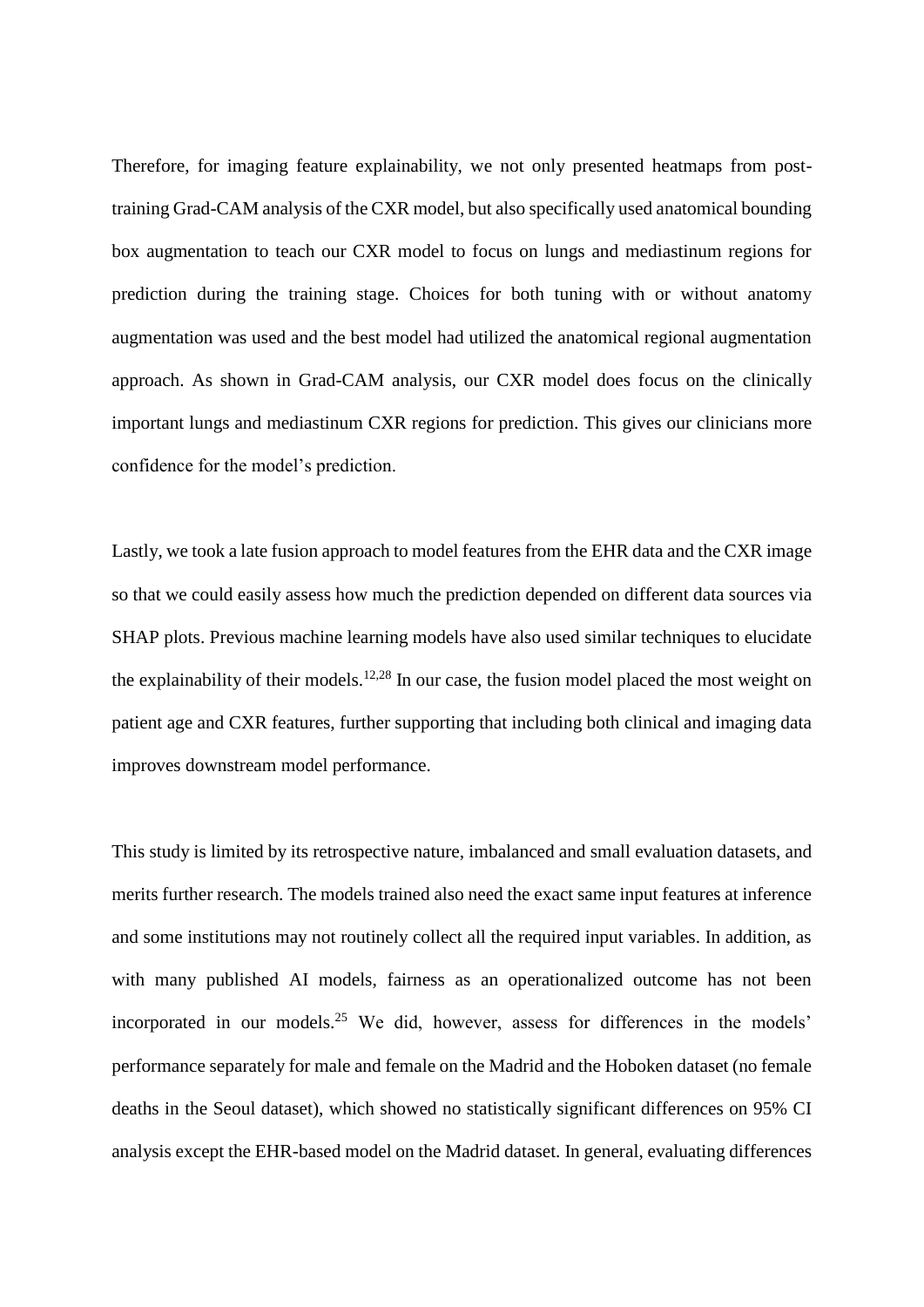in model performance in subpopulations can help elucidate and inform downstream applications about potential problems if an AI model was applied to patients from underrepresented/marginalized populations. Pooled results from the general population may gloss over worse outcomes in vulnerable groups.<sup>29</sup> Furthermore, in general when the dataset contains underlying data entry biases and/or imbalanced representations, building fair models is still an unsolved technical research problem.

Machining learning methods offer the advantage of utilizing richer clinical data for predictive modeling, which many have explored during the COVID-19 pandemic. However, many studies published so far have further exposed the credibility crisis that machine learning is facing in terms of reproducibility, generalizability, explainability and fairness. This is often due to implementation issues, such as poorly documented study designs, lack of external test sets and study code availability. In this paper, we employed best machine learning practices and trained three machine learning models on a model development (internal) dataset. We subsequently stress tested the final models on two external datasets from different countries. We redemonstrated 1) that using features from both the EHR and CXR imaging data resulted in better 30-day-mortality prediction performance across all three datasets, and 2) the need to fine tune models on local datasets and update with time. We evaluated our models for explainability in terms of feature dependence, and fairness in terms of gender-based performance differences. Finally, for the sake of transparency and reproducibility, we documented all study design decisions and made the study code available to the research community.

# **References**

1. Xu M, Ouyang L, Gao Y, et al. Accurately Differentiating COVID-19, Other Viral Infection, and Healthy Individuals Using Multimodal Features via Late Fusion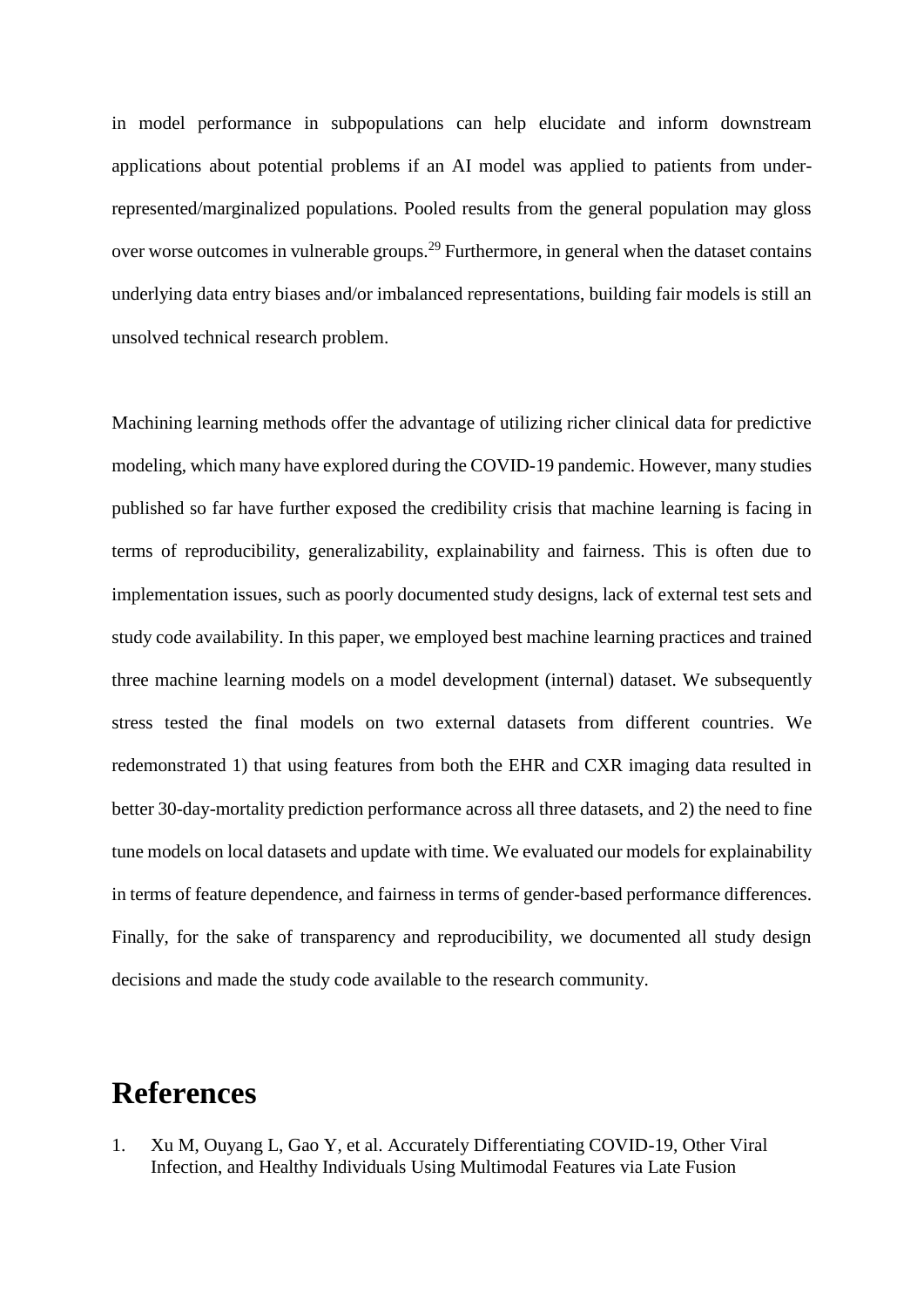Learning. *medRxiv*. Published online August 21, 2020:2020.08.18.20176776. doi:10.1101/2020.08.18.20176776

- 2. Chassagnon G, Paragios N. Holistic AI-Driven Quantification, Staging and Prognosis of COVID-19 Pneumonia. *medRxiv*. Published online July 10, 2020:2020.04.17.20069187. doi:10.1101/2020.04.17.20069187
- 3. Wang X, Hu X, Tan W, et al. Multicenter Study of Temporal Changes and Prognostic Value of a CT Visual Severity Score in Hospitalized Patients With Coronavirus Disease (COVID-19). *Am J Roentgenol*. Published online September 9, 2020:1-10. doi:10.2214/AJR.20.24044
- 4. Ramtohul T, Cabel L, Paoletti X, et al. Quantitative CT Extent of Lung Damage in COVID-19 Pneumonia Is an Independent Risk Factor for Inpatient Mortality in a Population of Cancer Patients: A Prospective Study. *Front Oncol*. 2020;10. doi:10.3389/fonc.2020.01560
- 5. Lassau N, Ammari S, Chouzenoux E, et al. Integration of clinical characteristics, lab tests and a deep learning CT scan analysis to predict severity of hospitalized COVID-19 patients. *medRxiv*. Published online October 6, 2020:2020.05.14.20101972. doi:10.1101/2020.05.14.20101972
- 6. Wu Q, Wang S, Li L, et al. Radiomics Analysis of Computed Tomography helps predict poor prognostic outcome in COVID-19. *Theranostics*. 2020;10(16):7231-7244. doi:10.7150/thno.46428
- 7. Zheng Y, Xiao A, Yu X, et al. Development and Validation of a Prognostic Nomogram Based on Clinical and CT Features for Adverse Outcome Prediction in Patients with COVID-19. *Korean J Radiol*. 2020;21(8):1007-1017. doi:10.3348/kjr.2020.0485
- 8. Chao H, Fang X, Zhang J, et al. Integrative analysis for COVID-19 patient outcome prediction. *Med Image Anal*. 2021;67:101844. doi:10.1016/j.media.2020.101844
- 9. Roberts M, Driggs D, Thorpe M, et al. Common pitfalls and recommendations for using machine learning to detect and prognosticate for COVID-19 using chest radiographs and CT scans. *Nat Mach Intell*. 2021;3(3):199-217. doi:10.1038/s42256-021-00307-0
- 10. Futoma J, Simons M, Panch T, Doshi-Velez F, Celi LA. The myth of generalisability in clinical research and machine learning in health care. *Lancet Digit Health*. 2020;2(9):e489-e492. doi:10.1016/S2589-7500(20)30186-2
- 11. Facebook S on, Twitter S on, LinkedIn S on. Major flaws found in machine learning for COVID-19 diagnosis. VentureBeat. Published March 23, 2021. Accessed June 4, 2021. https://venturebeat.com/2021/03/23/major-flaws-found-in-machine-learning-for-covid-19-diagnosis/
- 12. DeGrave AJ, Janizek JD, Lee S-I. AI for radiographic COVID-19 detection selects shortcuts over signal. *Nat Mach Intell*. Published online May 31, 2021:1-10. doi:10.1038/s42256-021-00338-7
- 13. Muehlematter UJ, Daniore P, Vokinger KN. Approval of artificial intelligence and machine learning-based medical devices in the USA and Europe (2015–20): a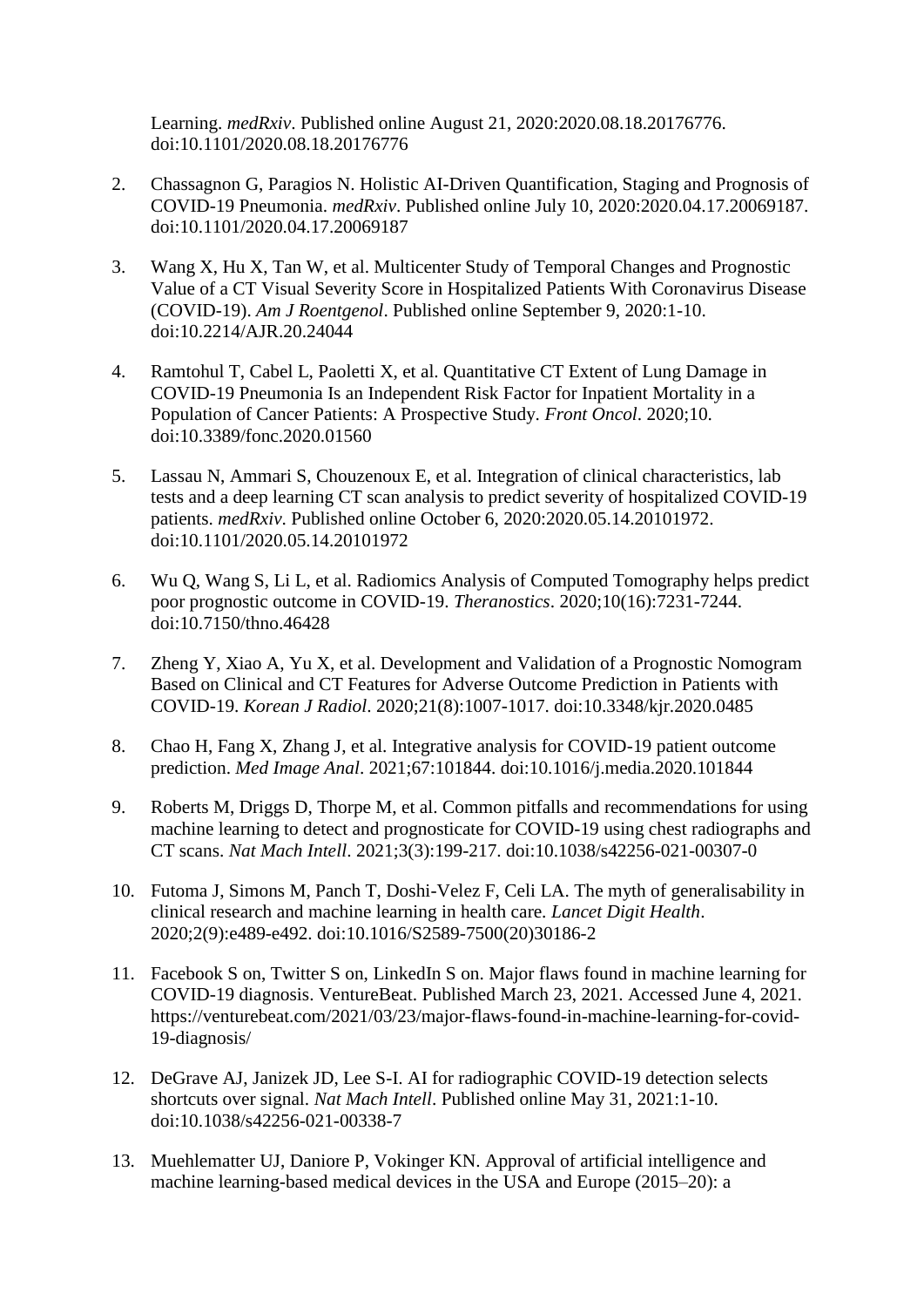comparative analysis. *Lancet Digit Health*. 2021;3(3):e195-e203. doi:10.1016/S2589- 7500(20)30292-2

- 14. Benjamens S, Dhunnoo P, Meskó B. The state of artificial intelligence-based FDAapproved medical devices and algorithms: an online database. *Npj Digit Med*. 2020;3(1):1-8. doi:10.1038/s41746-020-00324-0
- 15. Wu E, Wu K, Daneshjou R, Ouyang D, Ho DE, Zou J. How medical AI devices are evaluated: limitations and recommendations from an analysis of FDA approvals. *Nat Med*. 2021;27(4):582-584. doi:10.1038/s41591-021-01312-x
- 16. Wynants L, Calster BV, Collins GS, et al. Prediction models for diagnosis and prognosis of covid-19: systematic review and critical appraisal. *BMJ*. 2020;369:m1328. doi:10.1136/bmj.m1328
- 17. Mongan J, Moy L, Kahn CE. Checklist for Artificial Intelligence in Medical Imaging (CLAIM): A Guide for Authors and Reviewers. *Radiol Artif Intell*. 2020;2(2):e200029. doi:10.1148/ryai.2020200029
- 18. Covid Data Save Lives English Version. Accessed June 24, 2021. https://www.hmhospitales.com/coronavirus/covid-data-save-lives/english-version
- 19. Yao JS, Paguio JA, Dee EC, et al. The Minimal Effect of Zinc on the Survival of Hospitalized Patients With COVID-19: An Observational Study. *Chest*. 2021;159(1):108-111. doi:10.1016/j.chest.2020.06.082
- 20. Lundberg S, Lee S-I. A Unified Approach to Interpreting Model Predictions. *ArXiv170507874 Cs Stat*. Published online November 24, 2017. Accessed June 27, 2021. http://arxiv.org/abs/1705.07874
- 21. Selvaraju RR, Cogswell M, Das A, Vedantam R, Parikh D, Batra D. Grad-CAM: Visual Explanations from Deep Networks via Gradient-based Localization. *Int J Comput Vis*. 2020;128(2):336-359. doi:10.1007/s11263-019-01228-7
- 22. Davis SE, Lasko TA, Chen G, Matheny ME. Calibration Drift Among Regression and Machine Learning Models for Hospital Mortality. *AMIA Annu Symp Proc AMIA Symp*. 2017;2017:625-634.
- 23. Davis SE, Lasko TA, Chen G, Siew ED, Matheny ME. Calibration drift in regression and machine learning models for acute kidney injury. *J Am Med Inform Assoc JAMIA*. 2017;24(6):1052-1061. doi:10.1093/jamia/ocx030
- 24. Paul E, Bailey M, Van Lint A, Pilcher V. Performance of APACHE III over time in Australia and New Zealand: a retrospective cohort study. *Anaesth Intensive Care*. 2012;40(6):980-994. doi:10.1177/0310057X1204000609
- 25. Wawira Gichoya J, McCoy LG, Celi LA, Ghassemi M. Equity in essence: a call for operationalising fairness in machine learning for healthcare. *BMJ Health Amp Care Inform*. 2021;28(1):e100289. doi:10.1136/bmjhci-2020-100289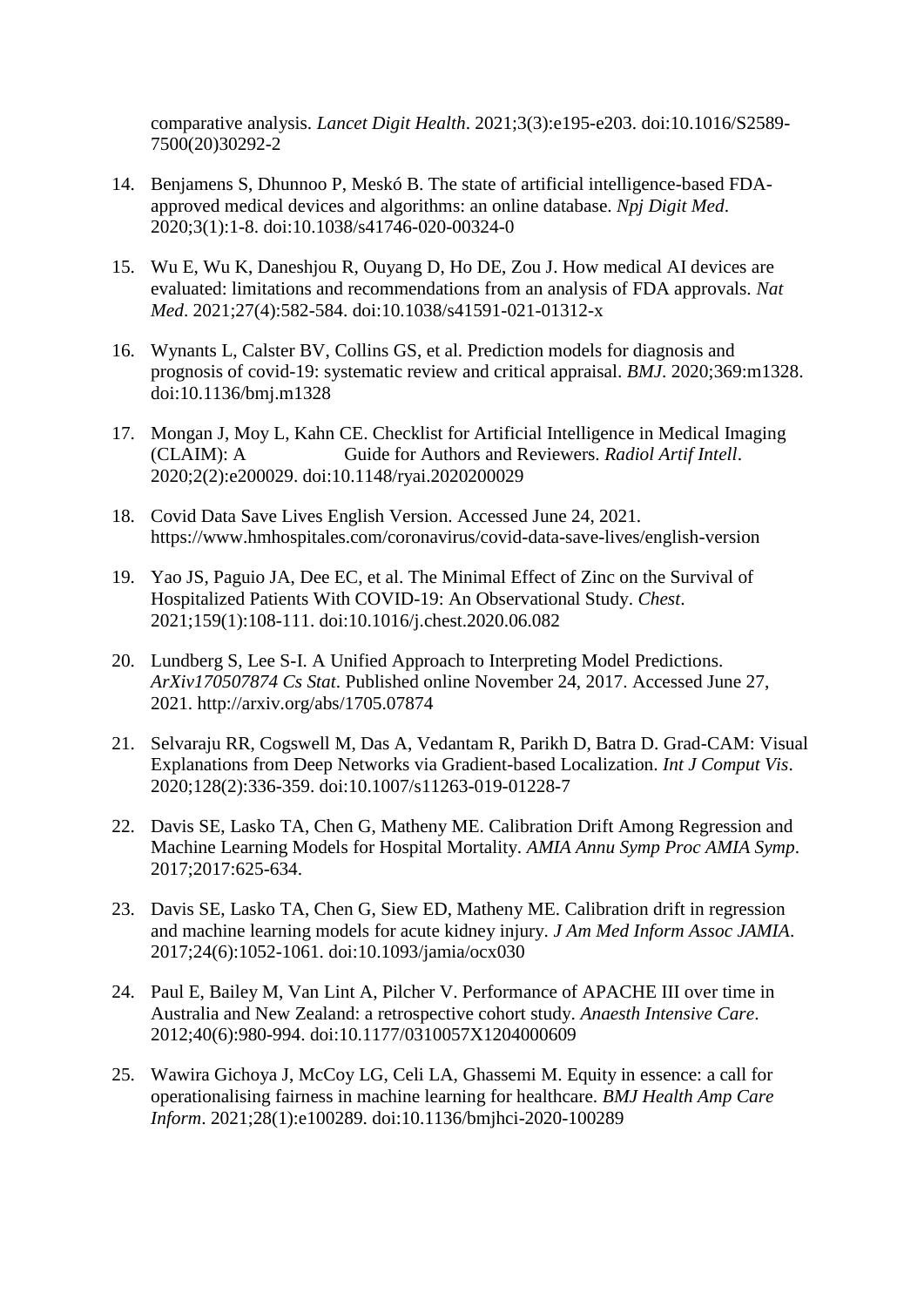- 26. Davis SE, Greevy Jr RA, Fonnesbeck C, Lasko TA, Walsh CG, Matheny ME. A nonparametric updating method to correct clinical prediction model drift. *J Am Med Inform Assoc*. 2019;26(12):1448-1457.
- 28. Bertsimas D, Lukin G, Mingardi L, et al. COVID-19 mortality risk assessment: An international multi-center study. *PLOS ONE*. 2020;15(12):e0243262. doi:10.1371/journal.pone.0243262
- 29. Benjamin R. Assessing risk, automating racism. *Science*. 2019;366(6464):421. doi:10.1126/science.aaz3873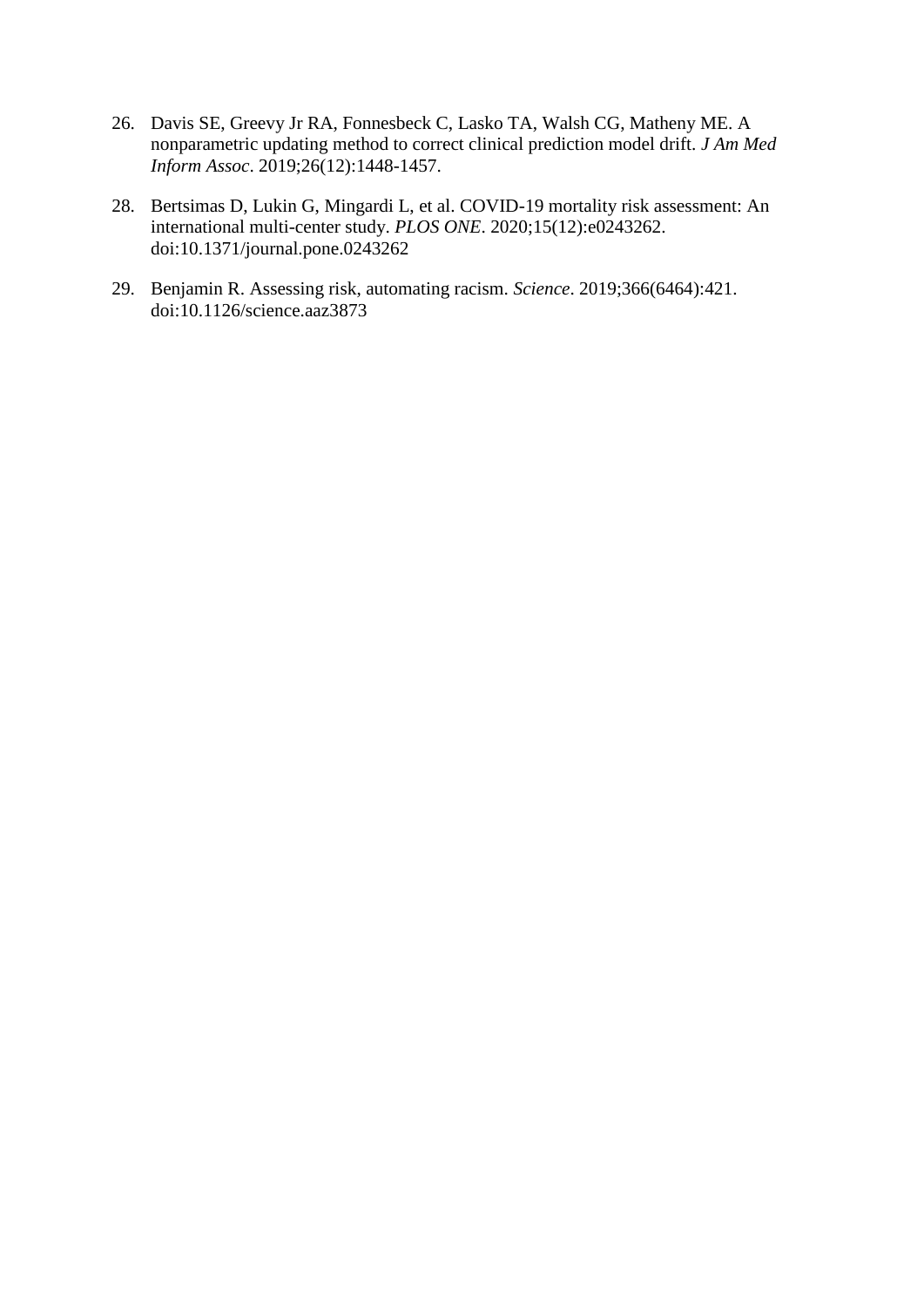# **Tables**

| <b>Dataset</b><br>name | Data split                             | <b>Inclusion criteria</b>                            | <b>Exclusion criteria</b>         |           | Size (number<br>included /<br>$all)*$ |
|------------------------|----------------------------------------|------------------------------------------------------|-----------------------------------|-----------|---------------------------------------|
| <b>Madrid</b>          | 4-fold<br>training and                 | Multicentered<br>hospital network,                   | Under age $(< 16)$                | $N = 14$  | 1628 / 2547                           |
|                        | internal<br>validation<br>for building | Madrid, Spain, from<br>12/2019-06/2020 <sup>18</sup> | Missing admission<br>time         | $N = 85$  |                                       |
|                        | and tuning<br>the models               |                                                      | Missing admission<br>chest X-Ray. | $N = 820$ |                                       |
| Hoboken                | <b>Test</b><br>(External               | Community hospital,<br>Hoboken, NJ, USA,             | Under age $(< 16)$                | $N = 0$   | 201/242                               |
|                        | validation)                            | from 03/2020-<br>04/2020 <sup>19</sup>               | Missing admission<br>time         | $N = 0$   |                                       |
|                        |                                        |                                                      | Missing admission<br>chest X-ray  | $N = 41$  |                                       |
| <b>Seoul</b>           | Test<br>(External                      | Academic tertiary<br>hospital, Seoul,                | Under age $(< 16)$                | $N = 16$  | 315/336                               |
|                        | validation)                            | Republic of Korea,<br>from 1/1/2020-<br>12/31/2020   | Missing admission<br>time         | $N = 0$   |                                       |
|                        |                                        |                                                      | Missing admission<br>chest X-ray  | $N = 5$   |                                       |

**Table 1:** High level descriptive summary of datasets used in this study.

Note: \*These are unique patients.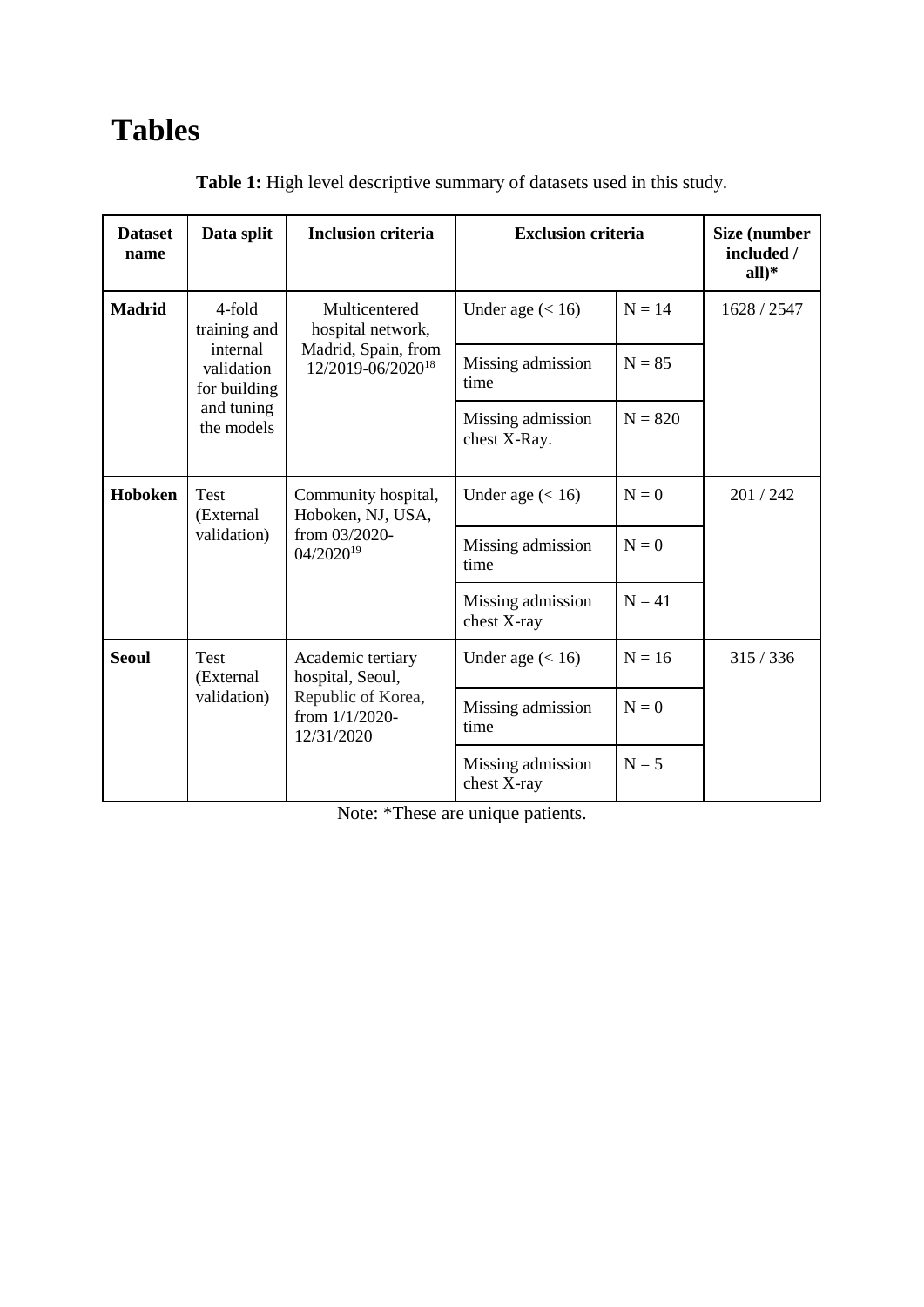| <b>Characteristics</b>                    | <b>Madrid</b> |                |         |              | Hoboken        |         |              | <b>Seoul</b>   |              |  |
|-------------------------------------------|---------------|----------------|---------|--------------|----------------|---------|--------------|----------------|--------------|--|
|                                           | <b>Alive</b>  | <b>Expired</b> | p value | <b>Alive</b> | <b>Expired</b> | p value | <b>Alive</b> | <b>Expired</b> | p value      |  |
| $\mathbf n$                               | 1439          | 189            |         | 114          | 87             |         | 310          | 5              |              |  |
| Age (mean)                                | 65.7          | 79.6           | < 0.001 | 61.9         | 69.1           | 0.003   | 45.7         | 64.0           | 0.053        |  |
| Female (%)                                | 41.3          | 28.6           | < 0.001 | 48.2         | 32.2           | 0.032   | 48.4         | $\mathbf{0}$   | 0.062        |  |
| $30$ -day<br>mortality (%)                | 88.4          | 11.6           | < 0.001 | 56.7         | 43.3           | < 0.001 | 98.4         | 1.6            | < 0.001      |  |
| Diabetes $(\% )$                          | 16.1          | 24.1           | 0.008   | 39.4         | 35.6           | 0.682   | 11.0         | 40.0           | 0.103        |  |
| Hypertension<br>(%)                       | 6.1           | 10.2           | 0.055   | 54.3         | 55.2           | 0.974   | 13.9         | 80.0           | 0.002        |  |
| Hyperlipidemia<br>$(\%)$                  | 26.0          | 35.3           | 0.01    | 32.5         | 34.5           | 0.880   | 6.1          | 20.0           | 0.283        |  |
| Congestive<br><b>Heart Failure</b><br>(%) | 4.3           | 7.0            | 0.156   | 16.7         | 14.9           | 0.891   | 1.6          | 20.0           | 0.093        |  |
| <b>Ischemic Heart</b><br>Disease (%)      | 6.0           | 13.4           | < 0.001 | 16.7         | 14.9           | 0.891   | 2.3          | 20.0           | 0.122        |  |
| Stroke $(\% )$                            | 2.6           | 7.5            | < 0.001 | 2.6          | 4.6            | 0.469   | 2.6          | $0.0\,$        | $\mathbf{r}$ |  |
| COPD $(\% )$                              | 4.7           | $8.0\,$        | 0.083   | 9.6          | 10.3           | 0.941   | 0.6          | 20.0           | 0.047        |  |
| CKD(%)                                    | 5.1           | 11.8           | < 0.001 | 7.0          | 20.7           | 0.008   | 1.3          | 20.0           | 0.078        |  |
| <b>Chronic Liver</b><br>Disease $(\% )$   | 0.6           | 4.8            | < 0.001 | 0.9          | 0.0            | 1.000   | 1.0          | 0.0            |              |  |
| <b>Active Cancer</b><br>$(\%)$            | 4.0           | 12.3           | < 0.001 | 6.1          | 3.4            | 0.519   | 0.0          | 0.0            |              |  |

**Table 2:** Summary of clinical characteristics for the 3 different datasets used in the study.

Note: COPD: Chronic Obstructive Pulmonary Disease; CKD: Chronic Kidney Disease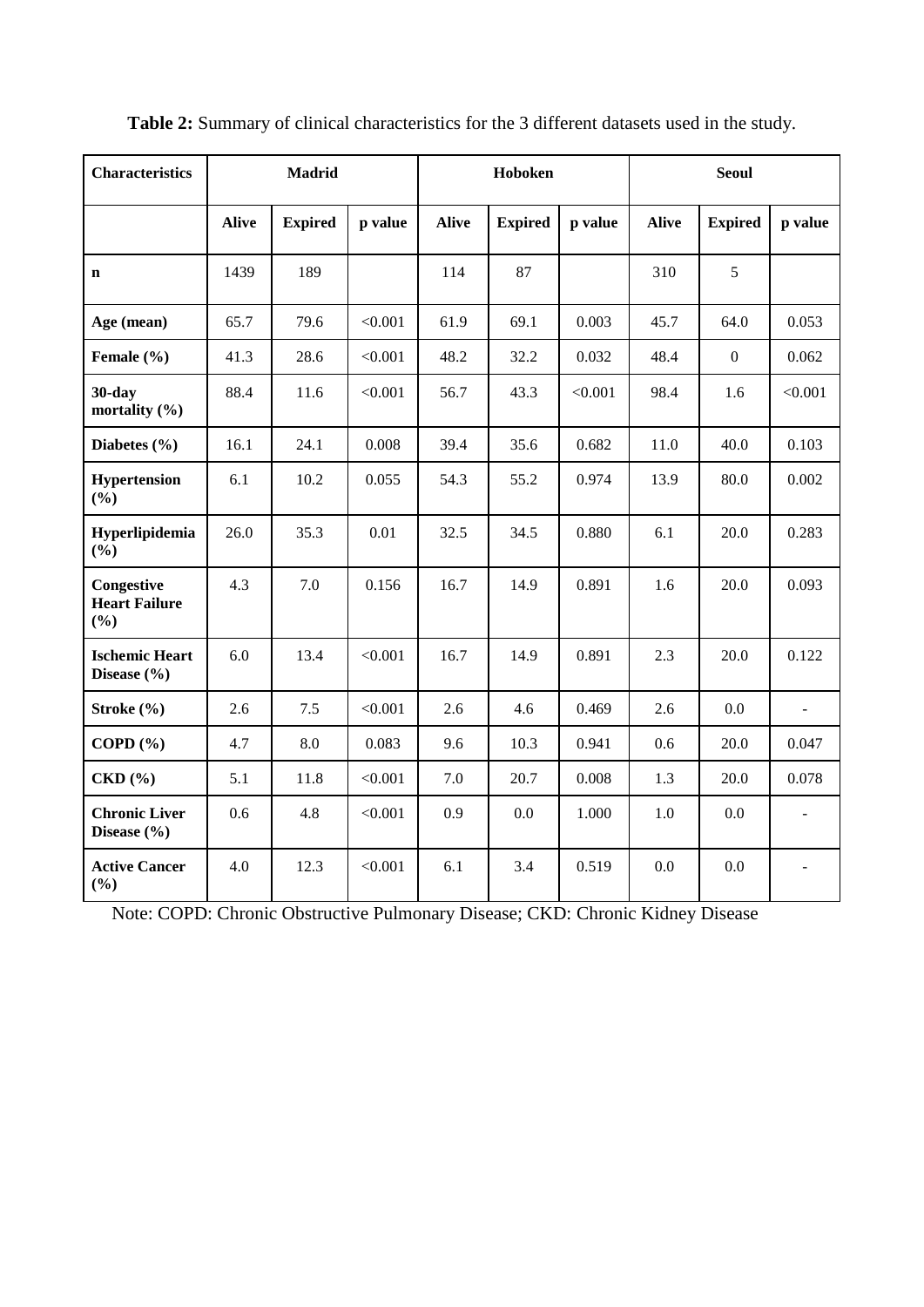|                         | <b>EHR-based</b>  | <b>CXR-based</b>  | <b>Fusion</b>     |
|-------------------------|-------------------|-------------------|-------------------|
|                         |                   |                   |                   |
| <b>AUROC</b> (CI)       | $0.82(0.79-0.84)$ | $0.81(0.78-0.83)$ | $0.85(0.83-0.87)$ |
|                         |                   |                   |                   |
| <b>Sensitivity (CI)</b> | $0.77(0.71-0.82)$ | $0.76(0.71-0.82)$ | $0.79(0.74-0.84)$ |
|                         |                   |                   |                   |
| <b>Specificity (CI)</b> | $0.71(0.66-0.76)$ | $0.72(0.67-0.75)$ | $0.74(0.71-0.78)$ |
|                         |                   |                   |                   |
| PPV (CI)                | $0.24(0.21-0.28)$ | $0.25(0.21-0.28)$ | $0.27(0.23-0.31)$ |
|                         |                   |                   |                   |
| NPV (CI)                | $0.96(0.95-0.97)$ | $0.96(0.95-0.97)$ | $0.97(0.96-0.98)$ |
|                         |                   |                   |                   |
| F1-score (CI)           | $0.36(0.32-0.41)$ | $0.37(0.33-0.41)$ | $0.40(0.36-0.45)$ |
|                         |                   |                   |                   |
| <b>Accuracy (CI)</b>    | $0.71(0.68-0.76)$ | $0.73(0.68-0.76)$ | $0.75(0.72-0.78)$ |

**Table 3.** Internal validation on Madrid dataset with 95% confidence intervals

Note: AUROC: area under the receiver operating characteristic curve; PPV: positive predictive value; NPV: negative

predictive value; CI: confidence interval.

|                      |                                                             | <b>Table 4.</b> External testing on Hoboken and Seoul datasets with 95% confidence intervals                                         |                   |                                                                              |                                                           |                  |  |
|----------------------|-------------------------------------------------------------|--------------------------------------------------------------------------------------------------------------------------------------|-------------------|------------------------------------------------------------------------------|-----------------------------------------------------------|------------------|--|
|                      |                                                             | <b>Hoboken</b> dataset                                                                                                               |                   | <b>Seoul dataset</b>                                                         |                                                           |                  |  |
|                      | <b>EHR-based</b>                                            | <b>CXR-based</b>                                                                                                                     | <b>Fusion</b>     | <b>EHR-based</b>                                                             | <b>CXR-based</b>                                          | <b>Fusion</b>    |  |
| <b>AUROC</b> (CI)    |                                                             | $0.74(0.68-0.80)[0.72(0.66-0.78)[0.76(0.70-0.82)]$                                                                                   |                   |                                                                              | $(0.92(0.88-0.96)$ $(0.90(0.86-0.94)$ $(0.95(0.92-0.98))$ |                  |  |
|                      | <b>Sensitivity (CI)</b> [0.68 (0.59-0.77) [0.68 (0.57-0.8)] |                                                                                                                                      | $0.68(0.60-0.76)$ | $[0.64 (0.25-0.86) [0.63 (0.20-0.86) [0.64 (0.20-0.86)]]$                    |                                                           |                  |  |
|                      |                                                             | <b>Specificity (CI)</b> [0.72 (0.62-0.82) [0.65 (0.55-0.78) [0.78 (0.70-0.85) [0.88 (0.85-0.93) [0.86 (0.80-0.93) [0.93 (0.89-0.96)] |                   |                                                                              |                                                           |                  |  |
| PPV (CI)             |                                                             | $0.65(0.56-0.75)$ $0.60(0.52-0.69)$ $0.71(0.61-0.79)$ $0.09(0.02-0.17)$ $0.07(0.02-0.15)$ $0.13(0.03-0.25)$                          |                   |                                                                              |                                                           |                  |  |
| $NPV$ (CI)           | $0.75(0.68-0.81)[0.73(0.66-0.8)]$                           |                                                                                                                                      | $0.76(0.70-0.82)$ | $0.99(0.99-1.0)$                                                             | $0.99(0.99-1.0)$                                          | $1.00(0.99-1.0)$ |  |
| <b>F1-score (CI)</b> | $0.66(0.59-0.73)$ $0.64(0.57-0.7)$                          |                                                                                                                                      |                   | $(0.69(0.62-0.76)$ $(0.15(0.04-0.28)$ $(0.13(0.03-0.25)$ $(0.21(0.06-0.38))$ |                                                           |                  |  |
| <b>Accuracy</b> (CI) |                                                             | $[0.70 (0.65-0.76) 0.67 (0.61-0.72) 0.74 (0.68-0.79) 0.92 (0.88-0.96) 0.90 (0.86-0.94) 0.95 (0.92-0.98)$                             |                   |                                                                              |                                                           |                  |  |

**Table 4.** External testing on Hoboken and Seoul datasets with 95% confidence intervals

Note: AUROC: area under the receiver operating characteristic curve; PPV: positive predictive value; NPV: negative

predictive value; CI: confidence interval.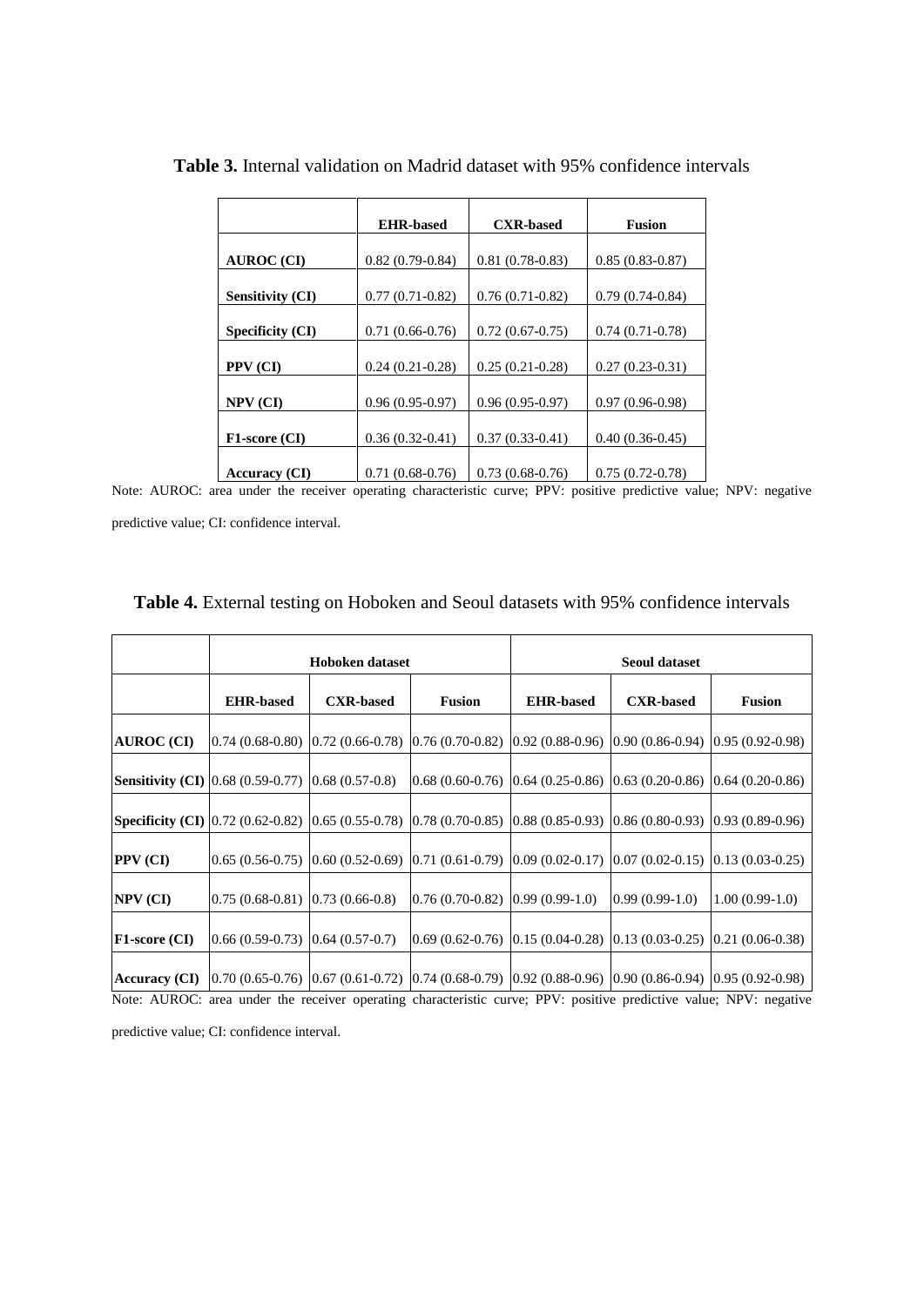

Figure 1. The proposed multi-modal models for mortality prediction. EHR data were used to train the EHRbased model and CXR images with augmentation were used to train the CXR-based model. The probability computed from CXR-based model along with EHR data were used for EHR-CXR fusion model.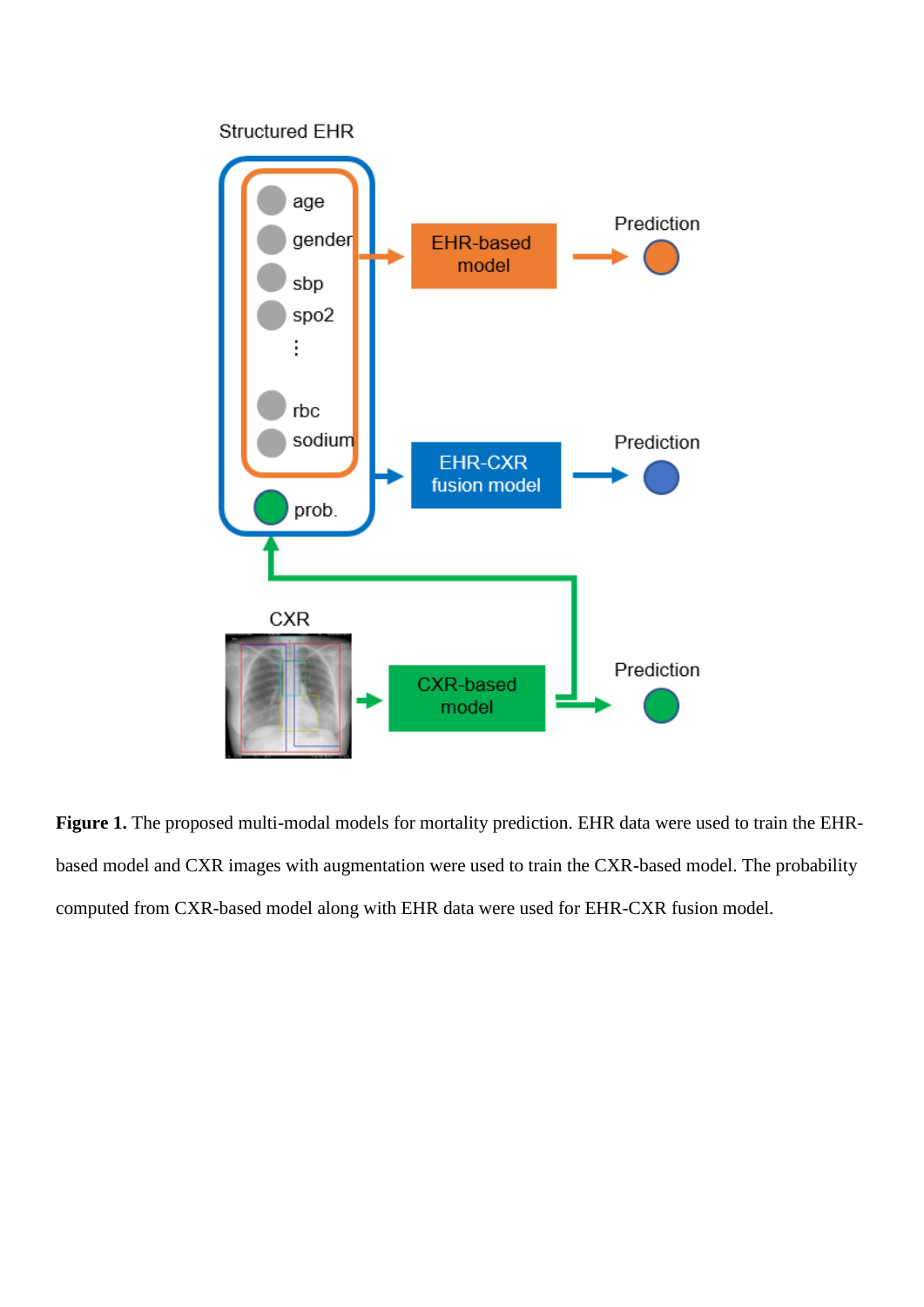

Figure 2. A random sample of images shown to teach the model where at least 1-2 positive mortality (expired) cases are shown to the model in each batch.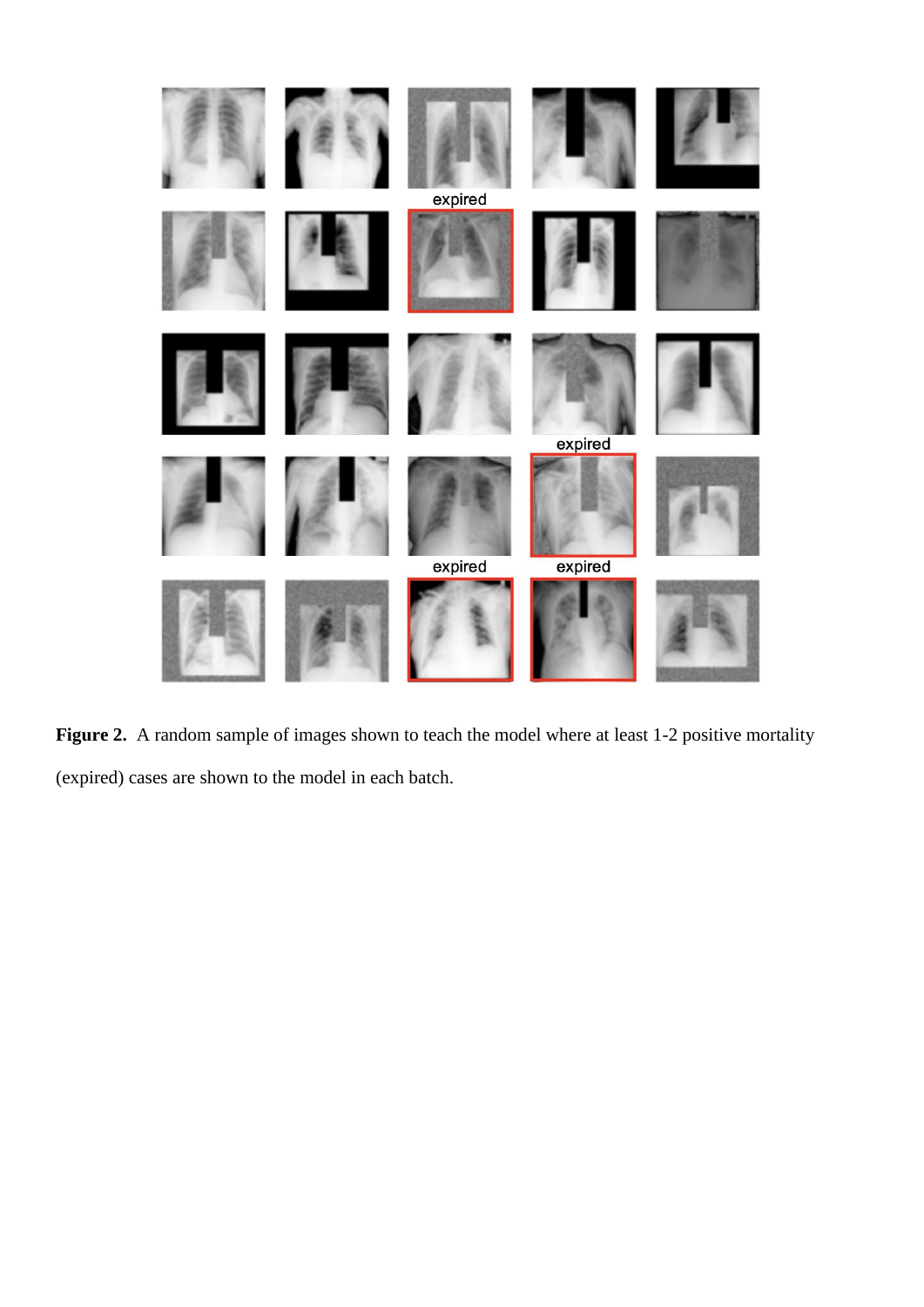

**Figure 3.** Model performance using EHR-based model, CXR-based model, and fusion model (EHR+CXR). (A) Internal validation on Madrid dataset. (B) External testing on Hoboken dataset and (C) External testing on Seoul dataset.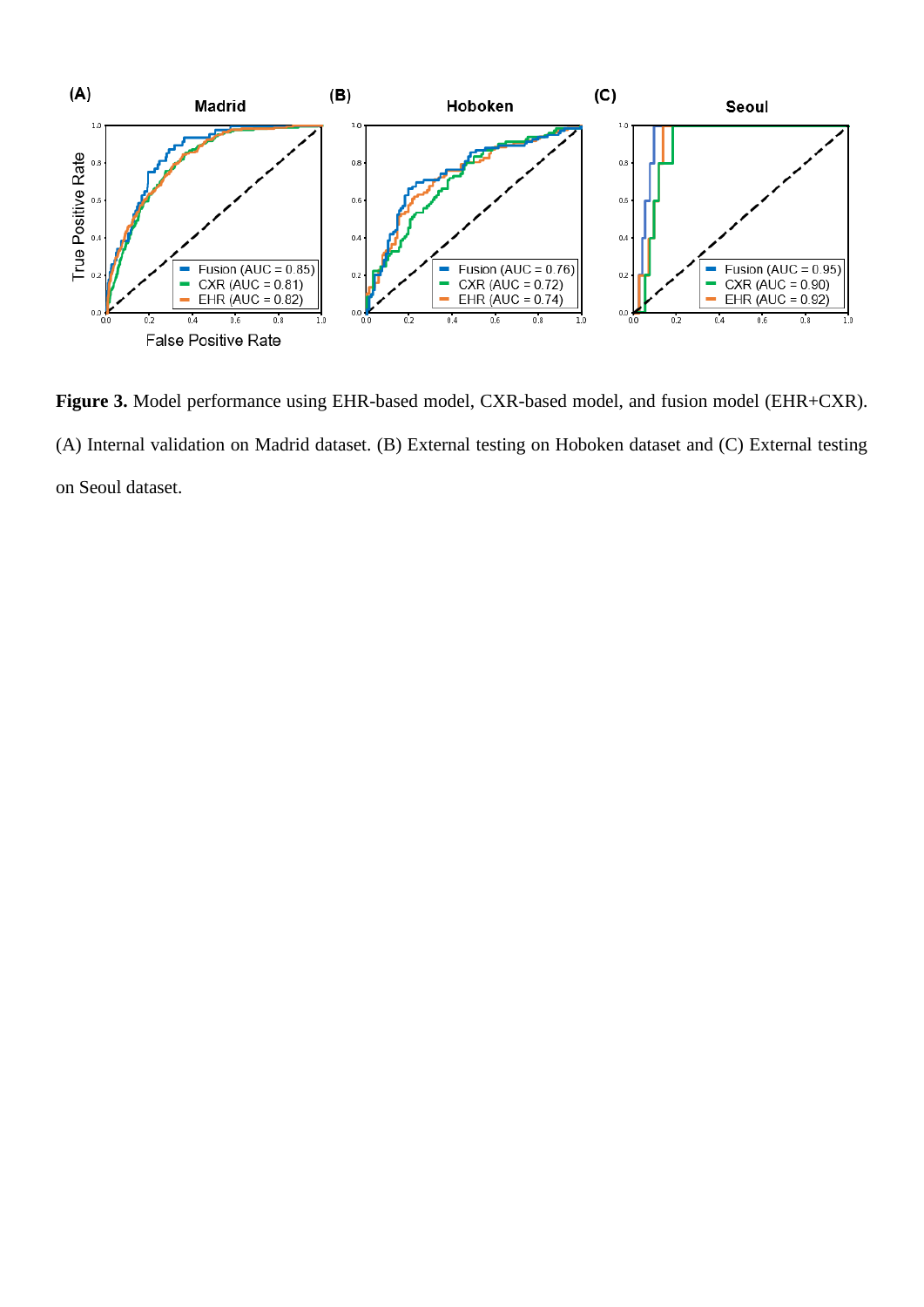

Figure 4. Feature importance of the EHR-based model revealed by a SHAP plot. Features on the y-axis are ranked by their mean absolute SHAP values and each point represents a patient.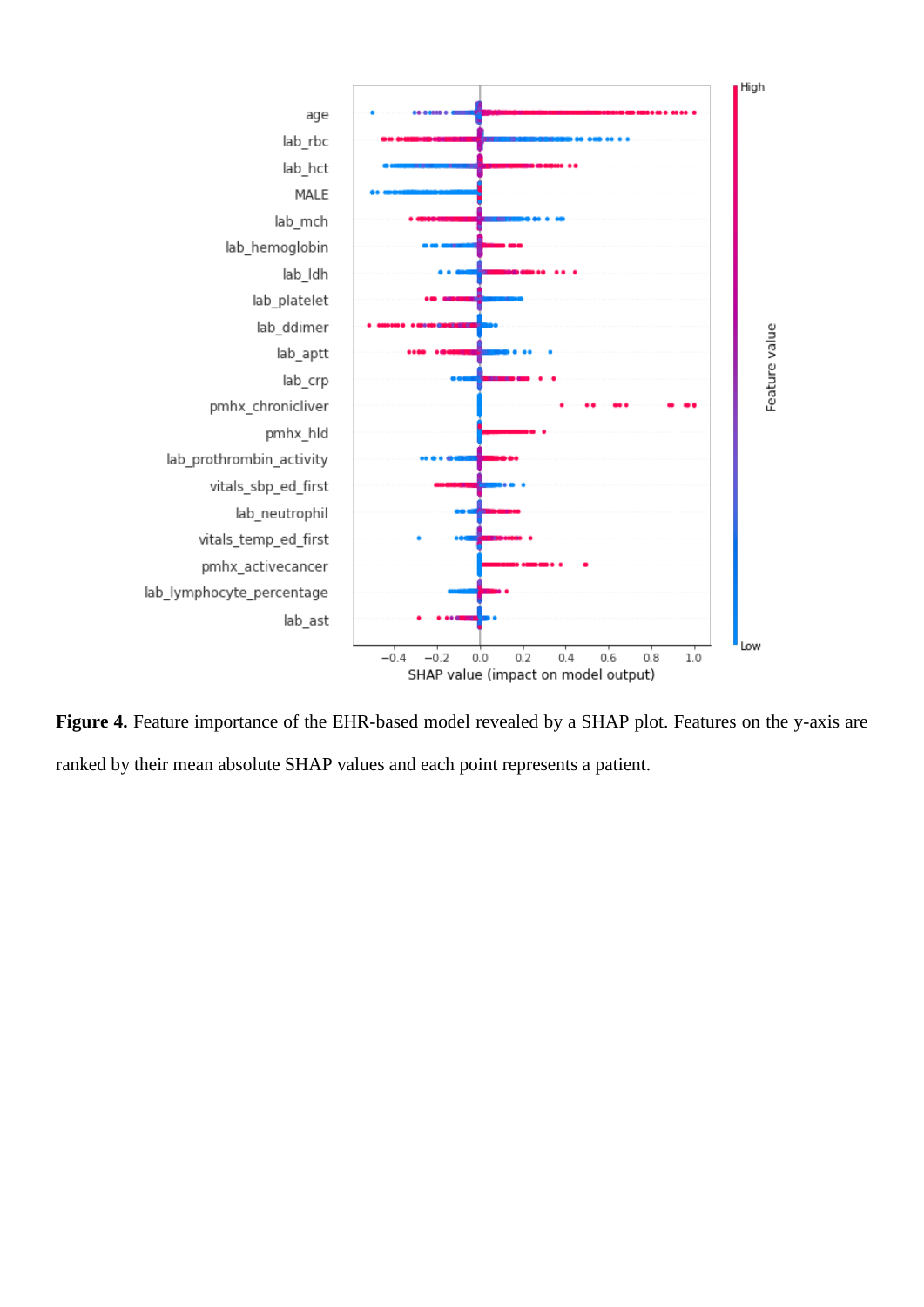

Figure 5. Feature importance of the fusion model revealed by a SHAP plot. Features on the y-axis are ranked by their mean absolute SHAP values and each point represents a patient.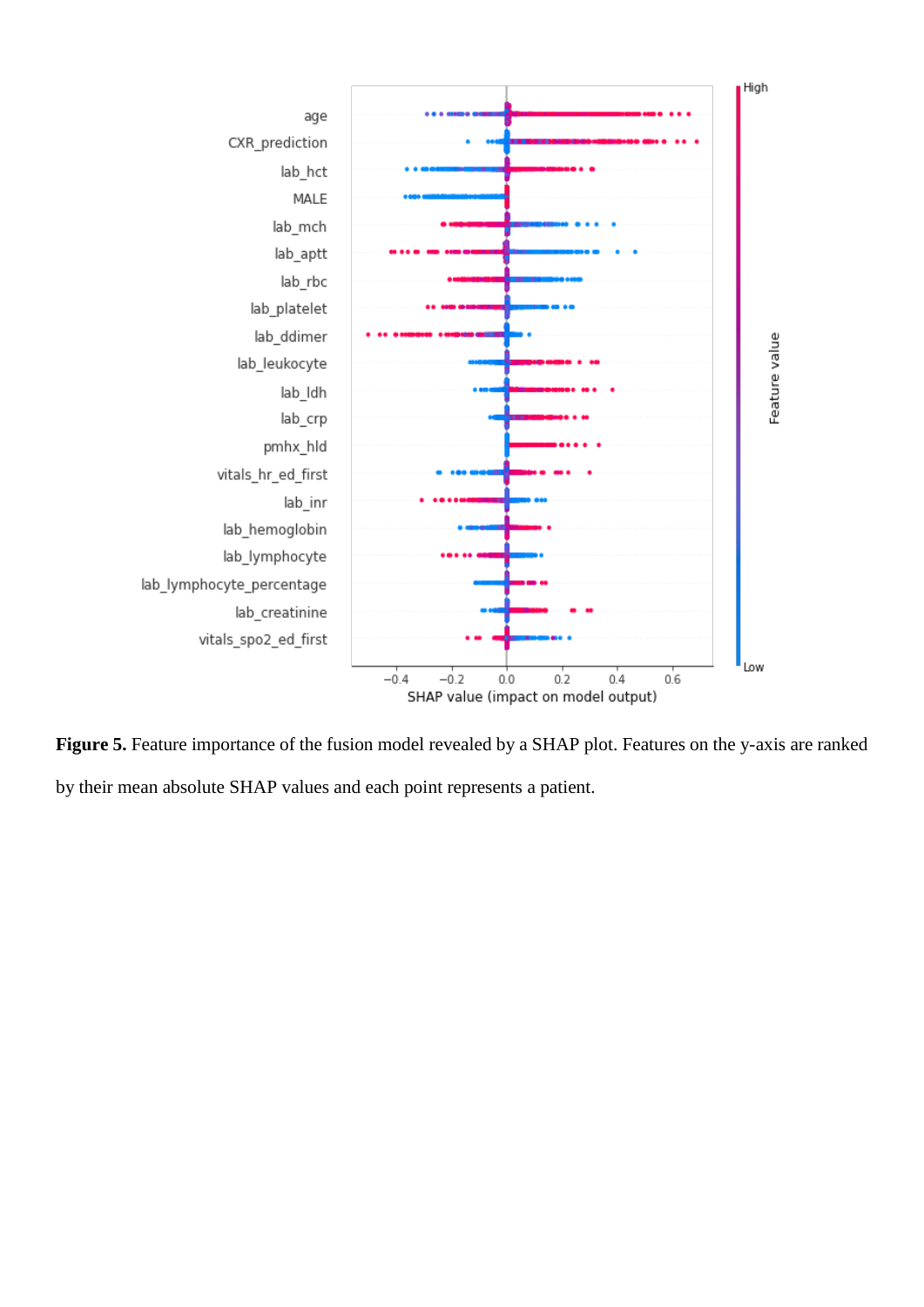

Figure 6. Explainability: heatmaps using Grad-CAM algorithm shows that the model primarily uses imaging features from the lungs and mediastinum region for mortality prediction. The image was produced by averaging the heatmaps from the expired patients with prediction probability larger than 0·6 and overlaying it on an actual CXR.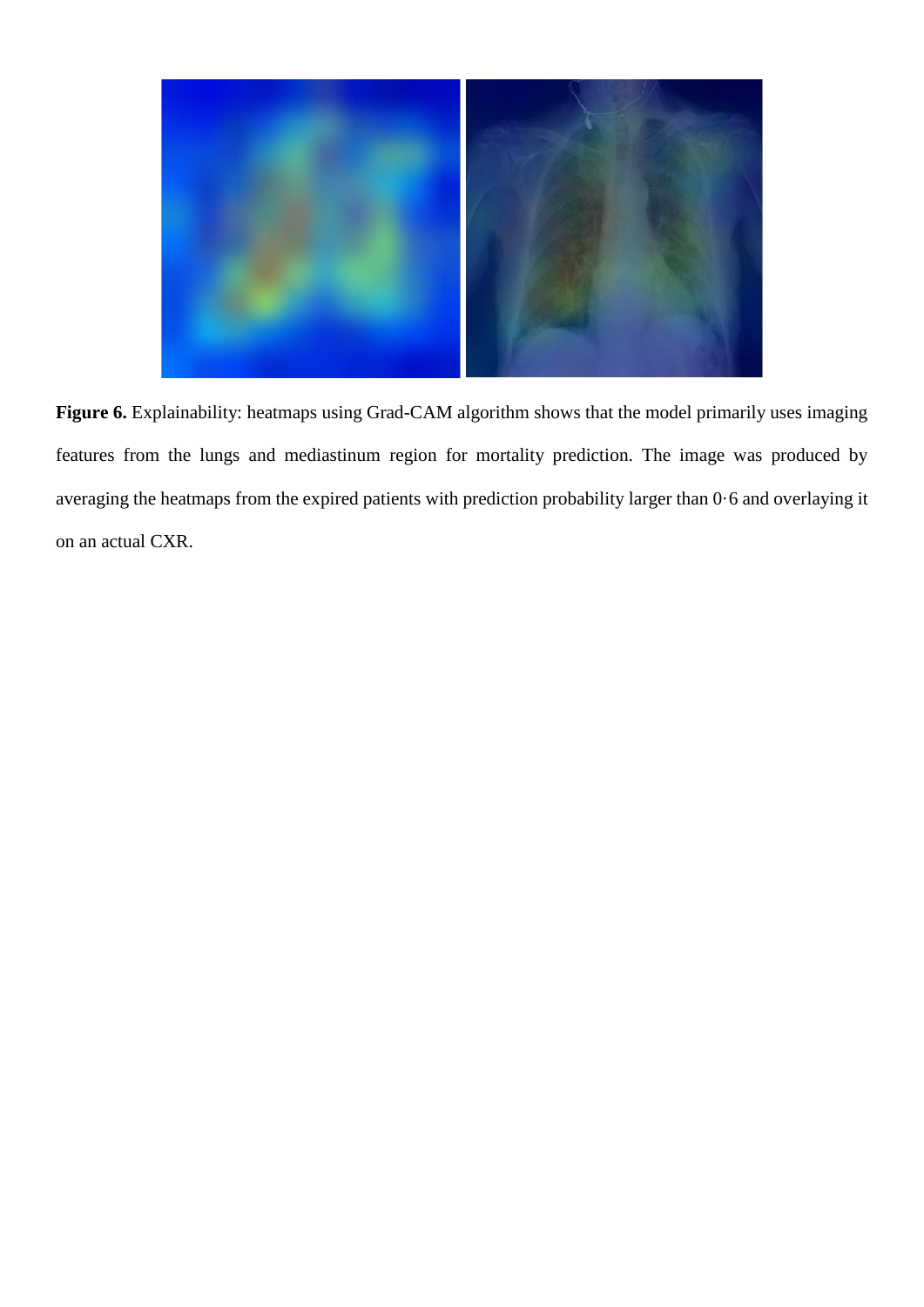# **Supplementary Material**

| <b>Section / Topic</b>             | No. | <b>Item</b>                                                                                                                                                                                                            | Done |
|------------------------------------|-----|------------------------------------------------------------------------------------------------------------------------------------------------------------------------------------------------------------------------|------|
| <b>TITLE / ABSTRACT</b>            |     |                                                                                                                                                                                                                        |      |
|                                    | 1   | Identification as a study of AI methodology, specifying the category of technology used (e.g., deep learning)                                                                                                          | yes  |
|                                    | 2   | Structured summary of study design, methods, results, and conclusions                                                                                                                                                  | n/a  |
| <b>INTRODUCTION</b>                |     |                                                                                                                                                                                                                        |      |
|                                    | 3   | Scientific and clinical background, including the intended use and clinical role of the AI approach                                                                                                                    | yes  |
|                                    | 4   | Study objectives and hypotheses                                                                                                                                                                                        | yes  |
| <b>METHODS</b>                     |     |                                                                                                                                                                                                                        |      |
| <b>Study Design</b>                | 5   | Prospective or retrospective study                                                                                                                                                                                     | yes  |
|                                    | 6   | Study goal, such as model creation, exploratory study, feasibility study, non-inferiority trial                                                                                                                        | yes  |
| Data                               | 7   | Data sources                                                                                                                                                                                                           | yes  |
|                                    | 8   | Eligibility criteria: how, where, and when potentially eligible participants or studies were identified (e.g.,<br>symptoms, results from previous tests, inclusion in registry, patient-care setting, location, dates) | yes  |
|                                    | 9   | Data pre-processing steps                                                                                                                                                                                              | yes  |
|                                    | 10  | Selection of data subsets, if applicable                                                                                                                                                                               | yes  |
|                                    | 11  | Definitions of data elements, with references to Common Data Elements                                                                                                                                                  | yes  |
|                                    | 12  | De-identification methods                                                                                                                                                                                              | yes  |
|                                    | 13  | How missing data were handled                                                                                                                                                                                          | yes  |
| <b>Ground Truth</b>                | 14  | Definition of ground truth reference standard, in sufficient detail to allow replication                                                                                                                               | yes  |
|                                    | 15  | Rationale for choosing the reference standard (if alternatives exist)                                                                                                                                                  | yes  |
|                                    | 16  | Source of ground-truth annotations; qualifications and preparation of annotators                                                                                                                                       | n/a  |
|                                    | 17  | Annotation tools                                                                                                                                                                                                       | yes  |
|                                    | 18  | Measurement of inter- and intra-rater variability; methods to mitigate variability and/or resolve discrepancies                                                                                                        | n/a  |
| <b>Data Partitions</b>             | 19  | Intended sample size and how it was determined                                                                                                                                                                         | n/a  |
|                                    | 20  | How data were assigned to partitions; specify proportions                                                                                                                                                              | yes  |
|                                    | 21  | Level at which partitions are disjoint (e.g., image, study, patient, institution)                                                                                                                                      | yes  |
| Model                              | 22  | Detailed description of model, including inputs, outputs, all intermediate layers and connections                                                                                                                      | yes  |
|                                    | 23  | Software libraries, frameworks, and packages                                                                                                                                                                           | yes  |
|                                    | 24  | Initialization of model parameters (e.g., randomization, transfer learning)                                                                                                                                            | yes  |
| <b>Training</b>                    | 25  | Details of training approach, including data augmentation, hyperparameters, number of models trained                                                                                                                   | yes  |
|                                    | 26  | Method of selecting the final model                                                                                                                                                                                    | yes  |
|                                    | 27  | Ensembling techniques, if applicable                                                                                                                                                                                   | yes  |
| Evaluation                         | 28  | Metrics of model performance                                                                                                                                                                                           | yes  |
|                                    | 29  | Statistical measures of significance and uncertainty (e.g., confidence intervals)                                                                                                                                      | yes  |
|                                    | 30  | Robustness or sensitivity analysis                                                                                                                                                                                     | yes  |
|                                    | 31  | Methods for explainability or interpretability (e.g., saliency maps), and how they were validated                                                                                                                      | yes  |
|                                    | 32  | Validation or testing on external data                                                                                                                                                                                 | yes  |
| <b>RESULTS</b>                     |     |                                                                                                                                                                                                                        |      |
| Data                               | 33  | Flow of participants or cases, using a diagram to indicate inclusion and exclusion                                                                                                                                     | yes  |
|                                    | 34  | Demographic and clinical characteristics of cases in each partition                                                                                                                                                    | yes  |
| Model performance                  | 35  | Performance metrics for optimal model(s) on all data partitions                                                                                                                                                        | yes  |
|                                    | 36  | Estimates of diagnostic accuracy and their precision (such as 95% confidence intervals)                                                                                                                                | yes  |
|                                    | 37  | Failure analysis of incorrectly classified cases                                                                                                                                                                       | no   |
| <b>DISCUSSION</b>                  |     |                                                                                                                                                                                                                        |      |
|                                    | 38  | Study limitations, including potential bias, statistical uncertainty, and generalizability                                                                                                                             | yes  |
|                                    | 39  | Implications for practice, including the intended use and/or clinical role                                                                                                                                             | yes  |
| <b>OTHER</b><br><b>INFORMATION</b> |     |                                                                                                                                                                                                                        |      |
|                                    | 40  | Registration number and name of registry                                                                                                                                                                               | n/a  |
|                                    | 41  | Where the full study protocol can be accessed                                                                                                                                                                          | n/a  |
|                                    | 42  | Sources of funding and other support; role of funders                                                                                                                                                                  | yes  |

### **Part 1 - CLAIM: Checklist for Artificial Intelligence in Medical Imaging<sup>1</sup>**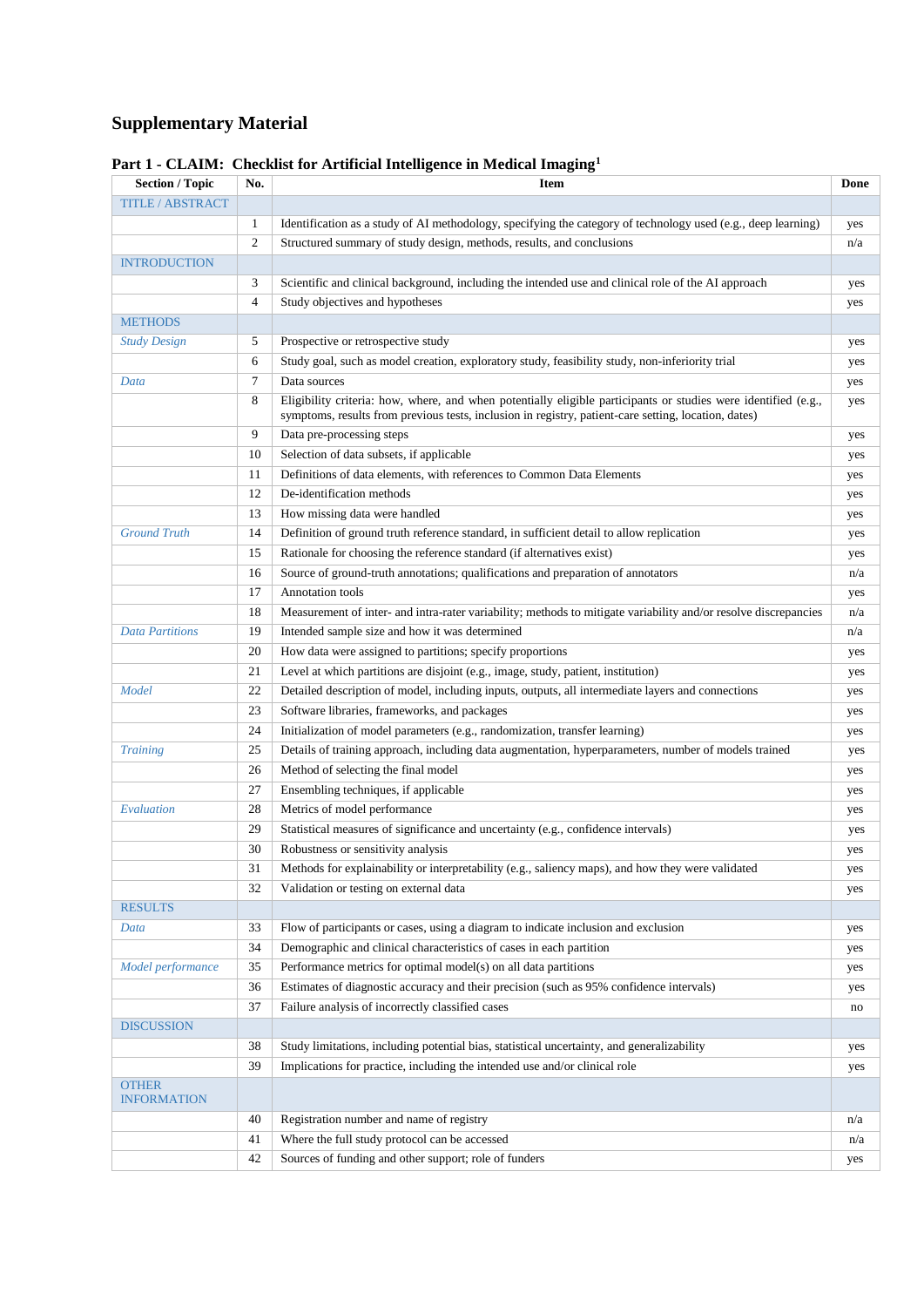#### **Part 2 - Detailed patient characteristics tables**

For statistical analysis, hypothesis test functions used by default are chi-square test for categorical variables (with continuity correction) and one-way test for continuous variables (with equal variance assumption, i.e., regular ANOVA). Two-group ANOVA is equivalent to the t-test. Statistical analyses were performed in Python version 3.7.10. All tests were two-sided, with a 0.05 level of significance.

|                               |               | <b>Missing</b> | Overall                 | Alive                   | <b>Expired</b>         | P-Value        |
|-------------------------------|---------------|----------------|-------------------------|-------------------------|------------------------|----------------|
| $\mathbf n$                   |               |                | 1628                    | 1439                    | 189                    |                |
| Age, mean (SD)                |               | $\mathbf{0}$   | 67.3(15.8)              | 65.7(15.7)              | 79.6 (10.0)            | < 0.001        |
| Sex $(\%)$                    | <b>FEMALE</b> | $\overline{0}$ | 648 (39.8)              | 594 (41.3)              | 54(28.6)               | < 0.001        |
| Temperature (SD)              |               | 388            | 36.8(0.8)               | 36.8(0.8)               | 36.8(0.9)              | 0.698          |
| Systolic BP (SD)              |               | 604            | 131.0 (21.4)            | 131.1 (20.8)            | 130.8(25.1)            | 0.916          |
| Diastolic BP (SD)             |               | 600            | 75.9 (34.2)             | 76.3(36.2)              | 73.2 (14.1)            | 0.072          |
| Heart Rate (SD)               |               | 368            | 89.7 (16.4)             | 89.8 (16.4)             | 89.0 (16.4)            | 0.558          |
| O2 Saturation (SD)            |               | 354            | 92.7(6.6)               | 93.3 (5.8)              | 88.3 (9.8)             | < 0.001        |
| Mortality Outcome, n (%)      | <b>FALSE</b>  | $\mathbf{0}$   | 1439 (88.4)             | 1439 (100.0)            |                        | < 0.001        |
|                               | <b>TRUE</b>   |                | 189 (11.6)              |                         | 189 (100.0)            |                |
| Diabetes, n (%)               | 1.0           | 9              | 1344 (83.0)             | 1202 (83.9)             | 142 (75.9)             | 0.008          |
| Hyperlipidemia, n (%)         | 1.0           | 9              | 439 (27.1)              | 373 (26.0)              | 66 (35.3)              | 0.010          |
| Hypertension, n (%)           | 1.0           | 9              | 107(6.6)                | 88(6.1)                 | 19(10.2)               | 0.055          |
| Ischemic Heart Disease, n (%) | 1.0           | 9              | 111(6.9)                | 86(6.0)                 | $\overline{25}$ (13.4) | < 0.001        |
| Chronic Kidney Disease, n     | 1.0           | 9              | 95 (5.9)                | 73(5.1)                 | 22(11.8)               | < 0.001        |
| (% )                          |               |                |                         |                         |                        |                |
| Chronic Obstructive           | 1.0           | 9              | 83(5.1)                 | 68 (4.7)                | 15(8.0)                | 0.083          |
| Pulmonary Disease, n (%)      |               |                |                         |                         |                        |                |
| Bronchial Asthma, n (%)       | 1.0           | 9              | 83(5.1)                 | 75(5.2)                 | 8(4.3)                 | 0.702          |
| Active Cancer, n (%)          | 1.0           | 9              | 80(4.9)                 | 57(4.0)                 | 23(12.3)               | < 0.001        |
| Chronic Liver Disease, n (%)  | 1.0           | 9              | 18(1.1)                 | 9(0.6)                  | 9(4.8)                 | < 0.001        |
| Previous Stroke, n (%)        | 1.0           | 9              | 51(3.2)                 | 37(2.6)                 | 14(7.5)                | < 0.001        |
| Congestive Heart Failure, n   | 1.0           | 9              | 75(4.6)                 | 62(4.3)                 | 13(7.0)                | 0.156          |
| (% )                          |               |                |                         |                         |                        |                |
| Dementia, n $(\frac{9}{6})$   | 1.0           | 9              | 52(3.2)                 | 40(2.8)                 | 12(6.4)                | 0.015          |
| LDH, mean (SD)                |               | 388            | 594.5 (330.8)           | 568.1 (257.2)           | 805.9 (638.2)          | $\sqrt{0.001}$ |
| MCV, mean (SD)                |               | 318            | 88.0(5.5)               | 87.8(5.3)               | 89.4 (6.5)             | 0.003          |
| Neutrophil %, mean (SD)       |               | 319            | 72.8(12.1)              | 72.1 (11.9)             | 78.2 (12.3)            | < 0.001        |
| aPTT, mean (SD)               |               | 769            | $\overline{33.0}$ (6.8) | $\overline{32.9}$ (6.6) | 33.7(8.1)              | 0.359          |
| D-dimer, mean (SD)            |               | 600            | 1789.2 (4490.1)         | 1694.7                  | 2620.6                 | 0.061          |
|                               |               |                |                         | (4448.3)                | (4784.2)               |                |
| INR, mean (SD)                |               | 641            | 1.4(1.2)                | 1.4(1.1)                | 1.5(1.3)               | 0.392          |
| Glucose, mean (SD)            |               | 389            | 125.7 (43.3)            | 123.0 (38.5)            | 146.1(66.1)            | < 0.001        |
| Blood Urea Nitrogen, mean     |               | 367            | 42.4(32.8)              | 39.0(25.8)              | 67.7(58.7)             | < 0.001        |
| (SD)                          |               |                |                         |                         |                        |                |
| Lymphocyte %, mean (SD)       |               | 319            | 18.4(9.7)               | 18.9(9.6)               | 14.1(9.4)              | < 0.001        |
| MCH, mean (SD)                |               | 318            | 29.6(2.0)               | 29.6(2.0)               | 29.9(2.3)              | 0.124          |
| AST, mean (SD)                |               | 461            | 43.7 (33.2)             | 42.7 (33.2)             | 51.0(32.1)             | 0.005          |
| RDW, mean (SD)                |               | 327            | 12.8(2.1)               | 12.7(2.0)               | 13.5(2.3)              | < 0.001        |
| RBC count, mean (SD)          |               | 318            | 4.7(0.6)                | 4.7(0.6)                | 4.6(0.7)               | 0.073          |
| Neutrophil, mean (SD)         |               | 318            | 5.4(3.3)                | 5.2(2.9)                | 7.0(5.0)               | < 0.001        |
| Hemoglobin, mean (SD)         |               | 318            | 13.8(1.8)               | 13.8(1.8)               | 13.6(2.2)              | 0.352          |
| CRP, mean (SD)                |               | 329            | 92.8(89.5)              | 87.3 (85.9)             | 136.2 (104.5)          | < 0.001        |
| ALT, mean (SD)                |               | 480            | 37.7 (35.2)             | 38.1 (35.8)             | 34.6 (30.8)            | 0.220          |
| Creatinine, mean (SD)         |               | 337            | 1.0(0.6)                | 0.9(0.6)                | 1.3(0.8)               | < 0.001        |
| Mean Platelet Volume, mean    |               | 332            | 10.3(1.0)               | 10.3(1.0)               | 10.6(1.0)              | < 0.001        |
| (SD)                          |               |                |                         |                         |                        |                |
| Platelet, mean (SD)           |               | 318            | 217.1 (94.7)            | 219.8 (92.2)            | 197.0 (110.0)          | 0.015          |
| Prothrombin Activity, mean    |               | 641            | 74.5(16.8)              | 74.7(16.5)              | 72.8 (18.9)            | 0.296          |
| (SD)                          |               |                |                         |                         |                        |                |
| Leukocyte, mean (SD)          |               | 318            | 7.1(3.6)                | 6.9(3.4)                | 8.4(4.7)               | < 0.001        |
| Serum Sodium, mean (SD)       |               | 346            | 136.9(4.5)              | 136.8(4.0)              | 137.5(7.3)             | 0.292          |
| Lymphocyte, mean (SD)         |               | 319            | 1.2(1.3)                | 1.2(1.3)                | 0.9(0.5)               | < 0.001        |
| Hematocrit, mean (SD)         |               | 318            | 40.9(5.0)               | 40.9(4.8)               | 40.8(6.0)              | 0.831          |
| Serum Potassium, mean (SD)    |               | 360            | 4.2(0.5)                | 4.2(0.5)                | 4.3(0.7)               | 0.323          |

**Supplementary Table 1. Patient Characteristics for the Madrid dataset**

LDH: lactate dehydrogenase, MCV: mean corpuscular volume, aPTT: partial thromboplastin time, INR: international normalized ratio, MCH: mean corpuscular hemoglobin , AST: aspartate transaminase, RDW: red cell distribution width, RBC: red blood cell, CRP: Creactive protein, ALT: alanine transaminase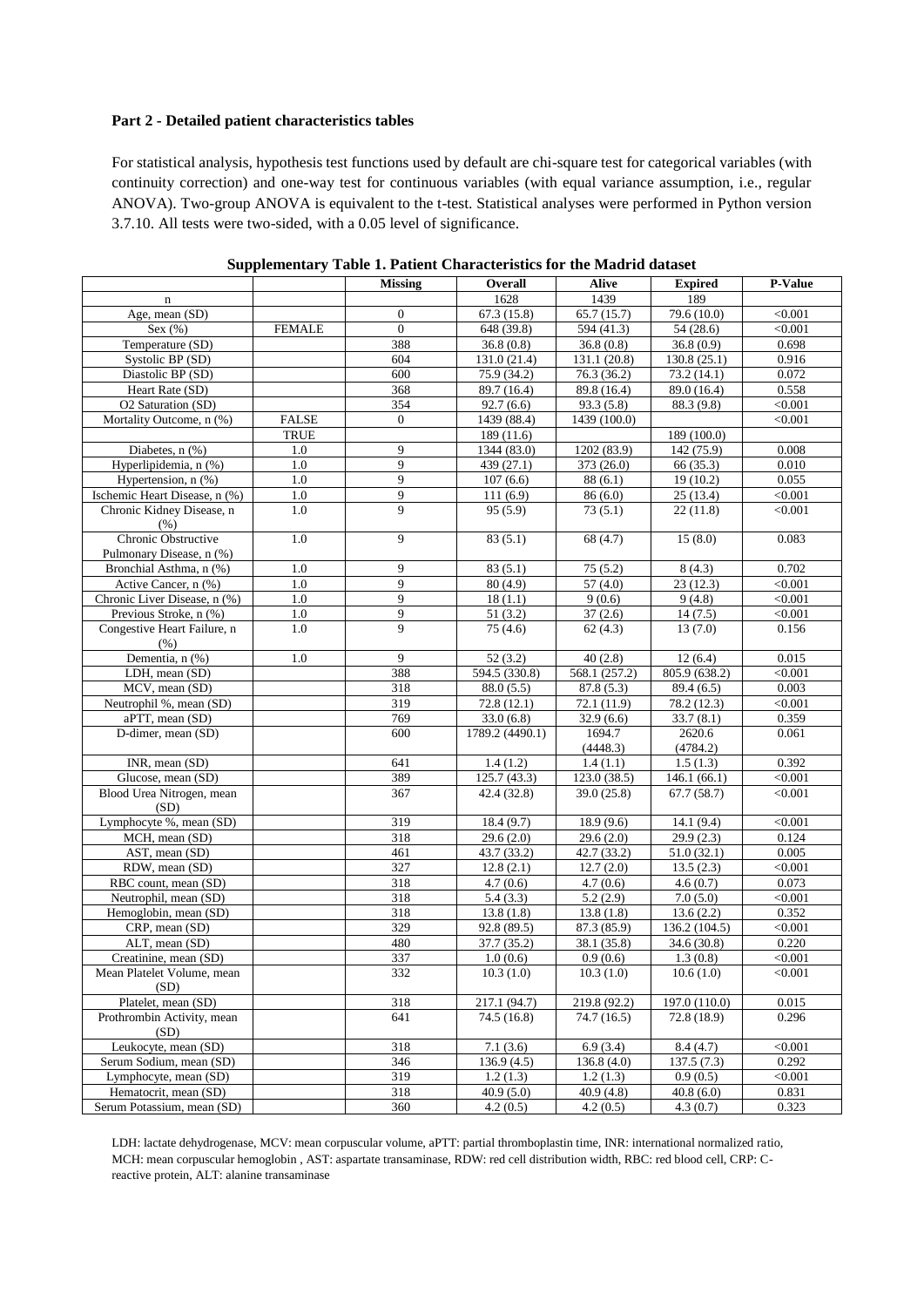|                                            |                              | <b>Hoboken University Medical Center</b> |                         |                          | <b>Seoul National University Hospital</b> |                      |                      |                          |                |
|--------------------------------------------|------------------------------|------------------------------------------|-------------------------|--------------------------|-------------------------------------------|----------------------|----------------------|--------------------------|----------------|
|                                            |                              | Overall                                  | Alive                   | Expired                  | p-value                                   | Overall              | Alive                | Expired                  | p-value        |
| $\mathbf n$                                |                              | 201                                      | 114                     | 87                       |                                           | 315                  | 310                  | 5                        |                |
| Age, mean (SD)                             |                              | 65.0(16.9)                               | 61.9(16.5)              | 69.1 (16.5)              | 0.003                                     | 46.0(19.6)           | 45.7 (19.6)          | $\overline{64.0}$ (15.2) | 0.053          |
| Sex $(\% )$                                | F                            | $\overline{83}$ (41.3)                   | $\overline{55}$ (48.2)  | 28 (32.2)                | 0.032                                     | 150(47.6)            | 150 (48.4)           |                          | 0.062          |
| Temperature (SD)<br>Systolic BP (SD)       |                              | 38.0 (0.9)<br>129.6                      | 38.0(0.9)<br>131.9      | 38.0(0.9)<br>126.5       | 0.853<br>0.120                            | 36.7(0.7)<br>122.6   | 36.7(0.7)<br>122.1   | 37.0(0.6)<br>151.6       | 0.320<br>0.039 |
|                                            |                              | (24.0)                                   | (23.1)                  | (25.0)                   |                                           | (18.5)               | (18.1)               | (22.0)                   |                |
| Diastolic BP (SD)                          |                              | 73.9 (14.1)                              | 75.7 (13.9)             | 71.5 (13.9)              | 0.033                                     | 86.3 (26.0)          | 85.9 (26.9)          | 91.4 (9.0)               | 0.323          |
| Heart Rate (SD)                            |                              | 105.0                                    | 103.8                   | 106.6                    | 0.345                                     | 96.7(2.5)            | 96.8(2.4)            | 92.8(5.4)                | 0.176          |
|                                            |                              | (19.7)                                   | (16.9)                  | (22.9)                   |                                           |                      |                      |                          |                |
| O2 Saturation (SD)                         |                              | 86.7 (12.5)                              | 91.1(8.2)               | 81.0(14.7)               | < 0.001                                   | 96.7(2.5)            | 96.8(2.4)            | 92.8 (5.4)               | 0.176          |
| Mortality Outcome, n                       | $\overline{0}$               | 114 (56.7)                               | 114 (100.0)             |                          | < 0.001                                   | 310 (98.4)           | 310 (100.0)          |                          | < 0.001        |
| (% )<br>Diabetes, n (%)                    | $\mathbf{1}$<br>$\mathbf{1}$ | 87(43.3)<br>76 (37.8)                    | 45 (39.5)               | 87 (100.0)<br>31(35.6)   | 0.682                                     | 5(1.6)<br>36(11.5)   | 34(11.0)             | 5(100.0)<br>2(40.0)      | 0.103          |
| Hyperlipidemia, n (%)                      | $\mathbf{1}$                 | 67(33.3)                                 | 37(32.5)                | 30(34.5)                 | 0.880                                     | 20(6.4)              | 19(6.2)              | 1(20.0)                  | 0.283          |
| Hypertension, n (%)                        | $\mathbf{1}$                 | 110 (54.7)                               | 62(54.4)                | 48 (55.2)                | 0.974                                     | 47(15.0)             | 43 (14.0)            | 4(80.0)                  | 0.002          |
| Ischemic Heart Disease,                    | $\mathbf{1}$                 | 32(15.9)                                 | 19(16.7)                | 13 (14.9)                | 0.891                                     | 8(2.6)               | 7(2.3)               | 1(20.0)                  | 0.122          |
| $n(\%)$                                    |                              |                                          |                         |                          |                                           |                      |                      |                          |                |
| Chronic Kidney Disease,<br>$n$ (%)         | $\mathbf{1}$                 | 26(12.9)                                 | 8(7.0)                  | 18(20.7)                 | 0.008                                     | 5(1.6)               | 4(1.3)               | 1(20.0)                  | 0.078          |
| COPD, $n$ $%$                              | $\mathbf{1}$                 | 20(10.0)                                 | 11(9.6)                 | 9(10.3)                  | 0.941                                     | 3(1.0)               | 2(0.6)               | 1(20.0)                  | 0.047          |
| Bronchial Asthma, n (%)                    | $\mathbf{1}$                 | 25(12.4)                                 | 19(16.7)                | 6(6.9)                   | 0.062                                     | 2(0.6)               | 2(0.6)               |                          | 1.000          |
| Active Cancer, n (%)                       | $\mathbf{1}$                 | 10(5.0)                                  | 7(6.1)                  | 3(3.4)                   | 0.519                                     |                      |                      |                          |                |
| CLD, $n$ $%$                               | $\mathbf{1}$                 | 1(0.5)                                   | 1(0.9)                  |                          | 1.000                                     | 3(1.0)               | 3(1.0)               |                          | 1.000          |
| Previous Stroke, n (%)                     | $\mathbf{1}$                 | 7(3.5)                                   | 3(2.6)                  | 4(4.6)                   | 0.469                                     | 8(2.6)               | 8(2.6)               |                          | 1.000          |
| Congestive Heart Failure,<br>$n$ (%)       | 1                            | 32(15.9)                                 | 19(16.7)                | 13(14.9)                 | 0.891                                     | 6(1.9)               | 5(1.6)               | 1(20.0)                  | 0.093          |
| Dementia, n (%)                            | $\mathbf{1}$                 | 28 (13.9)                                | 9(7.9)                  | 19(21.8)                 | 0.009                                     | 3(1.0)               | 3(1.0)               |                          | 1.000          |
| LDH, mean (SD)                             |                              | 1324.4                                   | 957.1                   | 1768.9                   | 0.005                                     | 0.0(0.0)             | 0.0(0.0)             | 0.0(0.0)                 | nan            |
|                                            |                              | (1756.1)                                 | (372.6)                 | (2515.5)                 |                                           |                      |                      |                          |                |
| MCV, mean (SD)                             |                              | 87.5(5.6)                                | 87.3(5.5)               | 87.9(5.7)                | 0.417                                     | 0.0(0.0)             | 0.0(0.0)             | 0.0(0.0)                 | nan            |
| Neutrophil %, mean (SD)<br>aPTT, mean (SD) |                              | 82.1(30.9)<br>33.3(5.7)                  | 75.6(15.3)<br>32.6(4.4) | 89.9 (41.6)<br>34.0(6.8) | 0.003<br>0.110                            | 0.0(0.0)<br>0.0(0.0) | 0.0(0.0)<br>0.0(0.0) | 0.0(0.0)<br>0.0(0.0)     | nan<br>nan     |
| D-dimer, mean (SD)                         |                              | 0.0(0.0)                                 | 0.0(0.0)                | 0.0(0.0)                 |                                           | 0.0(0.0)             | 0.0(0.0)             | 0.0(0.0)                 | nan            |
| INR, mean (SD)                             |                              | 1.2(0.2)                                 | 1.2(0.2)                | $\overline{1.2}$ (0.2)   | 0.035                                     | 0.0(0.0)             | 0.0(0.0)             | 0.0(0.0)                 | nan            |
| Glucose, mean (SD)                         |                              | 165.9                                    | 153.6                   | 180.7                    | 0.039                                     | 0.0(0.0)             | 0.0(0.0)             | 0.0(0.0)                 | nan            |
|                                            |                              | (90.1)                                   | (86.5)                  | (92.5)                   |                                           |                      |                      |                          |                |
| Blood Urea Nitrogen,                       |                              | 31.8(29.7)                               | 23.3(21.9)              | 42.2(34.4)               | < 0.001                                   | 0.0(0.0)             | 0.0(0.0)             | 0.0(0.0)                 | nan            |
| mean $(SD)$<br>Lymphocyte %, mean          |                              | 12.5(10.8)                               | 14.6(10.7)              | 10.0(10.3)               | 0.003                                     | 0.0(0.0)             | 0.0(0.0)             | 0.0(0.0)                 | nan            |
| (SD)                                       |                              |                                          |                         |                          |                                           |                      |                      |                          |                |
| MCH, mean (SD)                             |                              | 28.8(2.2)                                | 28.8(2.2)               | 28.9(2.3)                | 0.826                                     | 0.0(0.0)             | 0.0(0.0)             | 0.0(0.0)                 | nan            |
| AST, mean (SD)                             |                              | 102.1                                    | 74.3 (70.6)             | 135.7                    | 0.125                                     | 0.0(0.0)             | 0.0(0.0)             | 0.0(0.0)                 | nan            |
|                                            |                              | (252.0)                                  |                         | (364.6)                  |                                           |                      |                      |                          |                |
| RDW, mean (SD)<br>RBC count, mean (SD)     |                              | 14.8(2.0)<br>4.6(0.7)                    | 14.5(1.9)<br>4.6(0.6)   | 15.1(2.0)<br>4.6(0.7)    | 0.045<br>0.674                            | 0.0(0.0)<br>0.0(0.0) | 0.0(0.0)<br>0.0(0.0) | 0.0(0.0)<br>0.0(0.0)     | nan<br>nan     |
| Neutrophil, mean (SD)                      |                              | 8.4(8.7)                                 | 6.7(4.2)                | 10.5(11.8)               | 0.005                                     | 0.0(0.0)             | 0.0(0.0)             | 0.0(0.0)                 | nan            |
| Hemoglobin, mean (SD)                      |                              | 14.0(10.4)                               | 13.4(1.9)               | 14.8(15.3)               | 0.378                                     | 0.0(0.0)             | 0.0(0.0)             | 0.0(0.0)                 | nan            |
| CRP, mean (SD)                             |                              | 166.4                                    | 114.2                   | 231.5                    | < 0.001                                   | 0.0(0.0)             | 0.0(0.0)             | 0.0(0.0)                 | nan            |
|                                            |                              | (120.3)                                  | (90.9)                  | (121.1)                  |                                           |                      |                      |                          |                |
| ALT, mean (SD)                             |                              | 66.1<br>(149.1)                          | 52.2(62.9)              | 82.6<br>(208.9)          | 0.193                                     | 0.0(0.0)             | 0.0(0.0)             | 0.0(0.0)                 | nan            |
| Creatinine, mean (SD)                      |                              | 2.0(3.7)                                 | 1.3(2.2)                | 2.7(4.9)                 | 0.019                                     | 0.0(0.0)             | 0.0(0.0)             | 0.0(0.0)                 | nan            |
| Mean Platelet Volume,                      |                              | 8.5(1.0)                                 | 8.4(0.9)                | 8.5(1.0)                 | 0.499                                     | 0.0(0.0)             | 0.0(0.0)             | 0.0(0.0)                 | nan            |
| mean (SD)                                  |                              |                                          |                         |                          |                                           |                      |                      |                          |                |
| Platelet, mean (SD)                        |                              | 242.3<br>(96.6)                          | 240.6<br>(89.4)         | 244.4<br>(105.1)         | 0.793                                     | 0.0(0.0)             | 0.0(0.0)             | 0.0(0.0)                 | nan            |
| Prothrombin Activity,                      |                              | 13.8(2.2)                                | 13.5(2.1)               | 14.2(2.4)                | 0.093                                     | 0.0(0.0)             | 0.0(0.0)             | 0.0(0.0)                 | nan            |
| mean $(SD)$                                |                              |                                          | 9.0(8.5)                |                          |                                           | 0.0(0.0)             | 0.0(0.0)             | 0.0(0.0)                 |                |
| Leukocyte, mean (SD)<br>Serum Sodium, mean |                              | 10.0(8.6)<br>136.7(7.0)                  | 135.3(4.6)              | 11.1(8.8)<br>138.5(8.8)  | 0.095<br>0.003                            | 0.0(0.0)             | 0.0(0.0)             | 0.0(0.0)                 | nan<br>nan     |
| (SD)                                       |                              |                                          |                         |                          |                                           |                      |                      |                          |                |
| Lymphocyte, mean (SD)                      |                              | 1.3(5.0)                                 | 1.6(6.7)                | 1.0(1.3)                 | 0.338                                     | 0.0(0.0)             | 0.0(0.0)             | 0.0(0.0)                 | nan            |
| Hematocrit, mean (SD)                      |                              | 40.4 (5.7)                               | 40.5(5.5)               | 40.3(6.0)                | 0.870                                     | 0.0(0.0)             | 0.0(0.0)             | 0.0(0.0)                 | nan            |
| Serum Potassium, mean<br>(SD)              |                              | 4.7(6.6)                                 | 5.0(8.9)                | 4.3(0.6)                 | 0.364                                     | 0.0(0.0)             | 0.0(0.0)             | 0.0(0.0)                 | nan            |

#### **Supplementary Table 2. Patient characteristics in Hoboken and Seoul Cohorts**

COPD: Chronic Obstructive Pulmonary Disease, CLD: Chronic Liver Disease, LDH: lactate dehydrogenase, MCV: mean corpuscular volume, aPTT: partial thromboplastin time, INR: international normalized ratio, MCH: mean corpuscular hemoglobin , AST: aspartate transaminase, RDW: red cell distribution width, RBC: red blood cell, CRP: C-reactive protein, ALT: alanine transaminase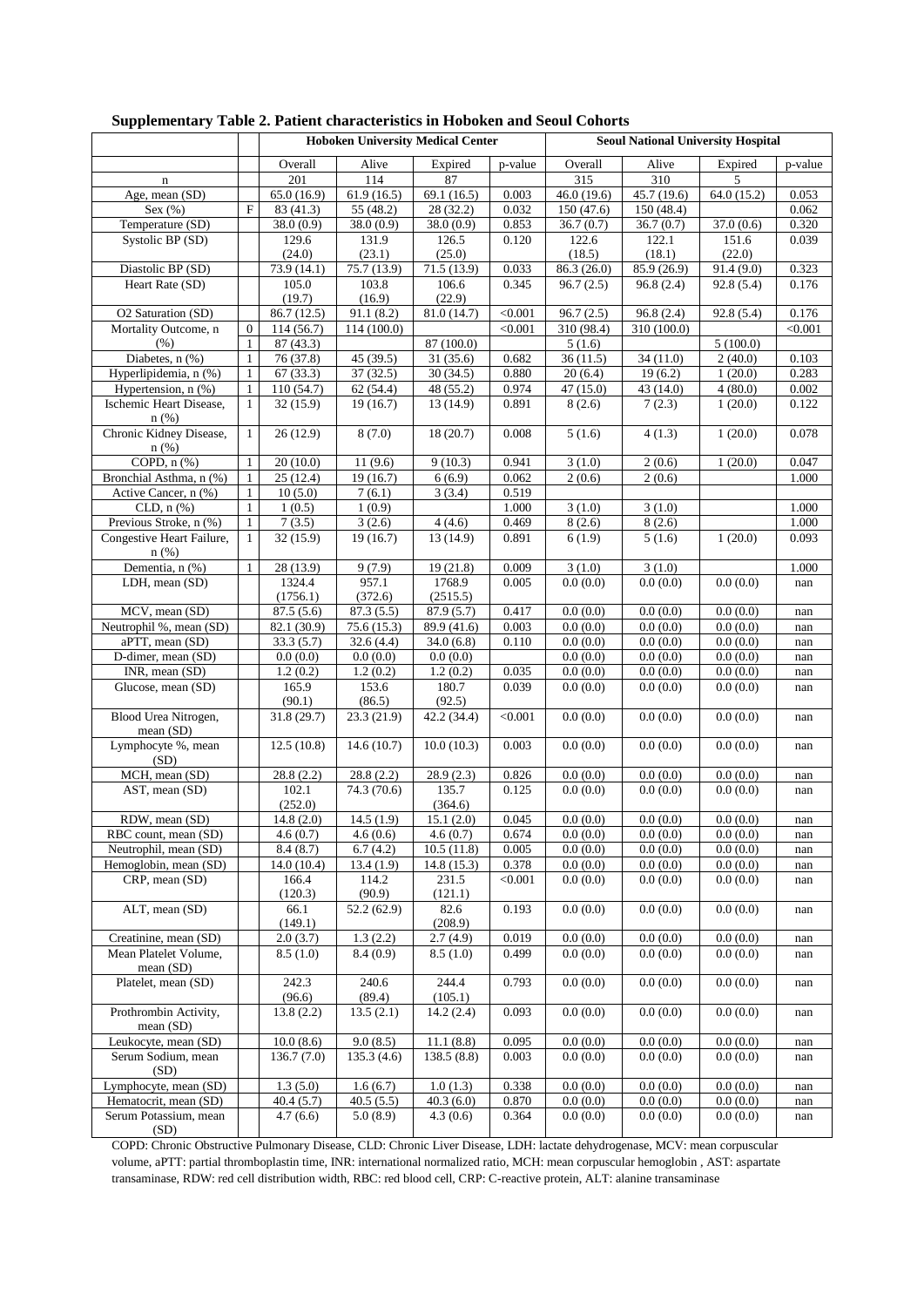#### **Part 3 - Case Definitions and Ethical Statements**

*Madrid* - From all patients with COVID-19 (N = 2547) admitted at Madrid, the vast majority of patients have been diagnosed by positive PCR. However, during the months of March-April 2020, when there was no PCR test, the diagnosis was made by clinical and/or radiological signs from an CXR and symptoms compatible with bilateral pneumonia.

*Hoboken* - Data of all patients with COVID-19 (N = 242) admitted at the Hoboken University Medical Center until April 11, 2020, were retrospectively collected on April 21, 2020. COVID-19 was confirmed in all patients using quantitative real-time reverse transcription polymerase chain reaction for SARS-CoV-2 RNA. Data for patients who did not meet the primary outcome were excluded on the 30th day of admission.

*Seoul* - Data of all patients with COVID-19 (N = 336) admitted at Seoul are patients diagnosed with COVID-19 (PCR confirmed) from Seoul clinical data warehouse (CDW) and admitted to the intensive care unit at Seoul.

Separate IRBs and data use agreements were independently obtained from the data controller and the ethics board of the source institutions for the three different datasets to conduct this study. Data access to different datasets by researchers in this study is given via an as needed basis after the researchers and their institutions signed the relevant data use agreement. The purpose of the study is non-commercial and the ethical statements for the following datasets are the following:

- *Madrid* CEIm Ref No. 20.05.1627-GHM Title of the Protocol: Clinical course and outcomes of severe and critical COVID-19 patients on interleukin-6 inhibitors: a retrospective cohort study; protocol identification: Covid-IL6; IRB Sponsor: Fundación de Investigación HM Hospitales.
- Hoboken This patient population was previously reported by Yao et al and the study protocol was approved and was granted a waiver of informed consent by the hospital board on April 15, 2020.<sup>2</sup> Data extraction, collection, and analyses and external model validation on this dataset were performed by two trained physicians from HUMC (JAP and JSY).
- *Seoul* IRB No. H-2007-065-1140 from Seoul National University Hospital, Republic of Korea.

#### **Part 4 – Structured EHR data preprocessing**

*Deidentification -* The following identifiers of the individual or of relatives, employers, or household members of the individual, were removed for de-identifying the dataset: Names; all geographic subdivisions smaller than a state, including street address, city, county, precinct, ZIP code, and their equivalent odes, except for the initial three digits of the ZIP code if, according to the current publicly available data from the Bureau of the us, all elements of dates (except year) for dates that are directly related to an individual, including birth date, admission date, discharge date, death date, and all ages over 89 and all elements of dates (including year) indicative of such age, except that such ages elements may be aggregated into a single category of age 90 or older; telephone numbers; vehicle identifiers and serial numbers, including license plate numbers; fax numbers; device identifiers and serial numbers; email addresses; web Universal Resource Locators (URLs); social security numbers; internet Protocol (IP) addresses; medical record numbers; health plan beneficiary numbers; account numbers; any other unique identifying number, characteristic, or code.<sup>3</sup>

*Outliers* **-** We cleaned up systolic blood pressure (systolic BP), heart rate, SPO2 and temperature to be within valid ranges (code available). The valid ranges used for temperature, SPO2, heart rate, and systolic BP are 30-45 C, 1-100 %, 20-300 bmp, 20-240 mmHg, respectively.

*Missing values* - We removed labs that had more than 50% missing values in the model development dataset (Madrid). The remaining missing values are imputed following common data science procedures, where missing categorical values were filled by most frequent value imputation and continuous values by median imputation. Variables not available in Hoboken or Seoul but available in Madrid were filled with 0s.

*Data normalization -* The categorical variables were transformed by a one-hot encoding method. The numerical variables were scaled based on percentiles across the whole Madrid dataset with the robust scaler method in python package (scikit learn 0.21).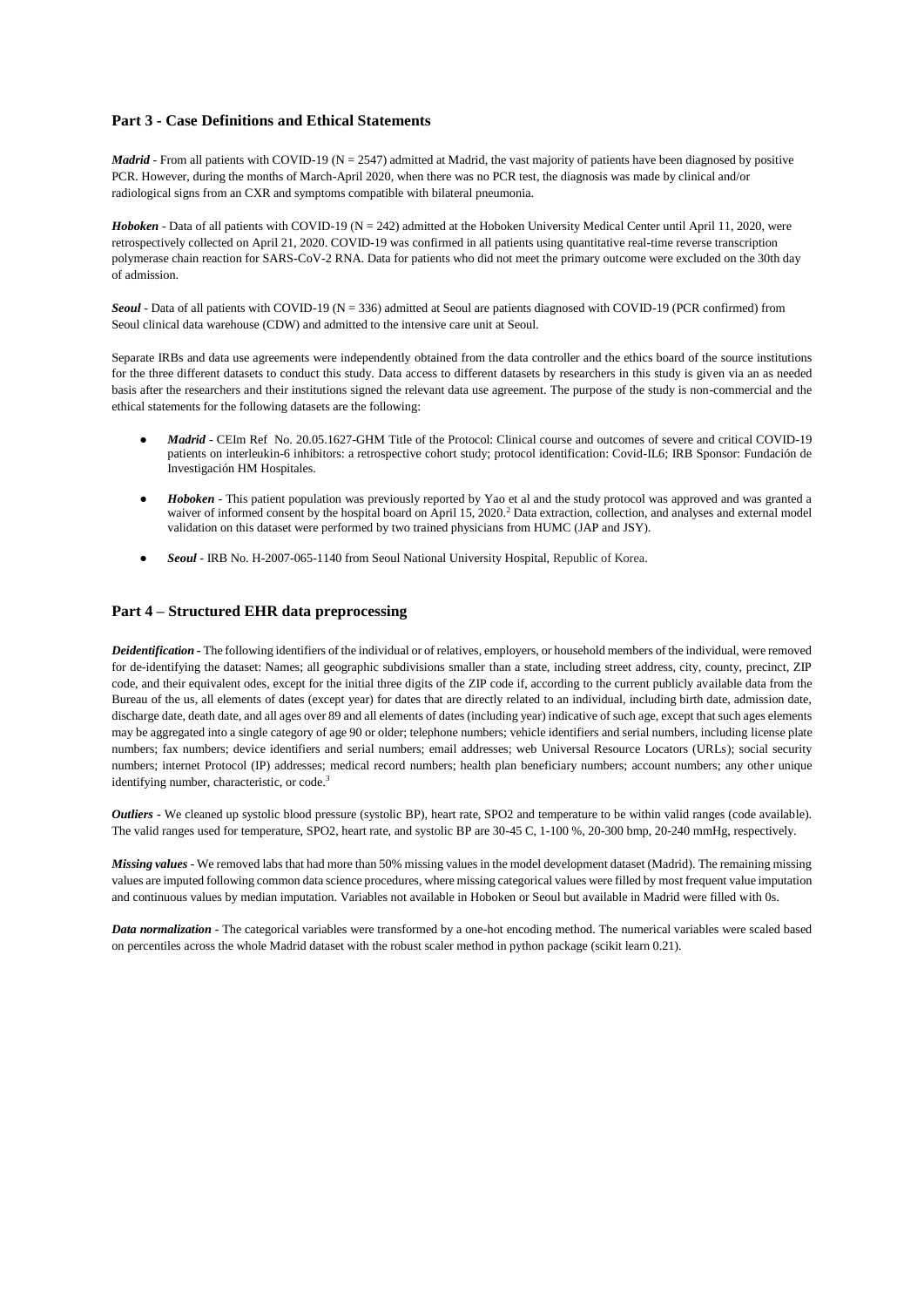### **Part 5 – Design decisions and Reasons**

|                     | <b>Study objectives</b>                                                                                                                                                                                                                                                                                                                                                                                                                                                                                                                                                                                                                |
|---------------------|----------------------------------------------------------------------------------------------------------------------------------------------------------------------------------------------------------------------------------------------------------------------------------------------------------------------------------------------------------------------------------------------------------------------------------------------------------------------------------------------------------------------------------------------------------------------------------------------------------------------------------------|
| Design<br>decisions | Optimize for F1-score for all three models for the 30-day mortality prediction task and report all metrics including<br>areas under the receiver operating characteristic curve (AUROC), sensitivity, specificity, positive predictive value<br>(PPV), negative predictive value (NPV), F1-score, and accuracy.                                                                                                                                                                                                                                                                                                                        |
| <b>Reasons</b>      | 30-day mortality is chosen as the target outcome in accordance with clinical precedence. <sup>4-6</sup> The F1-score finds an<br>equal balance between PPV (precision) and sensitivity (recall), which gives a better indication of model performance<br>for unbalanced dataset (mortality is relatively rare compared to survival). Reporting all metrics allows assessment of<br>how the models might perform in populations with a different COVID-19 related mortality distribution. With COVID<br>mortality rates varying with time, model drift can be a real concern under different care delivery parameters during<br>surges. |

|                     | <b>Datasets</b>                                                                                                                                                                                                                                                                                                                                                                                                                                                     |
|---------------------|---------------------------------------------------------------------------------------------------------------------------------------------------------------------------------------------------------------------------------------------------------------------------------------------------------------------------------------------------------------------------------------------------------------------------------------------------------------------|
| Design<br>decisions | We included only cases with admission CXRs and results of laboratory tests taken within the first 24 hours of hospital<br>admission in Table 1 and 2. Cases were also excluded for missing admission time. Patients aged 16 or under are<br>excluded and only frontal (AP or PA) images are included for the CXR-based and EHR-CXR fusion models.                                                                                                                   |
| <b>Reasons</b>      | Our clinical goal is to develop an early assessment algorithm. Admission time is needed to establish the 30-day<br>mortality cut off for this study. Patients under 16 need more privacy protection (very rare and more easily re-<br>identifiable) and their CXR imaging appearance (anatomically) and disease outcome distributions are very different.<br>Not all CXR exam orders include lateral images hence they are not included as an input for the models. |

|                     | Data preprocessing                                                                                                                                                                                                                                                                                                                                                                                                                                                                                                                                                                                                                                                                                                                                                                                                                                                                                                                                                                                                    |
|---------------------|-----------------------------------------------------------------------------------------------------------------------------------------------------------------------------------------------------------------------------------------------------------------------------------------------------------------------------------------------------------------------------------------------------------------------------------------------------------------------------------------------------------------------------------------------------------------------------------------------------------------------------------------------------------------------------------------------------------------------------------------------------------------------------------------------------------------------------------------------------------------------------------------------------------------------------------------------------------------------------------------------------------------------|
| Design<br>decisions | An anatomical bounding box (Bbox) extraction pipeline was used to automatically extract the coordinates for the left<br>lung, right lung, mediastinum, and trachea anatomies from each of the frontal CXR images. <sup>8</sup> The extracted bounding<br>boxes are reviewed and manually corrected as needed by clinicians (JAP, JSY, ECD). We used these anatomical<br>Bboxes to create 4 additional versions for each image for augmentation, where in version 1) trachea Bbox was masked<br>out with 0's, 2) trachea Bbox was replaced with random noise, 3) background and trachea Bboxes were masked out<br>with 0's, and 4) background and trachea boxes were replaced with random noise. The original and augmented images<br>are pre-saved as JPEGs without resizing at this stage. During training, when the hyperparameter for 'augment bbox'<br>is set to true, a random version of each image (including possibly the non-augmented version) is drawn to teach the<br>model in each epoch (see Figure 2). |
| <b>Reasons</b>      | As compared to simply post-hoc assessing the explainability of models with Gradient-weighted Class Activation<br>Mapping (Grad-CAM), we tried to force the CXR model to learn features from key CXR anatomies that should be<br>relied on more heavily for prediction during the model training stage as well. <sup>8</sup> Non-augmented image examples are<br>also used in the training so that the model can handle non-augmented CXR images too at inference (i.e. clinical<br>deployment setting). Doing the Bbox augmentation offline not only makes training faster but also more deterministic.<br>We left input size for images as a tuning parameter that is dependent on the pre-trained model teacher.                                                                                                                                                                                                                                                                                                    |

| <b>Training and model picking</b> |                                                                                                                                                                                                                                                                                                                                                                                                                                                                                                                                                                                                                                                                                                                                                                                                                                                                                                                                                                                                                                                 |  |  |  |
|-----------------------------------|-------------------------------------------------------------------------------------------------------------------------------------------------------------------------------------------------------------------------------------------------------------------------------------------------------------------------------------------------------------------------------------------------------------------------------------------------------------------------------------------------------------------------------------------------------------------------------------------------------------------------------------------------------------------------------------------------------------------------------------------------------------------------------------------------------------------------------------------------------------------------------------------------------------------------------------------------------------------------------------------------------------------------------------------------|--|--|--|
|                                   | All models                                                                                                                                                                                                                                                                                                                                                                                                                                                                                                                                                                                                                                                                                                                                                                                                                                                                                                                                                                                                                                      |  |  |  |
| Design<br>decisions               | The whole of Madrid dataset was randomly divided into four subsets in order to conduct a 4-fold cross-validation<br>training strategy to select for the best model (by F1-score) for each of the three model types. We ensured similar<br>numbers of mortality cases in each split and the same four-way split was used for all experiments. Finally, we trained<br>each of the 3 models on all of Madrid data once we identified the best hyperparameters from the 4-fold cross validation<br>hyperparameter tuning experiments. The final models are then validated on the two external datasets (Hoboken and<br>Seoul). See supplementary materials for the details of model training and picking for EHR, CXR, and fusion models.<br>All models are trained on Google Cloud TPUs via Colab notebooks. Code for both training with paid and free TPUs<br>are available. Software packages used were tensorflow==2.4.1, sklearn-pandas==1.8.0, xgboost==0.90. To ensure<br>repeatability, a random seed of 2020 was used for all experiments. |  |  |  |
| <b>Reasons</b>                    | In this setup, for each experiment, 3 folds are combined and used for training and the fourth fold is used for validation,<br>whereby each individual data subset gets equal opportunities to validate models. Model parameters that perform best<br>on one validation subset might just be 'lucky'. Rotating the validation subset and picking model parameters that<br>perform the best on average across all subsets helps in selecting a model that has hopefully learned more reliable<br>features and may generalize better on external validation sets. Similar number of positive mortality cases (expired<br>patients) in each split makes the validation set more likely to be equally difficult. We had to use the whole Madrid<br>dataset for model development (training and validation) otherwise the number of positive cases (mortality) would be<br>too small for tuning. We used only open sourced python packages so that others can easily re-use and build on our<br>work with no cost barriers.                           |  |  |  |
| <b>EHR-based model</b>            |                                                                                                                                                                                                                                                                                                                                                                                                                                                                                                                                                                                                                                                                                                                                                                                                                                                                                                                                                                                                                                                 |  |  |  |
| Design<br>decisions               | Four different types of machine learning algorithms (logistic regression, random forest, gradient boosting, and<br>XGBoost) implemented in scikit learn 0.21 were tried in a tuning setting to select for the best EHR-based model. A<br>randomized grid-search method was used to sample different hyperparameter settings from prespecified ranges for<br>each optimization experiment, as shown in Supplementary Table 3.                                                                                                                                                                                                                                                                                                                                                                                                                                                                                                                                                                                                                    |  |  |  |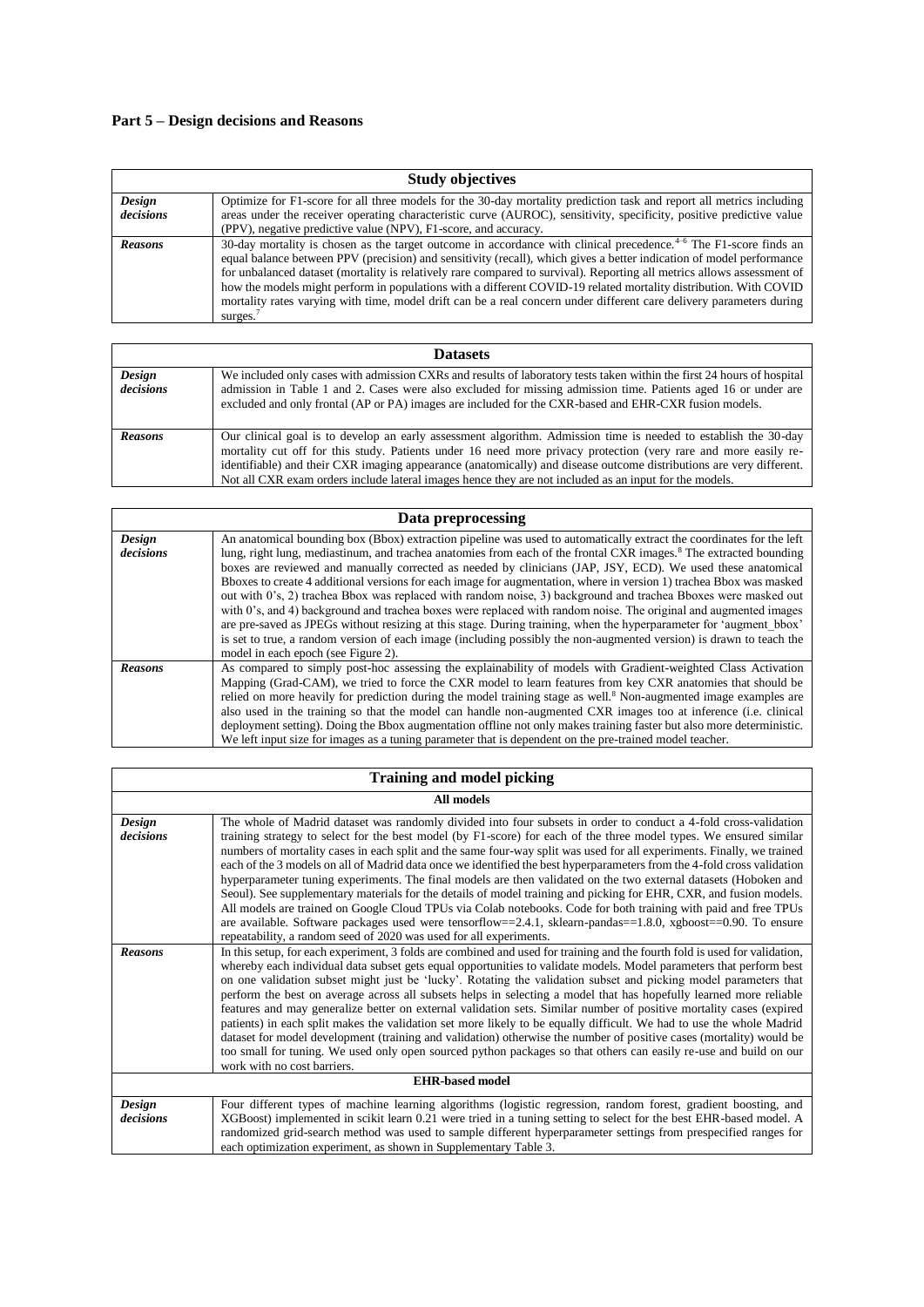| <b>Reasons</b>                       | The goal of this modeling is not causality analysis but simply to select a model that performs the best for the given<br>dataset and prediction task. We picked the four most common machine learning algorithms suitable for modeling<br>tabular data and tuned their hyperparameters.                                                                                                                                                                                                                                                                                                                                                                                                                                                                                                                                                                                                                                                                                                                                                                                                                                                                                                                                                                                                                                                                                                                                                                                                                      |
|--------------------------------------|--------------------------------------------------------------------------------------------------------------------------------------------------------------------------------------------------------------------------------------------------------------------------------------------------------------------------------------------------------------------------------------------------------------------------------------------------------------------------------------------------------------------------------------------------------------------------------------------------------------------------------------------------------------------------------------------------------------------------------------------------------------------------------------------------------------------------------------------------------------------------------------------------------------------------------------------------------------------------------------------------------------------------------------------------------------------------------------------------------------------------------------------------------------------------------------------------------------------------------------------------------------------------------------------------------------------------------------------------------------------------------------------------------------------------------------------------------------------------------------------------------------|
|                                      | <b>CXR-based model</b>                                                                                                                                                                                                                                                                                                                                                                                                                                                                                                                                                                                                                                                                                                                                                                                                                                                                                                                                                                                                                                                                                                                                                                                                                                                                                                                                                                                                                                                                                       |
|                                      | Step 1: Online (real-time) image augmentation during training                                                                                                                                                                                                                                                                                                                                                                                                                                                                                                                                                                                                                                                                                                                                                                                                                                                                                                                                                                                                                                                                                                                                                                                                                                                                                                                                                                                                                                                |
| Design<br>decisions                  | CXR images were randomly flipped vertically (left-right) and brightness adjusted (0-0.05). Together with the<br>preprocessed anatomical Bbox augmentation, a random set of CXRs used for training the model is illustrated in Figure<br>2. Both the online and offline augmentations are only used during training and not during internal and external<br>validation of models.                                                                                                                                                                                                                                                                                                                                                                                                                                                                                                                                                                                                                                                                                                                                                                                                                                                                                                                                                                                                                                                                                                                             |
| <b>Reasons</b>                       | The goal of image augmentation is to automatically increase training sample variety so that the model can learn to<br>discern features that are more generalizable for the downstream prediction task. This step is particularly important if<br>the training dataset is small. The online augmentations (flip and brightness) try to simulate how variations under which<br>CXRs can be taken in real life might alter the image appearance. Only small augmentation ranges are chosen so that<br>the CXR images remain radiologically interpretable. Augmentation is not used during internal and external validation<br>because there is 1) no need to update model weights during evaluation settings and 2) need for comparing models<br>against a consistent benchmark and augmentation introduces randomness.                                                                                                                                                                                                                                                                                                                                                                                                                                                                                                                                                                                                                                                                                         |
|                                      | <b>Step 2: Online CXR feature extraction</b>                                                                                                                                                                                                                                                                                                                                                                                                                                                                                                                                                                                                                                                                                                                                                                                                                                                                                                                                                                                                                                                                                                                                                                                                                                                                                                                                                                                                                                                                 |
| Design<br>decisions                  | Two different previously published pre-trained DenseNet-121 CXR models are tried for feature selection for our<br>downstream mortality prediction task. The Madrid CXR images are resized during training to the input size for each<br>of the pre-trained models $(320x320 \text{ vs } 224x224)$ to output the imaging features for classification. The last fully<br>connected layer of both models, containing 14 outputs corresponding to the 14 radiologic CheXpert finding labels,<br>was removed. <sup>9</sup> Instead, linearized convolutional features from either the second (-2) or the fourth (-4) to the last layer<br>were used for the mortality prediction classification task. The pre-trained models were partially frozen, with model<br>weights updating after either layer 355, 400 or 420 during training. Choices for which 'teacher' pre-trained model,<br>feature layer to use, and how many model layers to update for the new mortality prediction task are set up as<br>hyperparameters to be tuned in our experiments.                                                                                                                                                                                                                                                                                                                                                                                                                                                         |
| <b>Reasons</b>                       | The Madrid dataset is too small to train deep learning networks from scratch. The pre-trained CXR models chosen<br>have already been trained on much larger CXR datasets (MIMIC-CXR) (>200,000 images) to discern features that<br>are useful for diagnosing 14 different CXR lung and heart radiologic findings, which are also clinically relevant for<br>COVID patients. <sup>10</sup> The final few layers in pre-trained convolutional neural networks tend to have best summarized the<br>features useful for downstream (related) classification tasks. Since we only have a small training dataset (Madrid), we<br>decided to only partially update the weights in the later layers in the pre-trained models and leave the choice of how<br>many layers to update as a tunable parameter -- knowing that there is a balance to be 'learned' between updating<br>weights for the new task on the small Madrid training dataset and losing the benefit of pre-learned weights from the<br>pre-trained 'teacher' CXR models.                                                                                                                                                                                                                                                                                                                                                                                                                                                                           |
|                                      | Step 3: Mortality classification layers                                                                                                                                                                                                                                                                                                                                                                                                                                                                                                                                                                                                                                                                                                                                                                                                                                                                                                                                                                                                                                                                                                                                                                                                                                                                                                                                                                                                                                                                      |
| Design<br>decisions                  | After CXR features are extracted from a pre-trained model, we added a classification block consisting of tunable<br>number of hidden linear layers, followed by a final activation function (choice between ReLU and LeakyReLU), a<br>dropout layer, and a single binary output layer. The output layer represents whether a patient is alive or expired at 30-<br>days. An initial bias to the final out layer was optionally added and tuned along with the choices for activation function<br>(ReLU or LeakyReLU) and the number and sizes of the hidden layers.                                                                                                                                                                                                                                                                                                                                                                                                                                                                                                                                                                                                                                                                                                                                                                                                                                                                                                                                          |
| <b>Reasons</b>                       | The feature size extracted from both pre-trained models is 1024 in length. Additional classification layers were added<br>to learn the new mortality classification task. Since the layer numbers and sizes are arbitrary, we picked a few common<br>sizes to tune. We tried LeakyRelu as an activation function in the classification block because the CXR features<br>extracted from the (-2) and (-4) layers can have many zeros due to the DenseNet-121 architecture. Adding initial bias<br>to the output layer can help with performance for very unbalanced dataset.                                                                                                                                                                                                                                                                                                                                                                                                                                                                                                                                                                                                                                                                                                                                                                                                                                                                                                                                 |
| <b>Step 4: Optimization settings</b> |                                                                                                                                                                                                                                                                                                                                                                                                                                                                                                                                                                                                                                                                                                                                                                                                                                                                                                                                                                                                                                                                                                                                                                                                                                                                                                                                                                                                                                                                                                              |
| Design<br>decisions                  | Binary cross entropy was used as the loss function and the Adam optimizer was used for parameter optimization. We<br>did not tune for these settings.                                                                                                                                                                                                                                                                                                                                                                                                                                                                                                                                                                                                                                                                                                                                                                                                                                                                                                                                                                                                                                                                                                                                                                                                                                                                                                                                                        |
| <b>Reasons</b>                       | Binary cross entropy as the loss is appropriate for the binary mortality classification task. Adam is a fast optimizer,<br>helps with avoiding overfitting and has shown good performance over a range of tasks.                                                                                                                                                                                                                                                                                                                                                                                                                                                                                                                                                                                                                                                                                                                                                                                                                                                                                                                                                                                                                                                                                                                                                                                                                                                                                             |
|                                      | Step 5: Hyperparameter tuning and model selection                                                                                                                                                                                                                                                                                                                                                                                                                                                                                                                                                                                                                                                                                                                                                                                                                                                                                                                                                                                                                                                                                                                                                                                                                                                                                                                                                                                                                                                            |
| Design<br>decisions                  | Supplementary Table 4 provides a summary of all the hyperparameters we experimented with on the Madrid dataset<br>to select for the final best performing CXR-based COVID-19 30-day prediction model. An experiment is defined by<br>one unique combination of hyperparameters. Due to limited training resources and a large hyperparameter search space<br>(345,600 unique combinations), we had to first rough search and manually narrow down the hyper-parameter search<br>space - e.g. early observation suggests most experiments did better with smaller batch sizes, LeakyReLU activation,<br>and with Bbox augmentation. We then fine-tuned the model on the other more important parameters such as the<br>learning rate. Early stopping was used to end experiments that did not show loss reduction after 2 or 5 epochs. Overall,<br>we performed over 300 experiments. For each experiment, we plotted the train and valid curves for multiple metrics<br>(recall, precision, accuracy, AUC and F1-score) against the number of epochs. We performed a range of manual and<br>automatic model selection by 1) evaluating experiments with F1-scores above 0.25 for all four folds, and 2) manually<br>examining the train-vs-validation learning curves to pick the hyperparameter setting that showed improvement of the<br>model's precision and recall from baseline for both the train and valid data, as well as ensuring that the chosen model<br>did not show evidence of over-fitting. |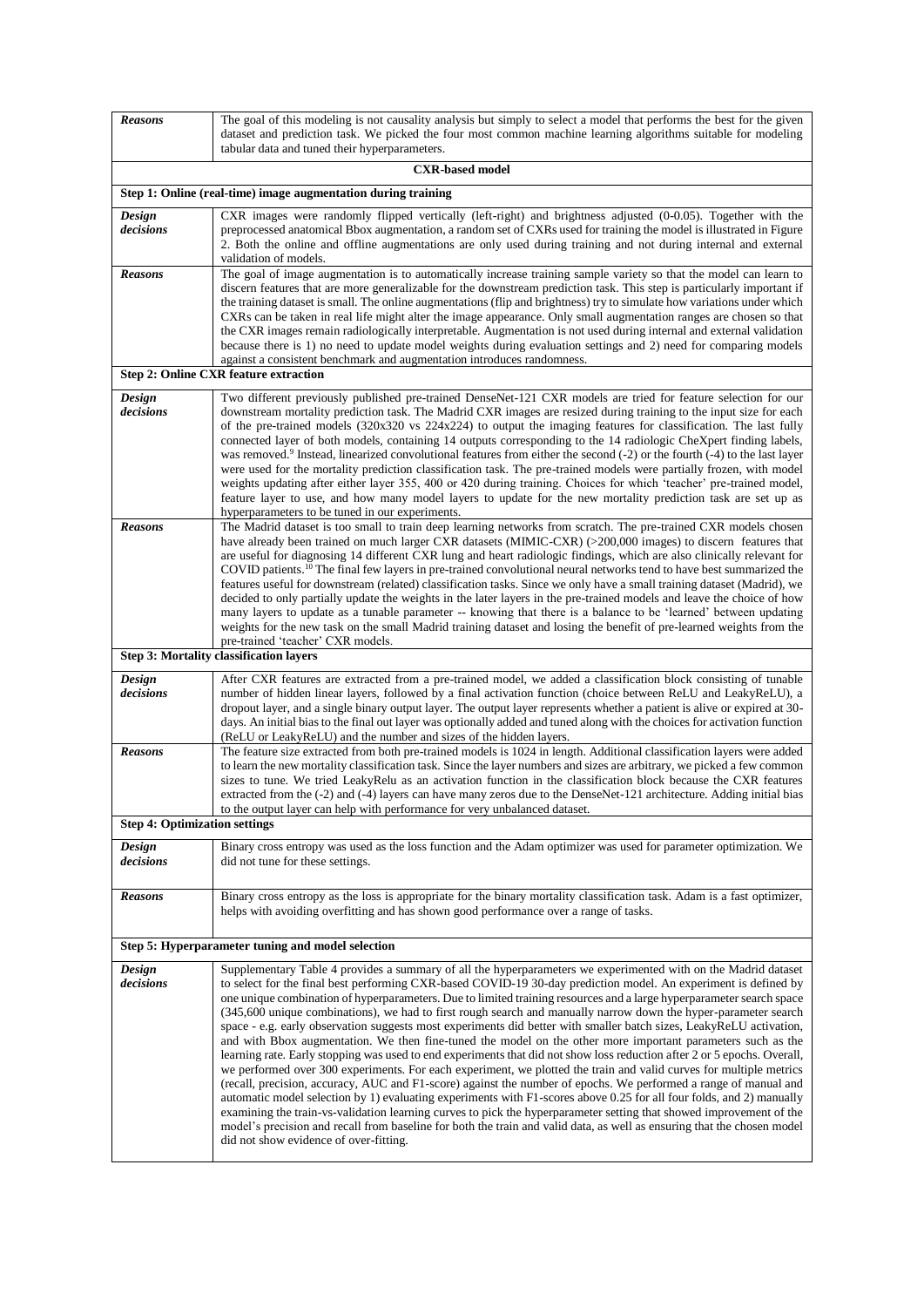| <b>Reasons</b> | The standard practice for hyperparameter tuning is to update model weights on the train dataset and evaluate the<br>updated model on the validation dataset at the end of each epoch, which is when the model has 'seen' all examples in<br>the train set once. Despite using all of the Madrid dataset for training and validation, the number of positive cases in<br>the valid set is still small. Simply picking the best F1-score automatically without inspecting all the learning curves<br>could just end up picking a 'lucky' epoch. |  |  |  |
|----------------|-----------------------------------------------------------------------------------------------------------------------------------------------------------------------------------------------------------------------------------------------------------------------------------------------------------------------------------------------------------------------------------------------------------------------------------------------------------------------------------------------------------------------------------------------|--|--|--|
|                | <b>EHR-CXR</b> fusion model                                                                                                                                                                                                                                                                                                                                                                                                                                                                                                                   |  |  |  |
| Design         | We took a late fusion approach that uses the output probability from the CXR model as a feature along with the EHR                                                                                                                                                                                                                                                                                                                                                                                                                            |  |  |  |
| decisions      | features for the 30-day mortality classification. With the Madrid train dataset, we again tuned four different machine                                                                                                                                                                                                                                                                                                                                                                                                                        |  |  |  |
|                | learning models (logistic regression, random forest, gradient boosting, and XGBoost) in a 4-fold cross-validation                                                                                                                                                                                                                                                                                                                                                                                                                             |  |  |  |
|                | setting and the best model along with the best hyper-parameters were selected using randomised grid search via the                                                                                                                                                                                                                                                                                                                                                                                                                            |  |  |  |
|                | same methodology as that for training the EHR-based model.                                                                                                                                                                                                                                                                                                                                                                                                                                                                                    |  |  |  |
| <b>Reasons</b> | Late fusion approach is used because it can be implemented with traditional machine learning methods, which can                                                                                                                                                                                                                                                                                                                                                                                                                               |  |  |  |
|                | avoid overfitting for smaller datasets. On the other hand, intermediate (Joint) fusion implemented by neural networks                                                                                                                                                                                                                                                                                                                                                                                                                         |  |  |  |
|                | requires more data for training (the implementation of the intermediate fusion model can also be found in                                                                                                                                                                                                                                                                                                                                                                                                                                     |  |  |  |
|                | Supplementary Table 6). In addition, the much larger feature size from imaging modality can easily swamp important                                                                                                                                                                                                                                                                                                                                                                                                                            |  |  |  |
|                | clinical signals from the tabular EHR data. From analyzing the fusion model's point of view, late fusion allows                                                                                                                                                                                                                                                                                                                                                                                                                               |  |  |  |
|                | interpretation of the overall feature importance from the CXR model's prediction.                                                                                                                                                                                                                                                                                                                                                                                                                                                             |  |  |  |

| <b>Model evaluation</b> |                                                                                                                                                                                                                                                                                                                                                                      |  |  |
|-------------------------|----------------------------------------------------------------------------------------------------------------------------------------------------------------------------------------------------------------------------------------------------------------------------------------------------------------------------------------------------------------------|--|--|
| Design<br>decisions     | We made a clear separation between model developers and final model testers. Development of models includes<br>programming feature selection and model training (JTW, PK, WY). External testing of models (JAP, JSY, MA)<br>requires institutional access for the Hoboken and Seoul data, which were obtained upon request with submission of<br>our study protocol. |  |  |
| <b>Reasons</b>          | This is the best practice to avoid repeated testing on the final test datasets, which could invalidate the reported results.<br>It is also a common setting in real life model evaluation scenarios.                                                                                                                                                                 |  |  |

| Code packaging for testing |                                                                                                                         |  |  |  |  |
|----------------------------|-------------------------------------------------------------------------------------------------------------------------|--|--|--|--|
| Design                     | We packaged the inference code for the three different models for testing in an end-to-end Colab Notebook for the       |  |  |  |  |
| decisions                  | model testers to run on their datasets.                                                                                 |  |  |  |  |
| <b>Reasons</b>             | All datasets had been de-identified and are hosted on different HIPPA compliant cloud servers with access granted to    |  |  |  |  |
|                            | different researchers based on institutional affiliation, data access approvals and IRBs. Running via Colab, which have |  |  |  |  |
|                            | access management protocols, allows the clinical researchers to run the inference code without setting up Python and    |  |  |  |  |
|                            | other required packages on their local machines, which can be a technical barrier.                                      |  |  |  |  |

|                      | <b>Hyperparameter</b> | <b>Choices</b>              | No. of choices |
|----------------------|-----------------------|-----------------------------|----------------|
| Logistic regression* | Alpha                 | uniform(0.0001,0.001)       | range          |
|                      | Penalty               | [11, 12, 'elasticnet']      | $\mathcal{F}$  |
|                      | 11 ratio              | uniform $(0.01, 0.30)$      | range          |
| Random forest        | bootstrap             | [True, False]               | $\overline{2}$ |
|                      | max depth             | randint $(3,12)$            | 10             |
|                      | max features          | 'auto', 'sqrt']             | $\overline{2}$ |
|                      | min_samples_split     | randint $(2,12)$            | 11             |
|                      | min_samples_leaf      | randint $(2,12)$            | 11             |
|                      | n_estimators          | randint(200, 1000)          | 801            |
| Gradient boosting    | Loss                  | ['deviance','exponential']  | $\mathfrak{D}$ |
|                      | learning rate         | uniform $(0.003, 0.3)$      | range          |
|                      | n_estimators          | randint(200, 1000)          | 801            |
|                      | subsample             | uniform $(0.1, 1)$          | range          |
|                      | criterion             | 'friedman_mse','mse','mae'] | 3              |
|                      | min_samples_split     | randint $(2,12)$            | 11             |
|                      | min_samples_leaf      | randint $(2,12)$            | 11             |
|                      | max depth             | randint $(3,12)$            | 10             |
|                      | max features          | ['sqrt', 'log2']            | $\mathfrak{D}$ |
| <b>XGB</b> oosting   | colsample bytree      | uniform $(0.1,1)$           | range          |
|                      | eta                   | (0.0001, 0.1)               | $\overline{c}$ |
|                      | max_depth             | randint $(3,12)$            | 10             |
|                      | min_child_weight      | randint $(3,12)$            | 10             |
|                      | subsample             | uniform(0.1,1)              | range          |

Note: \*: The best model were selected with hyperparameters Alpha = 0.0007, Penalty = l1, and l1 ratio = 0.02 for EHR-based model; Alpha  $= 0.0005$ , Penalty  $= 11$ , and 11 ratio  $= 0.255$  for fusion model.

### **Supplementary Table 4. CXR-based model's hyperparameter search space**

| <b>Hyperparameter</b> | <b>Thoices</b>                                                 | No. of choices | <b>Best param</b>   |
|-----------------------|----------------------------------------------------------------|----------------|---------------------|
| Bbox augmentation     | True. Falsel                                                   |                | True                |
| Model teacher         | $[224x224$ CheXNet model, $320x320$ MIMIC model <sup>111</sup> |                | 320x320 MIMIC model |
| Frozen lavers         | $[0-355, 0-400, 0-420]$                                        |                | $0 - 400$           |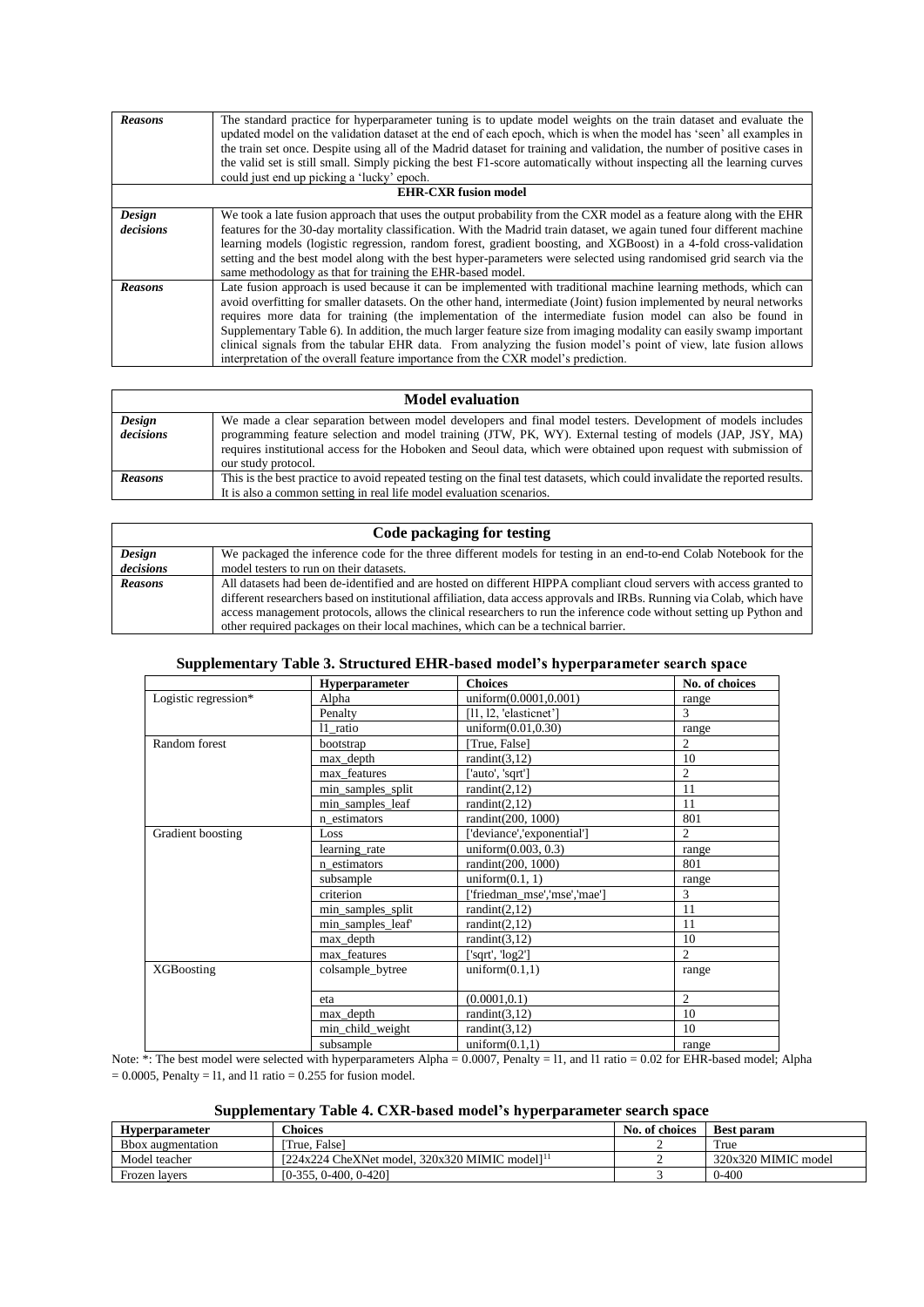| Feature layer                 | $[-2, -4]$                                                        |                | $-2$                          |
|-------------------------------|-------------------------------------------------------------------|----------------|-------------------------------|
| Hidden layers for classifier  | [None, [512], [128, 128], [128, 64], [128]]                       |                | [128, 64]                     |
| Activation function for       | [ReLU, LeakyReLU]                                                 |                | LeakyReLU                     |
| classifier                    |                                                                   |                |                               |
| Output initial bias           | [None, calculated initial bias (np.log([expired/alive])]          |                | Calculated initial bias       |
| Batch size                    | [16, 32]                                                          |                | 16                            |
| Class weight                  | $[1:10, 3:10, 5:10, 8:10, 1:1$ , calculated weights of 0.56:4.47] | 6              | $1:1$ (i.e., no re-weighting) |
| Drop out                      | [0.1, 0.25, 0.3, 0.4, 0.5]                                        |                | 0.5                           |
| Initial learning rate (with a | $[0.001, 0.002, 0.003, 0.005, 0.01, 0.015]$                       | 6              | 0.002                         |
| fixed exponential decay rate  |                                                                   |                |                               |
| of $0.96$                     |                                                                   |                |                               |
| Number of epochs              | Chosen by early stopping with patience of 2 or 5 epochs up to     | $\mathfrak{D}$ | 19 epochs with patience of 2  |
|                               | maximum of 30 epochs (fixed)                                      |                |                               |

#### **Part 6 - Fairness analysis details**

### **Supplementary Table 5. Evaluation metrics of fairness analysis between male and female patients.**

|               |           |              | Male               | Female             |
|---------------|-----------|--------------|--------------------|--------------------|
| <b>Madrid</b> | EHR-based | <b>AUROC</b> | $0.83$ [0.80-0.86] | $0.77$ [0.72-0.82] |
|               |           | Sensitivity  | 0.81 [0.73-0.86]   | $0.72$ [0.61-0.82] |
|               |           | Specificity  | $0.71$ [0.66-0.78] | $0.66$ [0.57-0.76] |
|               |           | <b>PPV</b>   | 0.29 [0.25-0.34]   | $0.15$ [0.11-0.2]  |
|               |           | <b>NPV</b>   | 0.96 [0.95-0.97]   | 0.97 [0.95-0.98]   |
|               |           | F1-score     | 0.43 [0.38-0.47]   | $0.24$ [0.19-0.3]  |
|               |           | Accuracy     | $0.72$ [0.68-0.77] | $0.66$ [0.58-0.75] |
|               | CXR-based | <b>AUROC</b> | 0.79 [0.76-0.82]   | 0.81 [0.78-0.83]   |
|               |           | Sensitivity  | $0.75$ [0.68-0.83] | $0.76$ [0.71-0.82] |
|               |           | Specificity  | $0.71$ [0.64-0.76] | $0.72$ [0.67-0.75] |
|               |           | <b>PPV</b>   | $0.28$ [0.23-0.33] | $0.25$ [0.21-0.28] |
|               |           | <b>NPV</b>   | $0.95$ [0.94-0.96] | $0.96$ [0.95-0.97] |
|               |           | F1-score     | $0.40$ [0.35-0.45] | $0.37$ [0.33-0.41] |
|               |           | Accuracy     | $0.72$ [0.66-0.76] | $0.73$ [0.68-0.76] |
|               | Fusion    | <b>AUROC</b> | $0.84$ [0.81-0.86] | $0.85$ [0.81-0.88] |
|               |           | Sensitivity  | $0.78$ [0.72-0.84] | $0.79$ [0.71-0.87] |
|               |           | Specificity  | $0.74$ [0.68-0.79] | $0.76$ [0.69-0.82] |
|               |           | <b>PPV</b>   | $0.31$ [0.26-0.36] | $0.21$ [0.16-0.27] |
|               |           | <b>NPV</b>   | 0.96 [0.95-0.97]   | 0.98 [0.97-0.99]   |
|               |           | F1-score     | $0.44$ [0.39-0.49] | $0.33$ [0.26-0.41] |
|               |           | Accuracy     | 0.75 [0.70-0.78]   | $0.76$ [0.70-0.82] |
| Hoboken       | EHR-based | <b>AUROC</b> | $0.74$ [0.67-0.82] | $0.73$ [0.62-0.83] |
|               |           | Sensitivity  | $0.68$ [0.57-0.79] | $0.67$ [0.52-0.81] |
|               |           | Specificity  | $0.73$ [0.62-0.84] | $0.71$ [0.58-0.84] |
|               |           | <b>PPV</b>   | $0.72$ [0.62-0.83] | $0.55$ [0.40-0.71] |
|               |           | <b>NPV</b>   | $0.70$ [0.60-0.79] | $0.81$ [0.71-0.9]  |
|               |           | F1-score     | 0.70 [0.61-0.78]   | $0.60$ [0.48-0.71] |
|               |           | Accuracy     | $0.71$ [0.64-0.77] | 0.70 [0.60-0.78]   |
|               | CXR-based | <b>AUROC</b> | $0.77$ [0.69-0.84] | $0.66$ [0.55-0.76] |
|               |           | Sensitivity  | $0.76$ [0.62-0.9]  | $0.65$ [0.48-0.85] |
|               |           | Specificity  | 0.70 [0.58-0.82]   | $0.64$ [0.44-0.82] |
|               |           | <b>PPV</b>   | $0.72$ [0.62-0.81] | $0.49$ [0.35-0.65] |
|               |           | <b>NPV</b>   | $0.74$ [0.63-0.88] | $0.78$ [0.67-0.88] |
|               |           | F1-score     | $0.74$ [0.65-0.81] | $0.55$ [0.44-0.66] |
|               |           | Accuracy     | $0.73$ [0.66-0.8]  | $0.64$ [0.54-0.75] |
|               | Fusion    | <b>AUROC</b> | $0.75$ [0.67-0.82] | $0.69$ [0.57-0.79] |
|               |           | Sensitivity  | $0.66$ [0.53-0.8]  | $0.65$ [0.50-0.8]  |
|               |           | Specificity  | $0.75$ [0.58-0.9]  | $0.70$ [0.56-0.84] |
|               |           | <b>PPV</b>   | $0.73$ [0.61-0.87] | $0.53$ [0.38-0.69] |
|               |           | <b>NPV</b>   | $0.68$ [0.59-0.78] | $0.80$ [0.70-0.89] |
|               |           | F1-score     | $0.69$ [0.60-0.77] | $0.58$ [0.46-0.69] |
|               |           | Accuracy     | $0.70$ [0.64-0.77] | $0.68$ [0.59-0.77] |

Note: No cases of death amongst females in the Seoul dataset.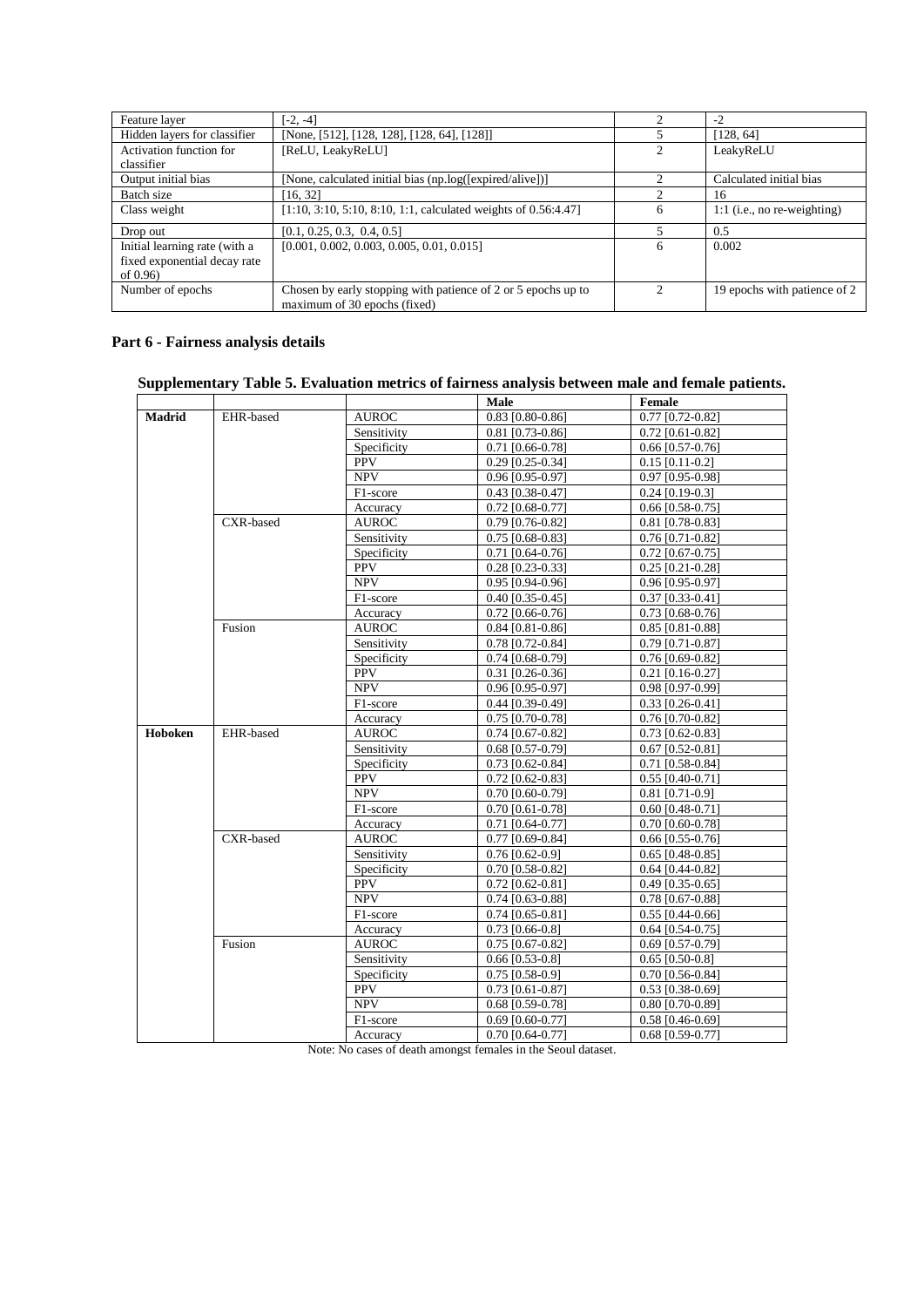#### **Part 7 - Project code and resources**

The authors provided open access to all their data extraction, filtering, data wrangling, modeling, figures and tables, code, and queries on [https://github.com/theonesp/multimodal\\_mortality\\_covid](https://github.com/theonesp/multimodal_mortality_covid) . The de-identified version of Madrid COVID Data Saves Lives repository can be requested at <https://www.hmhospitales.com/coronavirus/covid-data-save-lives/english-version>

| Supplementary Table 6. Code and other resources made available to the community from work presented |
|-----------------------------------------------------------------------------------------------------|
| in this paper.                                                                                      |

| Folder               | <b>Notebook</b>                        | <b>Content</b>                                                                                                                                                                                                                                                                                                                                                                                                                                                                                                                                                 |
|----------------------|----------------------------------------|----------------------------------------------------------------------------------------------------------------------------------------------------------------------------------------------------------------------------------------------------------------------------------------------------------------------------------------------------------------------------------------------------------------------------------------------------------------------------------------------------------------------------------------------------------------|
| 1.cxr_wrangling      | hoboken_cxr_features_model.ipynb       | In this notebook 320x320 CXR jpg and labels are read<br>from Hoboken CXRs. The model previously trained to<br>classify mortality on the Madrid CXRs is used to extract<br>64 features and output the prediction from the Hoboken<br>CXR.                                                                                                                                                                                                                                                                                                                       |
|                      |                                        | This code is written following a federated approach so<br>only users with Hoboken credentials interact with the<br>CXrs and only needs the $*.jpg(s)$ to be located in their<br>Google Drive.                                                                                                                                                                                                                                                                                                                                                                  |
|                      | seoul_cxr_features_model.ipynb         | In this notebook 320x320 CXR jpg and labels are read<br>from Seoul CXRs. The model previously trained to<br>classify mortality on the Madrid CXR is used to extract<br>64 features and output the prediction from the Seoul<br>CXR.                                                                                                                                                                                                                                                                                                                            |
|                      | madrid_cxr_augmentation_w_bboxes.ipynb | In this notebook CXR augmentation with bboxes scratch<br>is created, both image and tabular data are loaded in<br>synch with each other, finally iterable loaders that can<br>have the output X1, X2, y for enumerate in order to<br>locate the bbox trachea and lung/heart coordinates.                                                                                                                                                                                                                                                                       |
|                      | useful_dicom_metadata.ipynb            | In this notebook useful function examples from the<br>pydicom library for exporting selected DICOM metadata<br>into a txt, counting by group and basic QC tests after<br>data conversion from DICOM to jpg.                                                                                                                                                                                                                                                                                                                                                    |
| 2.ehr_data_wrangling | madrid_ehr.ipynb                       | In this notebook Madrid tables are ingested; data is<br>explored; variables are renamed or created; exclusion<br>criteria is applied; vitals, comorbidities, drugs and labs<br>are appropriately transformed and cleaned; tables are<br>joined; table 1 is produced; feature distribution is<br>evaluated; dataset is split into training and internal<br>validation; model is trained with ehr data, evaluated<br>using 4 folds cross-validation and calibrated; model is<br>externally evaluated with other datasets and feature<br>importance is addressed. |
|                      | hoboken_ehr.ipynb                      | In this notebook we are preparing the Hoboken test<br>dataset: Hoboken tables are ingested; exclusion criteria<br>is applied; data is explored; vitals, comorbidities, drugs<br>and labs are appropriately transformed and cleaned;<br>variables are mean centered and standardized; missing<br>values are imputed; table 1 is produced; image features<br>are appended and renamed and tables are joined.                                                                                                                                                     |
|                      | seoul_ehr.ipynb                        | In this notebook we are preparing the Seoul test dataset:<br>Seoul tables are ingested; exclusion criteria are applied;<br>data is explored; vitals, comorbidities, drugs and labs are<br>appropriately transformed and cleaned; variables are                                                                                                                                                                                                                                                                                                                 |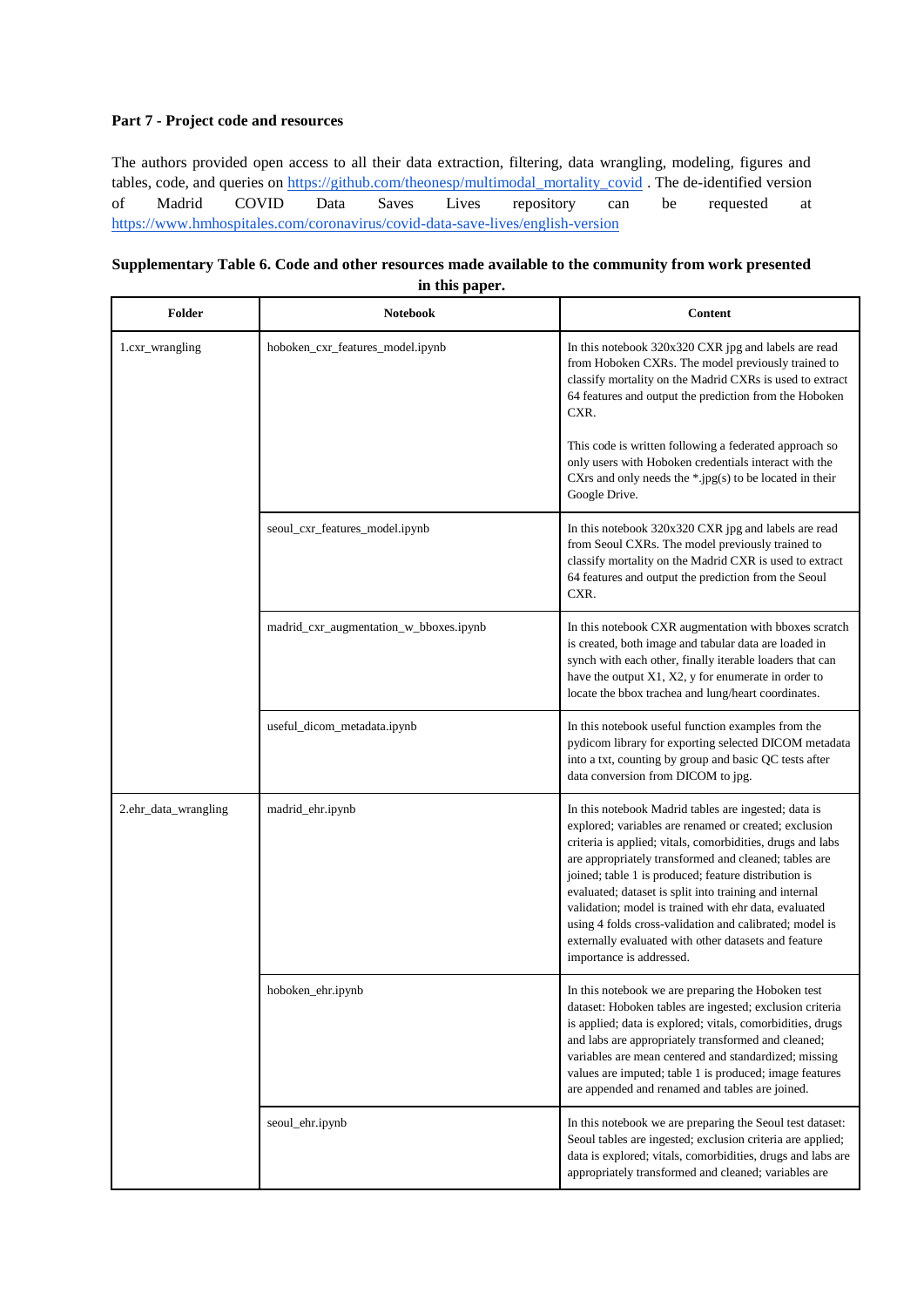|            |                                                   | mean centered and standardized; missing values are<br>imputed; table 1 is produced; image features are<br>appended and renamed and tables are joined.                                                                                                                                                                                                                                                                                                                                                                                                                        |
|------------|---------------------------------------------------|------------------------------------------------------------------------------------------------------------------------------------------------------------------------------------------------------------------------------------------------------------------------------------------------------------------------------------------------------------------------------------------------------------------------------------------------------------------------------------------------------------------------------------------------------------------------------|
| 3.training | transfer_from_mimic_plus_model_fusion_tuned.ipynb | In this notebook GCP TPU(s) are loaded; Madrid's<br>previously cleaned training and test CXR jpg(s) and<br>EHR data are loaded; then we put images, EHR data and<br>the labels in the same tf records; EHR data only model is<br>defined; CXR only model is defined; pretrained MIMIC<br>CXR model to identify CheXpert 14 labels is loaded;<br>intermediated fusion model is defined; models are tuned;<br>experiments are set up in order to find the best<br>parameters; CXR model is retrained on full dataset using<br>best parameters; finally results are visualized. |
|            | madrid_ehr_and_fusion_4fold.ipynb                 | In this notebook the code is used to train the EHR-based<br>model, CXR-based model fusion model in Madrid data.<br>Hyper-parameters were tuned using a 4-fold cross<br>validation approach. The results of 4-fold internal<br>validation were also computed.                                                                                                                                                                                                                                                                                                                 |
| 4.testing  | hoboken_test_3models.ipynb                        | In this notebook the code is used to validate the<br>pretrained EHR-based model, CXR-based model fusion<br>model in the Hoboken dataset.                                                                                                                                                                                                                                                                                                                                                                                                                                     |
|            | seoul_test_3models.ipynb                          | In this notebook the code is used to validate the<br>pretrained EHR-based model, CXR-based model fusion<br>model in the Seoul dataset.                                                                                                                                                                                                                                                                                                                                                                                                                                       |

#### **References**

- 1. Mongan J, Moy L, Kahn CE. Checklist for Artificial Intelligence in Medical Imaging (CLAIM): A Guide for Authors and Reviewers. *Radiol Artif Intell*. 2020;2(2):e200029. doi:10.1148/ryai.2020200029
- 2. Yao JS, Paguio JA, Dee EC, et al. The Minimal Effect of Zinc on the Survival of Hospitalized Patients With COVID-19: An Observational Study. *Chest*. 2021;159(1):108-111. doi:10.1016/j.chest.2020.06.082
- 3. Rights (OCR) O for C. Methods for De-identification of PHI. HHS.gov. Published September 7, 2012. Accessed June 24, 2021. https://www.hhs.gov/hipaa/for-professionals/privacy/special-topics/deidentification/index.html
- 4. Panagiotou OA, Kosar CM, White EM, et al. Risk Factors Associated With All-Cause 30-Day Mortality in Nursing Home Residents With COVID-19. *JAMA Intern Med*. 2021;181(4):439. doi:10.1001/jamainternmed.2020.7968
- 5. Gue YX, Tennyson M, Gao J, Ren S, Kanji R, Gorog DA. Development of a novel risk score to predict mortality in patients admitted to hospital with COVID-19. *Sci Rep*. 2020;10(1):21379. doi:10.1038/s41598-020-78505-w
- 6. Berenguer J, Borobia AM, Ryan P, et al. Development and validation of a prediction model for 30-day mortality in hospitalised patients with COVID-19: the COVID-19 SEIMC score. *Thorax*. Published online February 25, 2021. doi:10.1136/thoraxjnl-2020-216001
- 7. Asch DA, Sheils NE, Islam MN, et al. Variation in US Hospital Mortality Rates for Patients Admitted With COVID-19 During the First 6 Months of the Pandemic. *JAMA Intern Med*. 2021;181(4):471-478. doi:10.1001/jamainternmed.2020.8193